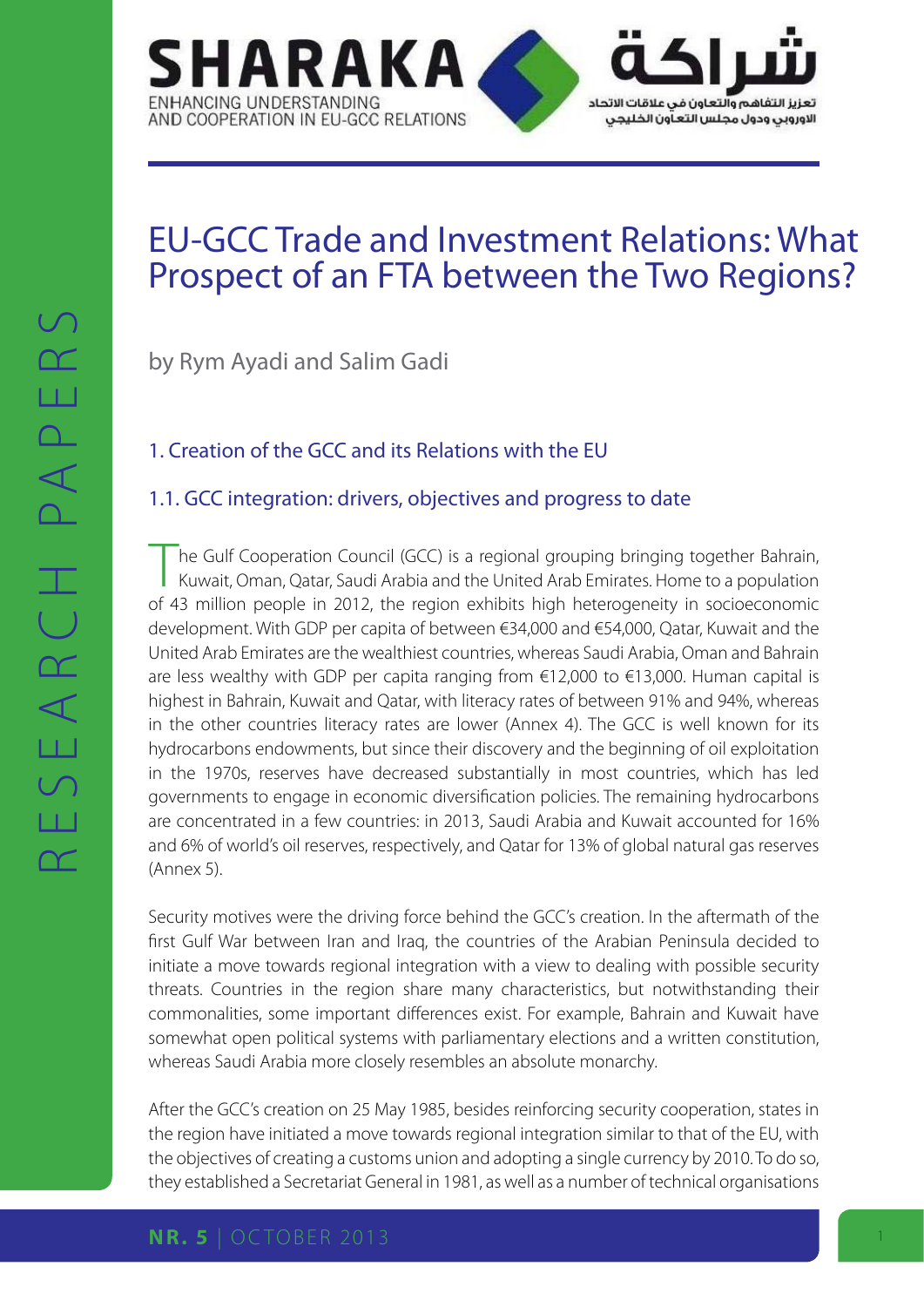

subsequently: the GCC Patent Office (1992), the GCC Standardization Organisation (2001) and the Monetary Council (2009). Despite their willingness to become a unified regional grouping, progress has been slow and uneven. The GCC customs union was only established in 2005, Bahrain and Oman signed free trade agreements (FTAs) with the US in 2004 and 2006 respectively, and, after numerous postponements, talks on the creation of the common currency have been frozen after Oman and the United Arab Emirates decided to opt out. Nevertheless, the process of regional integration advanced, and in 2008 member countries established a common market with the creation of the Gulf Customs Union.

Several factors can be put forward to explain why progress in regional integration has been slow. As oil and hydrocarbons producers, the GCC countries are competitors, which renders the necessary coordination of industrial policies in the region difficult. This similarity in production structures translates into very low rates of intra-regional trade; intra-GCC trade (imports and exports) averaged 7% between 1995 and 2011, compared to 63% for the EU and 23% for ASEAN countries (Figure 1). In the same vein, the region's exposure to oil price volatility and the imperative of income diversification makes coordination of monetary policies difficult. GCC economies appear to be highly state-dominated, with governments holding important shares in the industrial and services sectors. For example, GCC governments retain significant ownership stakes in the country's hydrocarbon sectors (Kombargi et al. 2011), and state-owned banks accounted for an average of 22% of total banking assets in the region between 2003 and 2011, compared to 12% in the EU15 (Ayadi and Groen 2013). Combined with the high degree of similarity in production structures, the state's presence in their respective economies is likely to complicate diversification and regional integration efforts, as governments might be reluctant to conduct important privatisation programmes<sup>1</sup>, despite their willingness to support the development of the private sector.

With reducing hydrocarbons dependence a key challenge for the GCC countries, governments in the region have undertaken different strategies to meet this objective. The region's biggest oil producer, Saudi Arabia, has chosen for example to develop manufacturing activities close to the oil sector, such as plastics, polymers and fertilisers, via the stateowned SABIC company. Bahrain and the United Arab Emirates have chosen to develop tourism, manufacturing and financial activities, while Qatar has opted to strengthen its gas and financial sector (Sturm et al. 2008). These efforts seem to have yielded some results, as recent evidence shows that countries in the region are reducing their dependence on commodities and are less vulnerable than before to fluctuations in the price thereof (Basher 2010).<sup>2</sup> More precisely, the Kuwaiti and Saudi Arabian manufacturing sectors appear to have "decoupled" from the oil sector, while the Qatari economy is still affected by oil price swings (with the exception of its manufacturing sector).

*between different economic sectors.*

*<sup>1</sup> Here, privatisation refers to the transfer of ownership of property or a business from a government to a privately-owned entity. 2 To assess whether the GCC countries have diversified, Basher (2010) uses as a measure the degree of business cycle synchronicity*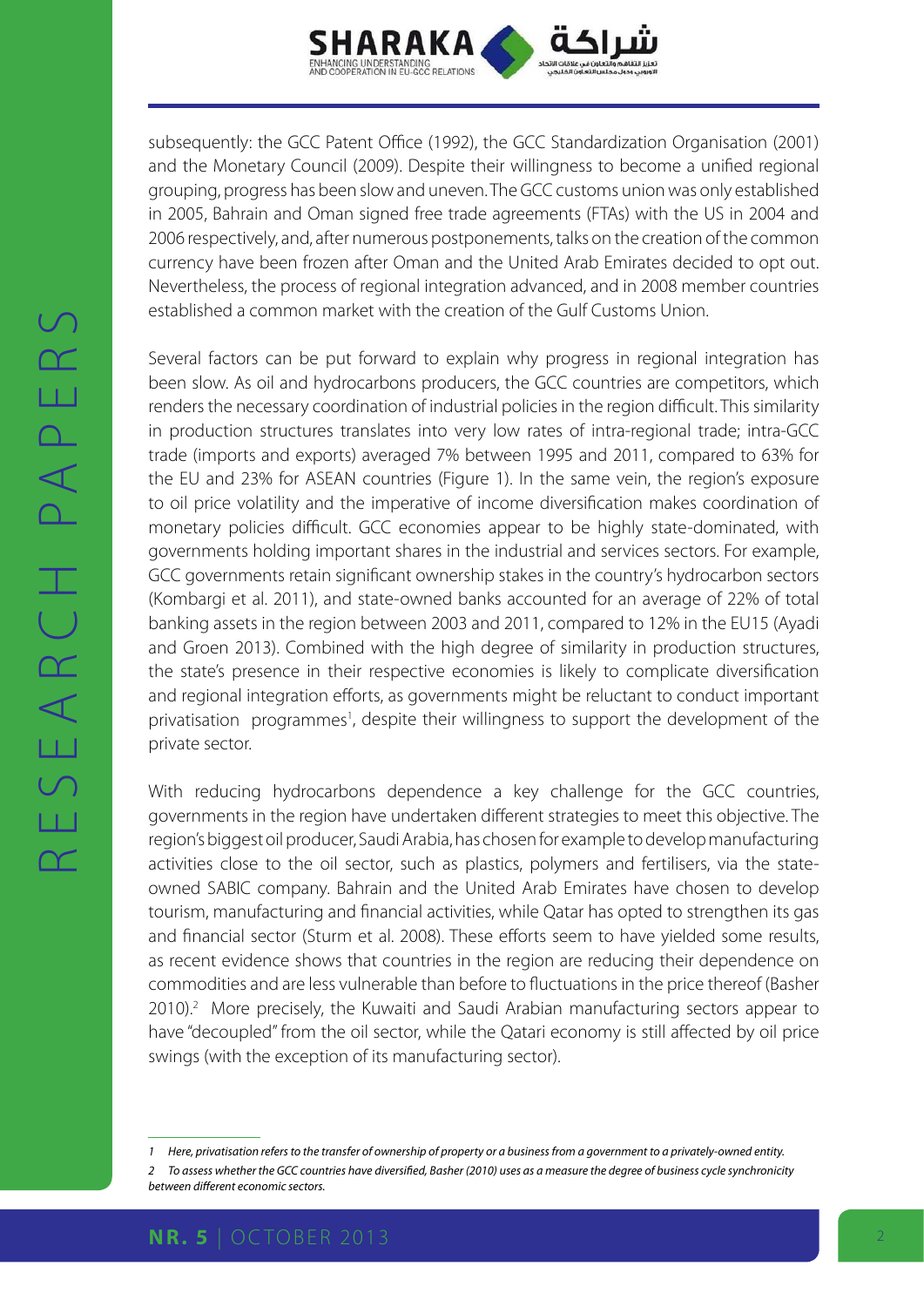

As far as the patterns of GCC international trade in goods are concerned, exports show a high degree of concentration. Compared to other economies, the GCC countries appear to be the most dependent on oil and gas. This suggests that their recent efforts to move away from oil dependence have failed to achieve meaningful results (Figure 2, Annex 1).

Trade protection, measured by the Overall Trade Restrictiveness Index (OTRI) developed by Kee, Nicita and Olarreaga (2009),<sup>3</sup> is low by international standards (Figure 3). Given that GCC tariffs averaged 5% in 2009, the low value of the index suggests that countries in the region do not resort excessively to non-tariff barriers for protectionist purposes. The low values of the OTRI could also be a reflection of the GCC countries' specialisation in hydrocarbons. Since the countries in the region are locked into the production of oil and its derivatives, overly high levels of trade protection can be detrimental to diversification efforts since inputs would cost more, removing incentives for companies and governments to foster the development of alternative production. Also, high tariff levels can lead to inflationary pressures in oil-producing countries, thus complicating macroeconomic management while running a risk of social unrest.

Fig. 1. Intra-regional exports and imports of selected trading blocs, 1995-2011 (% total trade in goods)



*<sup>3</sup> The OTRI measures the uniform tariff equivalent of the tariff and non-tariff barriers (NTB) that would generate the same level of import value for a country in a given year. Tariffs can be based on Most Favored Nation (MFN) tariffs, which apply to all trading partners, or applied tariffs, which take into account bilateral trade preferences. The ad valorem equivalents of NTBs have been estimated by Kee, Nicita and Olarreaga (2009). See World Bank (2012a) and Annex 2 for a brief technical summary of the methodology.*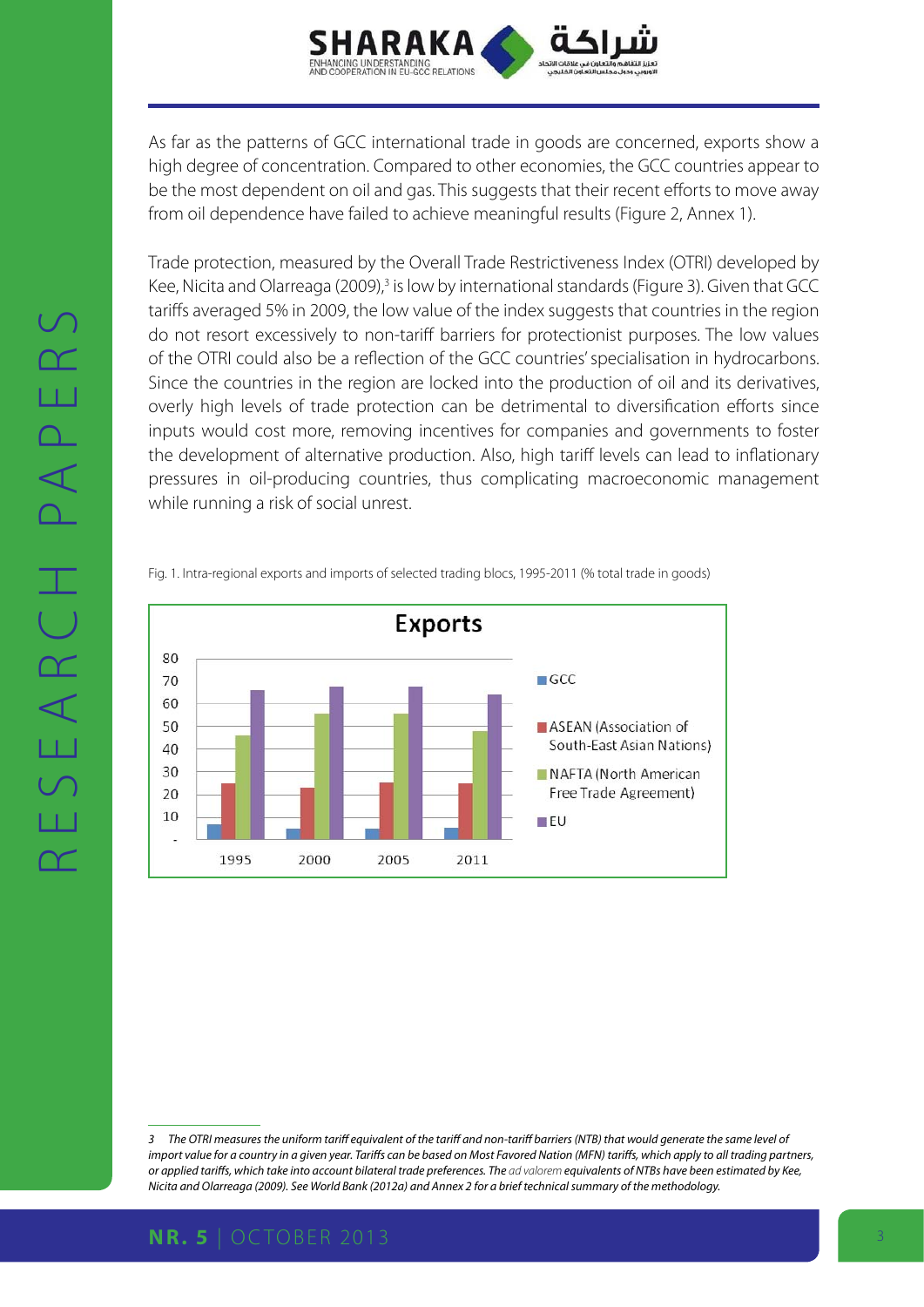



Note: see Annex 6 for country groupings used in this paper. *Source: UNCTADstat.*

Fig. 2. Concentration index of GCC and other economies' exports, 1995-2011



*Source: UNCTADstat.*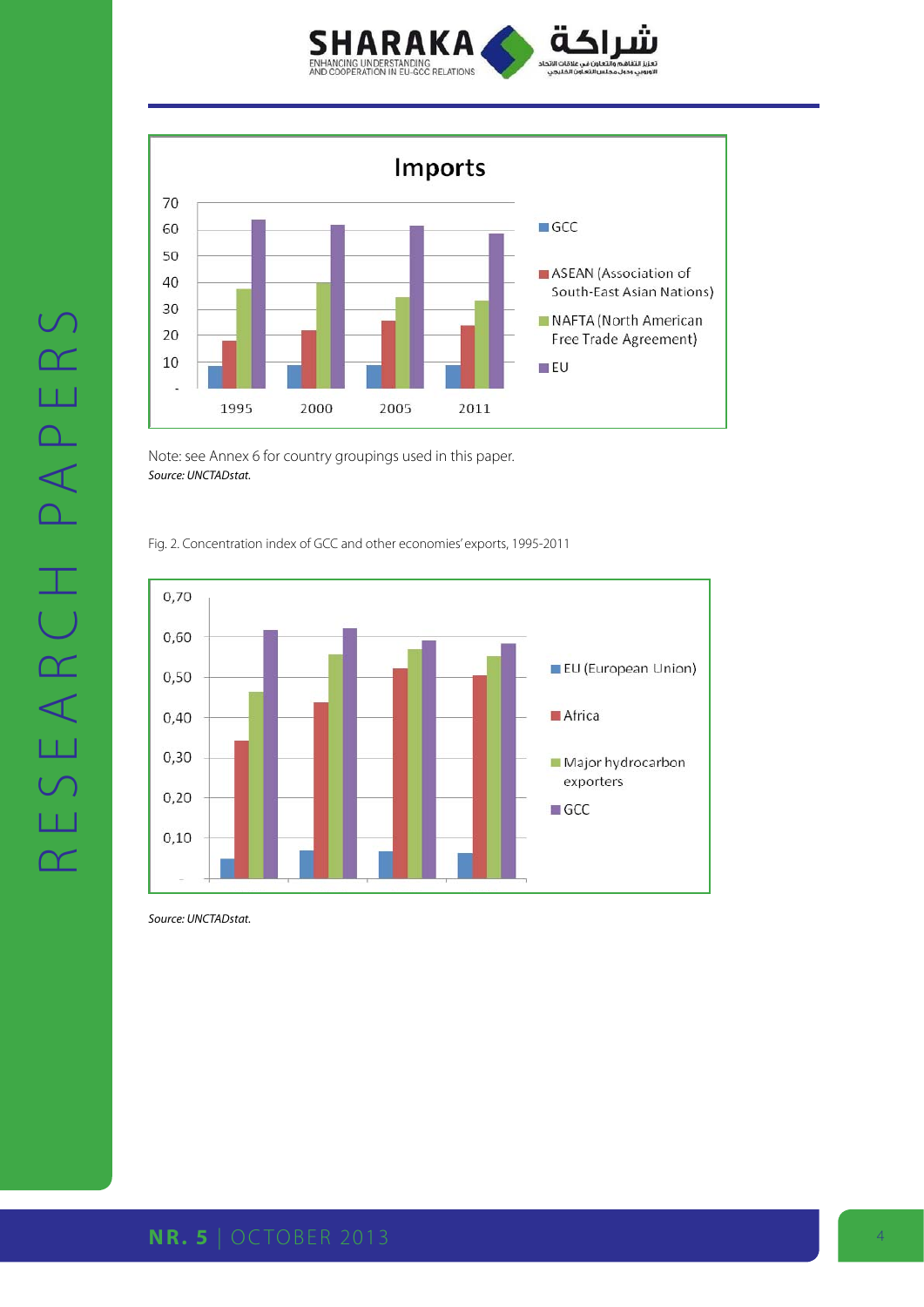

Fig. 3. GCC countries' OTRI, 2009 (average tariff equivalent of tariff and non-tariff barriers across agricultural and manufactured products)



*Source: World Bank (2012a).*

In addition to structural economic factors rendering regional integration difficult, geopolitical factors can also explain why the GCC countries fail somewhat to behave as a unified bloc, despite their many common institutional characteristics. In 2004, for example, before the establishment of the customs union in 2005, Bahrain sidelined its other partners and signed an FTA with the US while reinforcing the US military presence in its territory in a bid to contain Iranian influence.

The GCC region's resource endowments, the weaknesses in its economic integration and its growing importance in the Arab world have resulted in the development of important commercial and political links with other countries, chiefly with the US, which established itself as the guarantor of regional security against the threats to the region represented by Iran and Iraq. As a result of their international clout and their importance in their neighbourhood, GCC countries have concluded a number of international agreements, and participate in regular international summits and negotiations.

# 1.2. GCC relations with the EU: drivers, objectives and progress to date

While the GCC has privileged the US as an international partner thanks to the latter's engagement in the region since the discovery of hydrocarbons, the region has attracted the attention of EU policymakers since the 1970s as a result of a mix of geopolitical and commercial interests. The first initiative structuring relations between EU countries and the GCC countries dates back to 1974, when France pushed for the launch of the Euro-Arab Dialogue, following the Arab-Israeli War of 1973 and the first oil crisis. The initiative did not target the GCC countries exclusively, but sought to establish a permanent dialogue between European countries and members of the Arab League. Eventually, the initiative collapsed

### **NR. 5** | OCTOBER 2013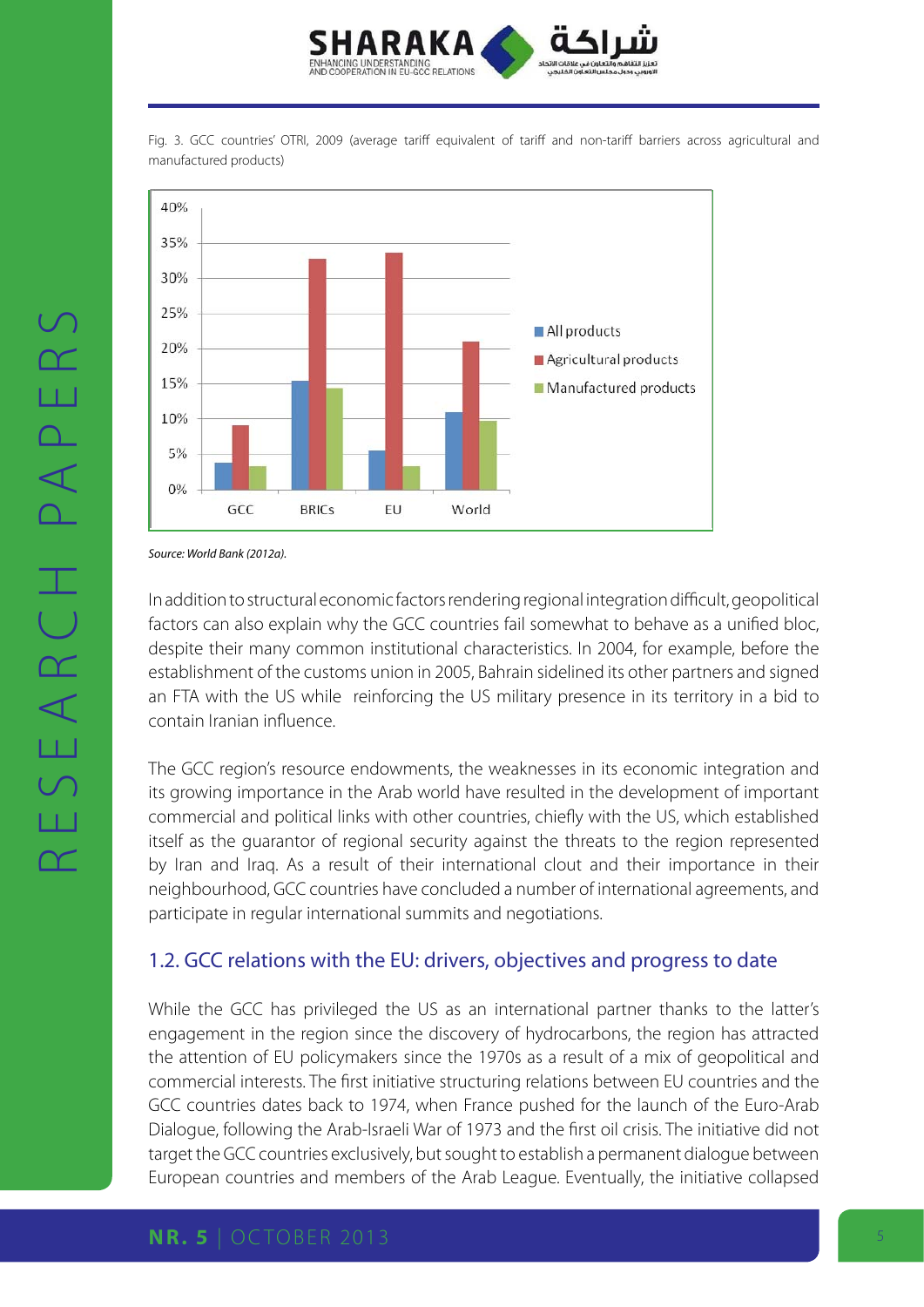

in 1989 without any significant achievement in terms of deepened or comprehensive cooperation.4

Between the end of the 1970s and the middle of the 1980s, European countries sought to strengthen relations with the Arabian Peninsula and, in 1983, both sides reached a framework agreement aimed at freeing and increasing commercial exchanges between the two regions. Over the 1980s, the scope of the framework agreement was gradually extended and, as trade relations grew between the two regions, negotiations for a Cooperation Agreement concluded in 1988. This multilateral agreement sought to "promote overall cooperation between equal partners on mutually advantageous terms in all spheres between the two regions and further their economic development, taking into consideration the differences in levels of development of the parties".<sup>5</sup>

At the time of the conclusion of the Cooperation Agreement, the motivations of the EU countries were quite straightforward. The GCC countries were important suppliers of hydrocarbons and no less important as an export market for European economies. Besides its economic dimension, the Agreement also had a minor political dimension in which the EU saw the GCC grouping as an important actor for the promotion of stability in the region. To achieve this aim, cooperation was established in a wide range of fields: economy and trade, agriculture and fisheries, industry, energy, science and technology, investment and the environment. Nowadays, the rationale for having close relations with the GCC countries is different and perhaps stronger, as trade and investment relations have grown due to the region housing the biggest sovereign investment vehicles, which have emerged since 2008 as important purveyors of emergency finance for distressed EU financial institutions.

However, despite its ambitious framework and the underlying motives for strong relations, little has been achieved in any of the fields covered by the Agreement. In fact, the Gulf countries were not included in the EU's external cooperation programmes until 2007, when the Council adopted Regulation (EC) No 1934/2006 establishing a financing instrument for cooperation with industrialised and other high-income countries and territories (ICIHI) for the years 2007-2013. The instrument is allocated a small envelope of €172 million and targets, besides the GCC countries, other industrialised nations such as Australia, Canada, Japan, and the United States. The fields of intervention of the ICIHI are broadly the same as those envisaged in the Cooperation Agreement.<sup>6</sup>

*<sup>4</sup> The initiative collapsed for two reasons. First, Arab countries withdrew after the signature of the Camp David Accords in 1979. Second, despite French tentative attempts to revive the process, the Gulf War and inter-Arab divisions de facto collapsed it.*

*<sup>5</sup> Quoted from the preamble to the EU-GCC Cooperation Agreement, Official Journal L 054 of 25 February 1989, p. 3-15, [http://eur-lex.](http://eur-lex.europa.eu/LexUriServ/LexUriServ.do?uri=OJ:L:1989:054:0003:0010:EN:PDF.) [europa.eu/LexUriServ/LexUriServ.do?uri=OJ:L:1989:054:0003:0010:EN:PDF.](http://eur-lex.europa.eu/LexUriServ/LexUriServ.do?uri=OJ:L:1989:054:0003:0010:EN:PDF.)*

*<sup>6</sup> The activities covered by the ICIHI are: promotion of cooperation, partnership and joint undertakings between economic, academic and scientific actors in the EU and the partner countries; stimulation of bilateral trade, investment flows and economic partnership; promotion of dialogue between political, economic and social actors and NGOs; promotion of people-to-people links, education and training programs, intellectual exchanges and the enhancement of mutual understanding between cultures and civilizations; promotion of co-operative projects in the areas of research, science and technology, energy, transportation and environmental matters; raising awareness about and understanding of the European Union and its operations in partner countries; and support for specific initiatives, including research work, studies, pilot schemes and joint projects.*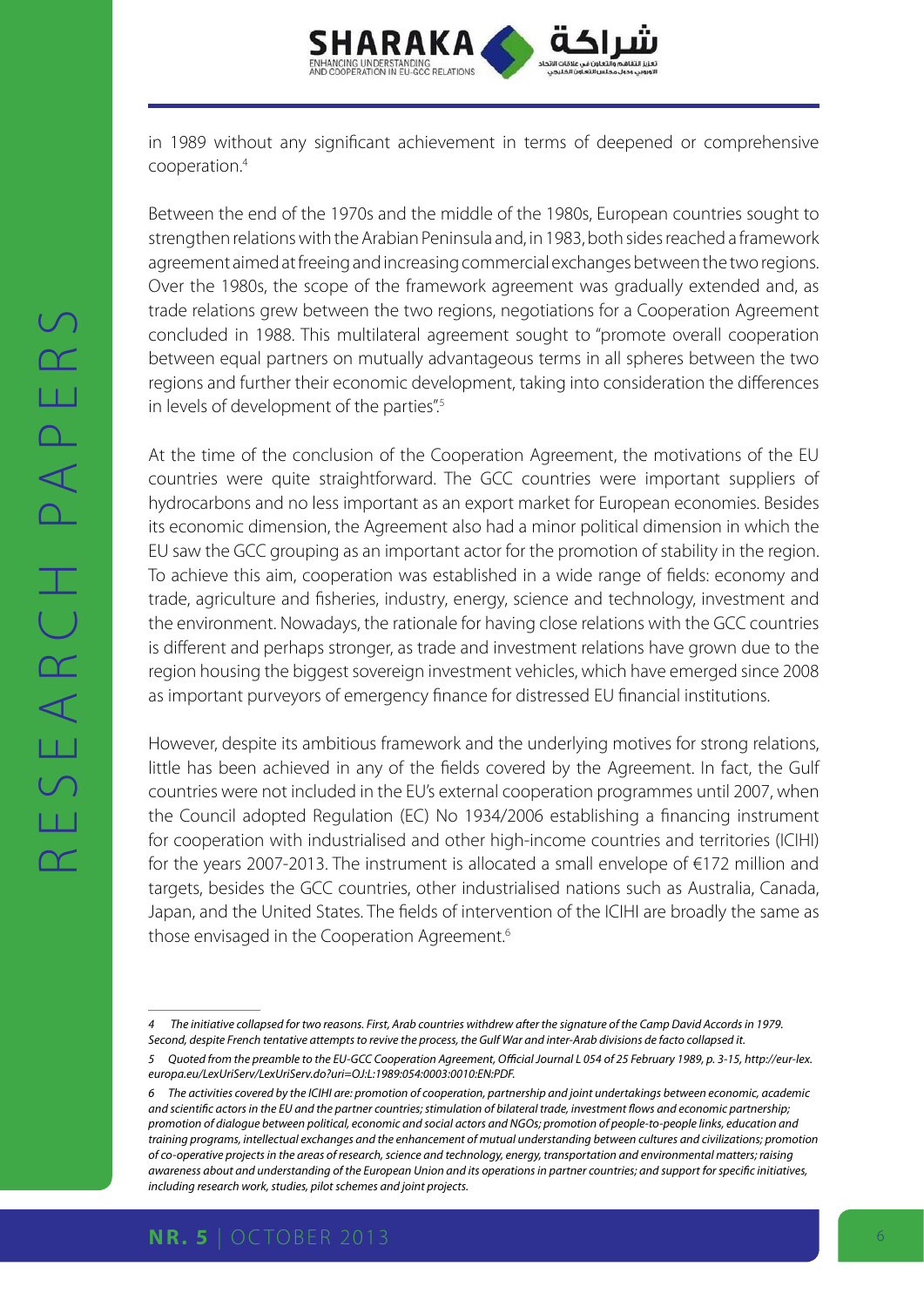

In the field of political dialogue, the Cooperation Agreement created the Joint Cooperation Council, comprising representatives of both sides who meet at least once a year. The Joint Cooperation Council's aim is to achieve the objectives set out in the Cooperation Agreement and to ensure it operates smoothly. In practice, the bulk of communiqués made by the Joint Cooperation Council have only been political statements on international stability and terrorism, on which both parties share the same views. As regards technical cooperation, besides some support in the form of technical assistance provided by the EU for the regional integration process of the GCC, very little has been achieved, mostly due to the numerous hesitations on the part of the Gulf countries in their regional integration process (Baabood 2006).

# 2. Trade and Investment Patterns Between the EU and the GCC: What Diagnosis?

# 2.1. EU-GCC trade in goods

If political dialogue and technical cooperation have failed to achieve meaningful results, trade and investment relations have flourished, driven by high oil prices and the Gulf countries' development imperatives. However, the economic and financial crisis of 2008 put a halt to the development of EU-GCC trade relations; as the emerging economies of Brazil, Russia, China, and India (the BRICs) proved more resilient to the financial turmoil, they outperformed the EU and in 2009-10 became the Gulf's top suppliers and primary export market (Figure 4). The emerging markets' immunity to the financial turmoil has influenced the figures on trade growth; between 1995 and 2011, the compound average growth rate (CAGR) of GCC exports to the BRICs amounted to 21%, compared to 12% for the EU and 14% for the entire world.

Despite the important growth in GCC-BRICs trade, the region has maintained a structural trade deficit with the EU. Trade patterns between the two regions are stable and show that GCC exports to the EU are mainly oil, gas, and related petrochemical products, while the region imports chiefly manufactured products and transport equipment from the EU.<sup>7</sup> While EU-GCC trade patterns have a strong resemblance to those of other GCC trading partners, GCC imports from the EU have a significantly higher value added and technological content. On average over the period 1995-2011, 28% of EU exports to the GCC were knowledgeintensive manufactured products (see Annex 7 for the product classification). In contrast, the BRICs, and chiefly China, continue to export mostly low- and medium-technology goods to the GCC region, although Chinese knowledge-intensive exports averaged a growth rate of approximately 10% over the period.

*<sup>7</sup> France, Germany and the UK account for approximately 70% of EU exports to the GCC countries.*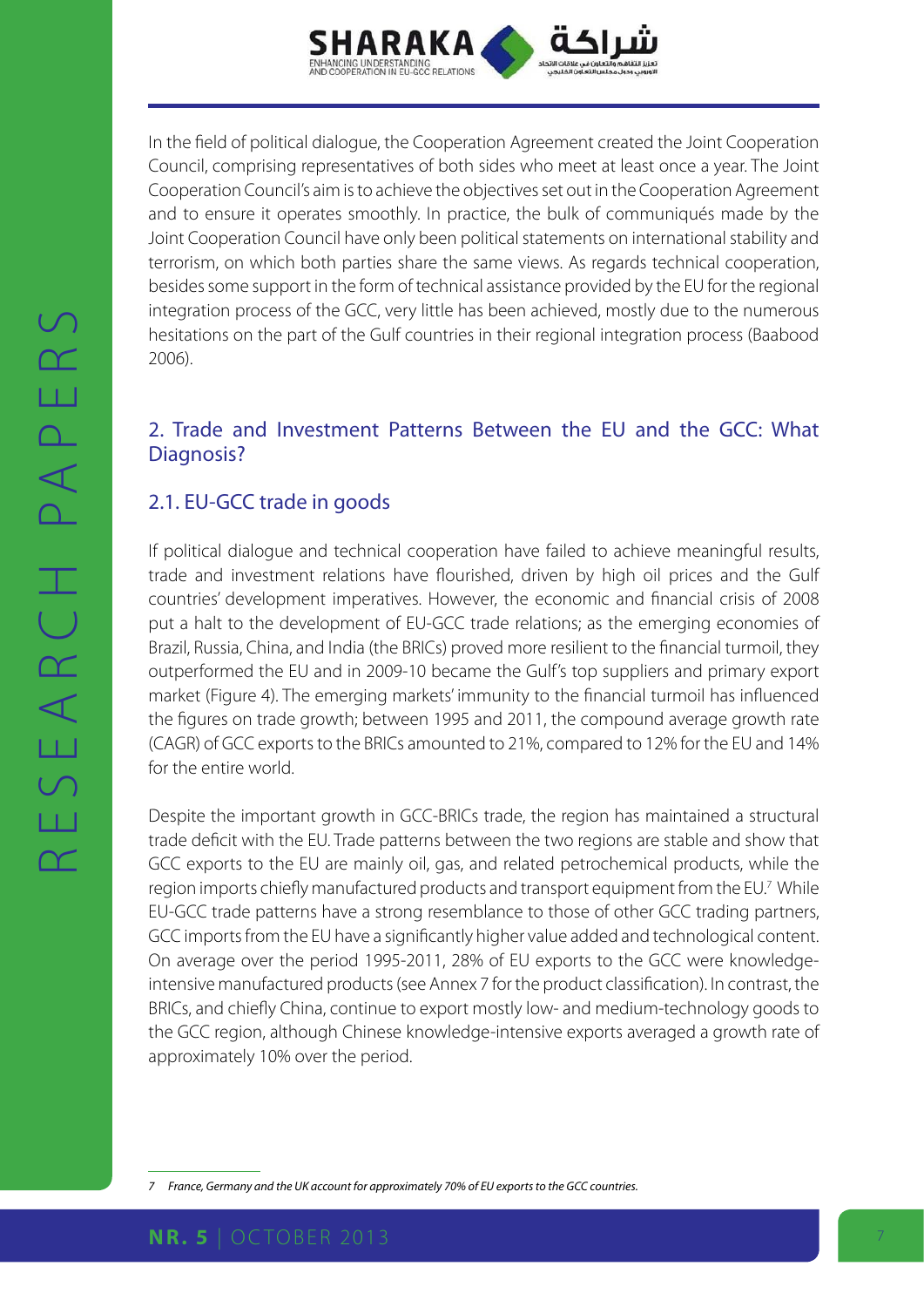

These patterns are evolving rapidly, however. Knowledge-intensive<sup>8</sup> exports from China to the GCC recently increased by 5%, moving from 15% to 20% of total exports between 2004 and 2011. The increase in high-tech imports from China, and the concomitant narrowing of the GCC region's trade balance with the EU, suggest that bilateral flows between China and the Gulf countries are going up in the value chain. This preliminary evidence notwithstanding, a definite assessment of whether imports from China are taking over over the EU's position in the region would require more in-depth analysis.

The shifting trade patterns of the GCC region have translated into a narrowing of the trade balance with the EU of €27 billion, moving from €40 billion in 2009 to €15 billion in 2008 (Figure 5). Besides the upward move in the value chain of China's exports to the region, the narrowing of the GCC region's trade balance with the EU could be explained by the financial crisis. Between 2008 and 2009, the financial crisis resulted in a lower demand for hydrocarbons from the EU, while GCC countries' demand for European goods remained stable.

The figures for EU-GCC trade notwithstanding, from a European perspective the Gulf countries are minor trading partners. Between 2000 and 2011, their share of total EU exports amounted to approximately 3%, and their share of total imports averaged 2%. Also, reflecting the diversification of the EU's hydrocarbon supplies, the GCC countries' share of total hydrocarbons imports averaged 8%. Within the machinery and transport equipment category, the GCC countries accounted for a small share of total exports (3% between 2000 and 2011).

Looking at the figures at the country level, EU-GCC trade relations are concentrated among a small group of countries: France, Germany and the UK trade mainly with Qatar, Saudi Arabia and the United Arab Emirates, and these countries accounted for 70% of bilateral trade flows over the period 1995-2011. The close relations between these countries are further underscored by the number of defence contracts they have concluded since the 1990s. For example, the UK supplied significant quantities of military equipment to Saudi Arabia through a series of Al Yamamah deals, and the French defense consortium EADS built an air fence system along the Saud-Yemeni border.<sup>9</sup> Although a latecomer compared to France and the UK, Germany has sold military planes to the region and deepened its engagement with the GCC.<sup>10</sup>

*<sup>8</sup> This classification is based on the OECD's definition of technological intensity in manufacturing products. High technology goods are produced by industries with the highest share of R&D spending in the manufacturing sector. For more information see OECD (2011). See also Annex 7 for a classification of knowledge-intensive manufactured products.*

*<sup>9</sup> "World's Barriers: Saudi Arabia", BBC News, 5 November 2009, http://news.bbc.co.uk/2/hi/middle\_east/8342890.stm.*

*<sup>10</sup> Germany did not get involved in the Gulf wars, but agreed to participate in military operations involving GCC countries in the Middle East as long as they complied with United Nations resolutions.*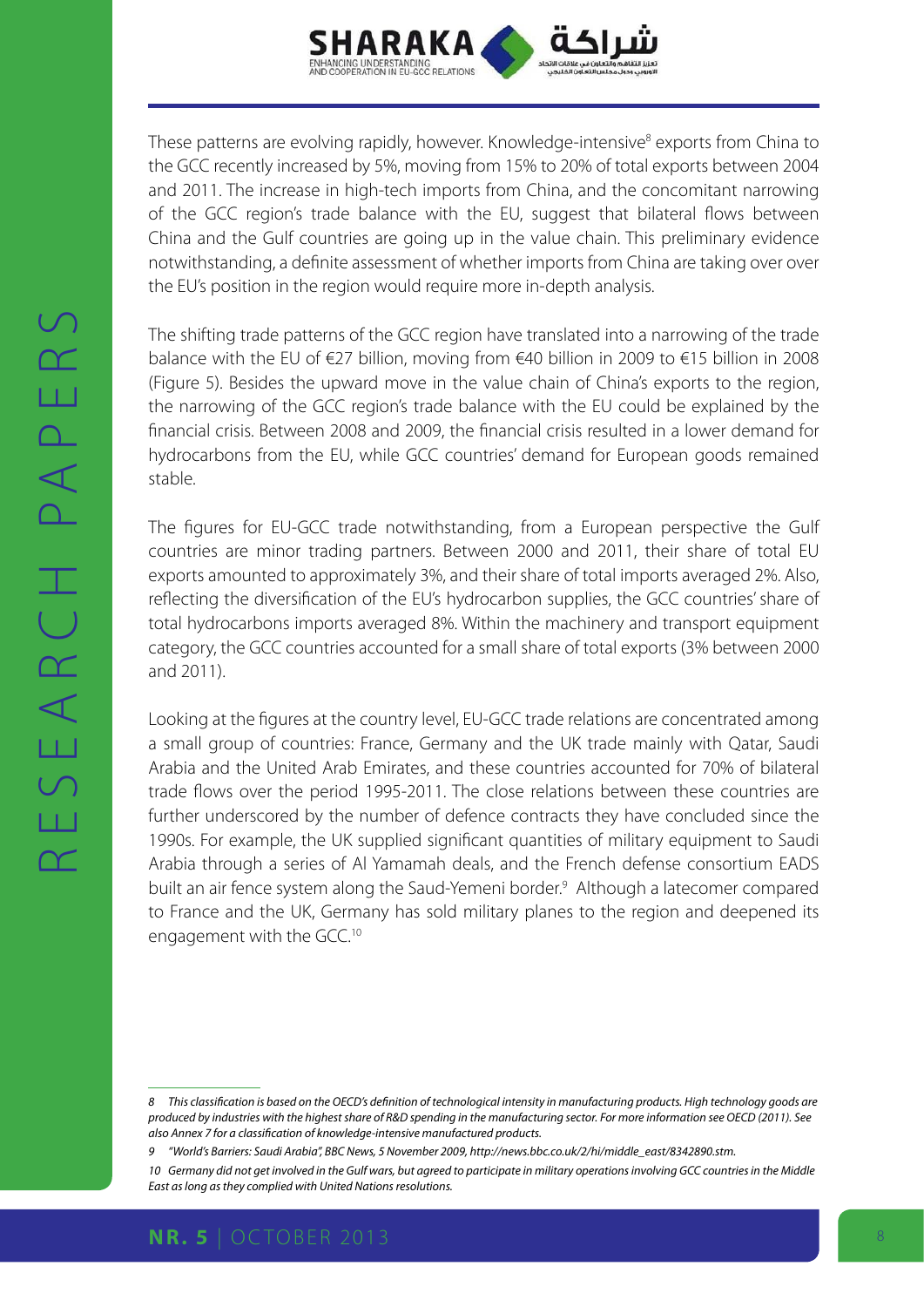

Fig. 4. GCC exports and imports to selected regions ( $\notin$  bn)<sup>11</sup>



*Source: UNCTADstat.*

*11 GCC exports to China consist mainly of oil and related products.*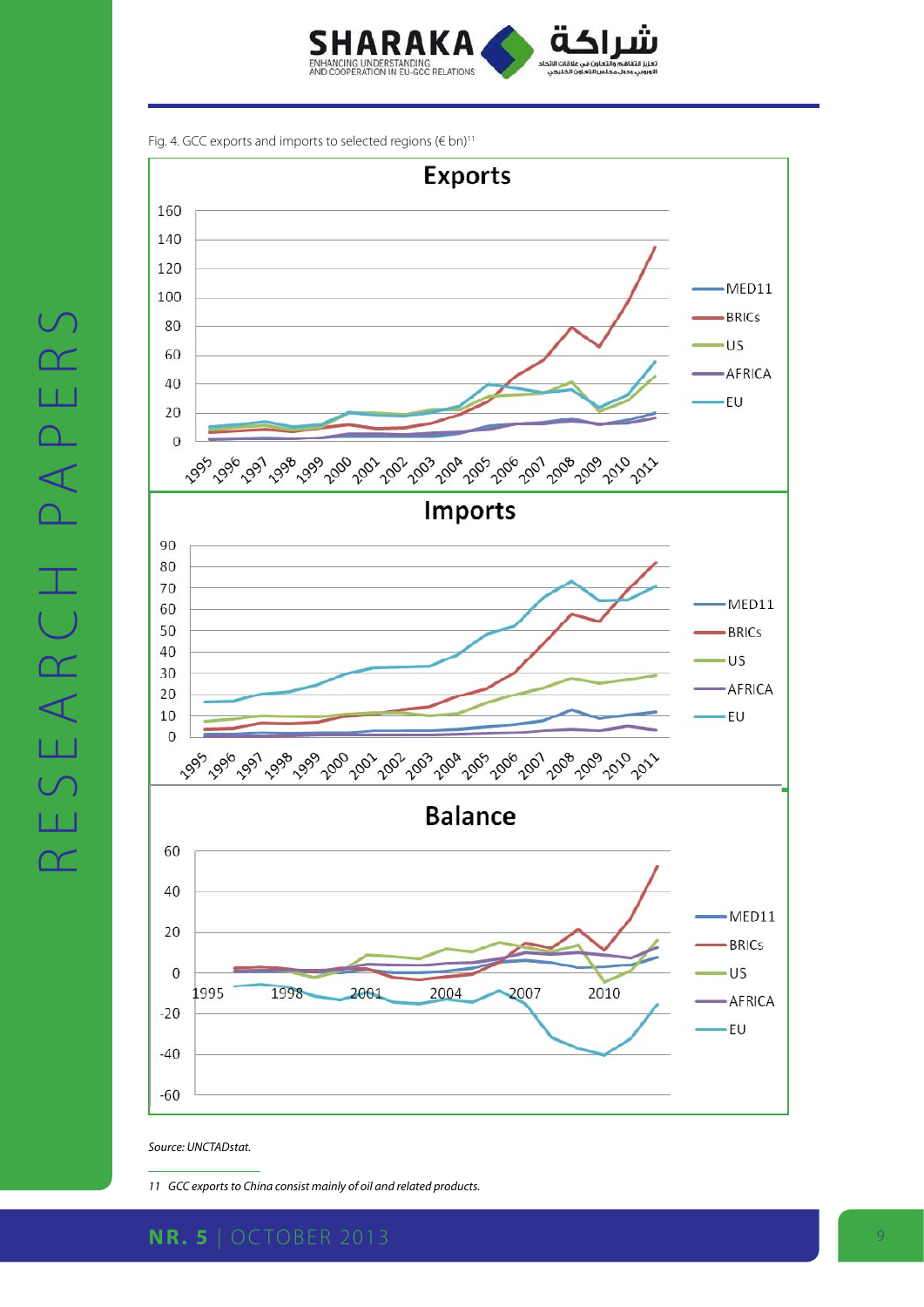

In recent years, trade between the GCC countries and China has soared, driven by Beijing's need for hydrocarbon resources and an increase in its exports' value added. Despite this rise, the EU still remains an important partner for the GCC but, looking to the future, Chinese exports are likely to compete increasingly with those from the EU.

# 2.2. EU-GCC trade in services

While bilateral flows of trade in goods have been explained by a country's comparative advantage, its factor endowments (Stolper and Samuelson 1941), product differentiation (Krugman 1979), trade costs (Krugman 1980) and, more recently, by productivity differentials among firms (Melitz 2003), these theories seem somewhat ill-suited to explaining patterns of trade in services, due to the latter's inherent non-storability. As a result, theories explaining trade in services patterns emphasise the fragmentation of companies' production networks, demand, and total factor productivity (see Hoekman 2006, for a review). The non-tradability of services has led authors to develop a typology of services based on the four modes of services supply (Sampson and Snape 1985):

- **MODE 1**: Cross-border supply refers to services for which supply does not require the seller or buyer to meet physically to conclude a transaction. Telecommunications enter into this category.
- **MODE 2**: Consumption abroad applies to services for which the consumer or the supplier must move the other's physical location to supply the service. This is the case for tourism.
- **MODE 3**: Commercial presence concerns those services requiring either persons or firms to move to the location where consumers reside. Retail services are illustrative of this category.
- **MODE 4**: Movement of natural persons brings together services for which persons need to move to supply the service. This is the case for education and professional business services, for example.

This standard international classification was integrated in the WTO General Agreement on Trade in Services (GATS) but to analyse the characteristics of a country or region's trade in services, services categories are more illustrative. Also, from a liberalisation perspective, focusing on services categories rather than on modes of supply is more relevant since some different services under the same mode of supply might be subject to different regulations. For example, retail sales and banking services fall both under Mode 3, as they require opening a branch in the country. However, the regulations affecting these two activities are different, as banking and financial regulations have a prudential nature and, as a result, regulations affecting the entry of foreign suppliers in the host economy are likely to be different.

Partly as a reflection of the difficulties experienced in moving away from oil- and hydrocarbon-based economies, the performance of GCC countries on exports of services is poor, but their imports are substantial. The 1995-2011 cumulative value of GCC exports of services amounted to €2.3 billion, compared to €2.3 trillion for the BRICs and €20 trillion for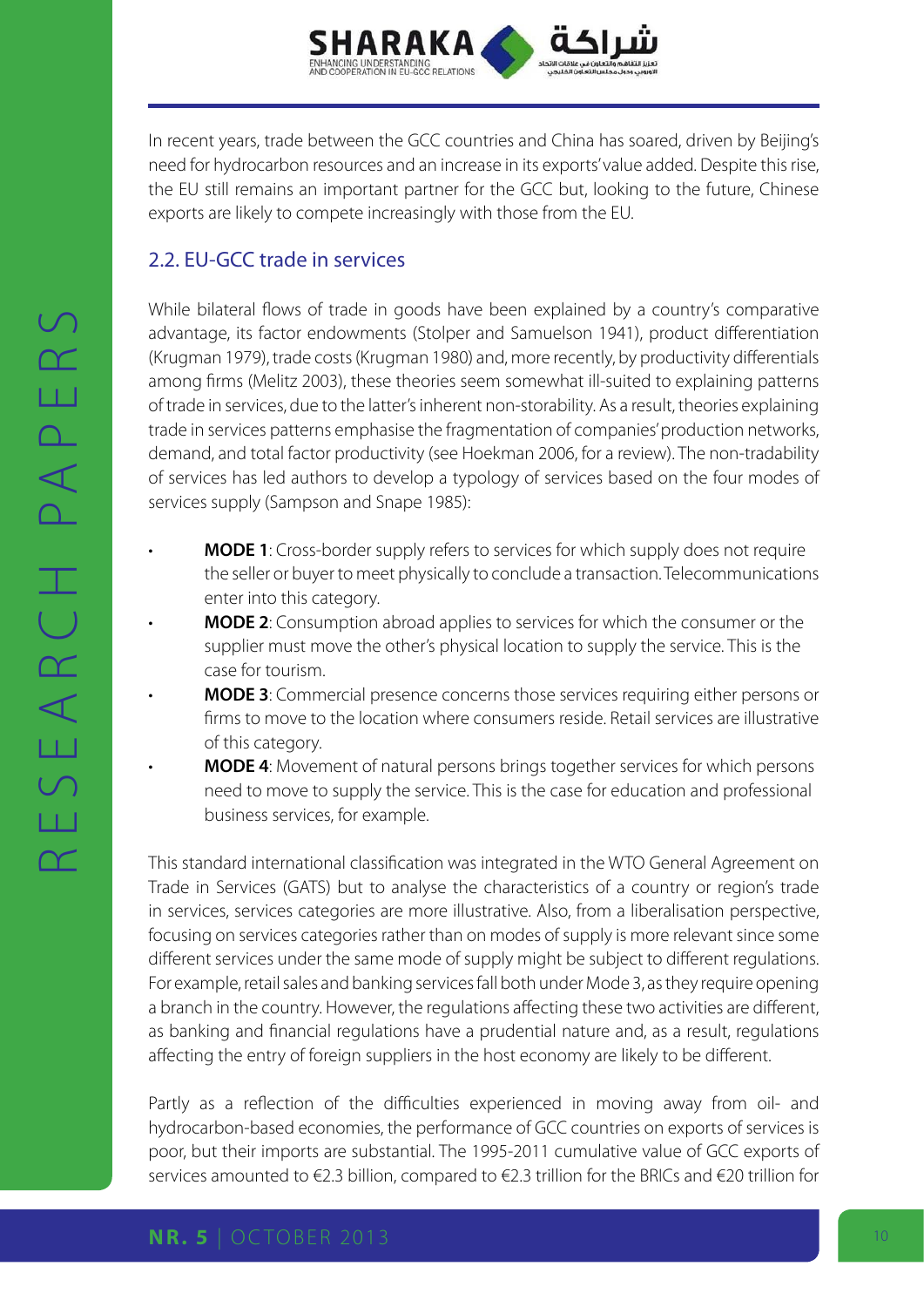

the EU. On the import side, the cumulative value of services imports by GCC countries was €0.75 trillion between 1995 and 2011. Since the GCC imports substantially more services than it exports, figures on the share of trade in services over GDP give a blurred picture of the region's performance in global services markets. Indeed, the GCC region's total trade in services over GDP represented a share of between 15 and 19%, on a par with the EU.

Turning to the sector composition of the GCC region's trade in services, the region's exports mainly consist of construction, financial services and insurance (Figure 5). Given the region's surpluses and the willingness to diversify sources of income, the GCC's relative specialisation in the export of capital-intensive activities sustained by financial services is not surprising. It is also very likely that a significant share of these exports has fuelled real estate projects, acquisitions and investments in other Arab countries and the EU.<sup>12</sup> On the import side, the region is an important importer of transport, travel and government services, with these three categories accounting for a total of €731 billion over the 2000-2011 period (Figure 6).

The magnitude of transport activities' share of total imports of services is likely to be closely linked to the region's imports of goods, as importers might pay for the shipments of goods.

Also, data on imports of travel services are very likely to reflect both the region's diversification efforts, which seek among other goals to create a vigorous tourist hub and become a bridge between Europe and Asia. The data may also reflect the importance of the yearly Hajj pilgrimage to Saudi Arabia, which brought 1.7 million people to the country in 2012. What is most striking in services imports, however, is the importance of government services. According to the Extended Balance of Payments Classification, this category encompasses expenses for embassies and consulates, military units and agencies, as well as other miscellaneous government services. Given the importance of security deals in the region and of this market for arms exporters in the EU, the significant share of this category is very likely a reflection of payments for items such as training of military staff in the region, costs related to the maintenance of military bases in the region, etc.<sup>13</sup>

In as far as EU-GCC trade in services is concerned, the Gulf region does not rank highly among the EU's trading partners, either in terms of exports or imports. However, as with trade in goods, the EU maintained a surplus with the GCC of €63 billion between 2006 and 2011 (Figure 7).<sup>14</sup>

In addition to the region's comparative advantage in hydrocarbon industries, other factors can explain the modest performance of GCC economies in trade in services. On the export side, the relatively low level of human capital in the region due to past neglect of education systems and trade in services policies that restrict the movement of persons prevents a vigorous service-driven economy from emerging. For example, on average, only 6% of GCC

*<sup>12</sup> Examples include Qatari Diar, a company specialized in real estate projects with projects developed in the UK, Morocco, Tunisia, and Egypt among others.*

*<sup>13</sup> Unfortunately, UNCTADstat provides neither a detailed breakup of services imports by sub category, nor a breakup by category and partner.*

*<sup>14</sup> Sectoral breakup of trade in services is not available.*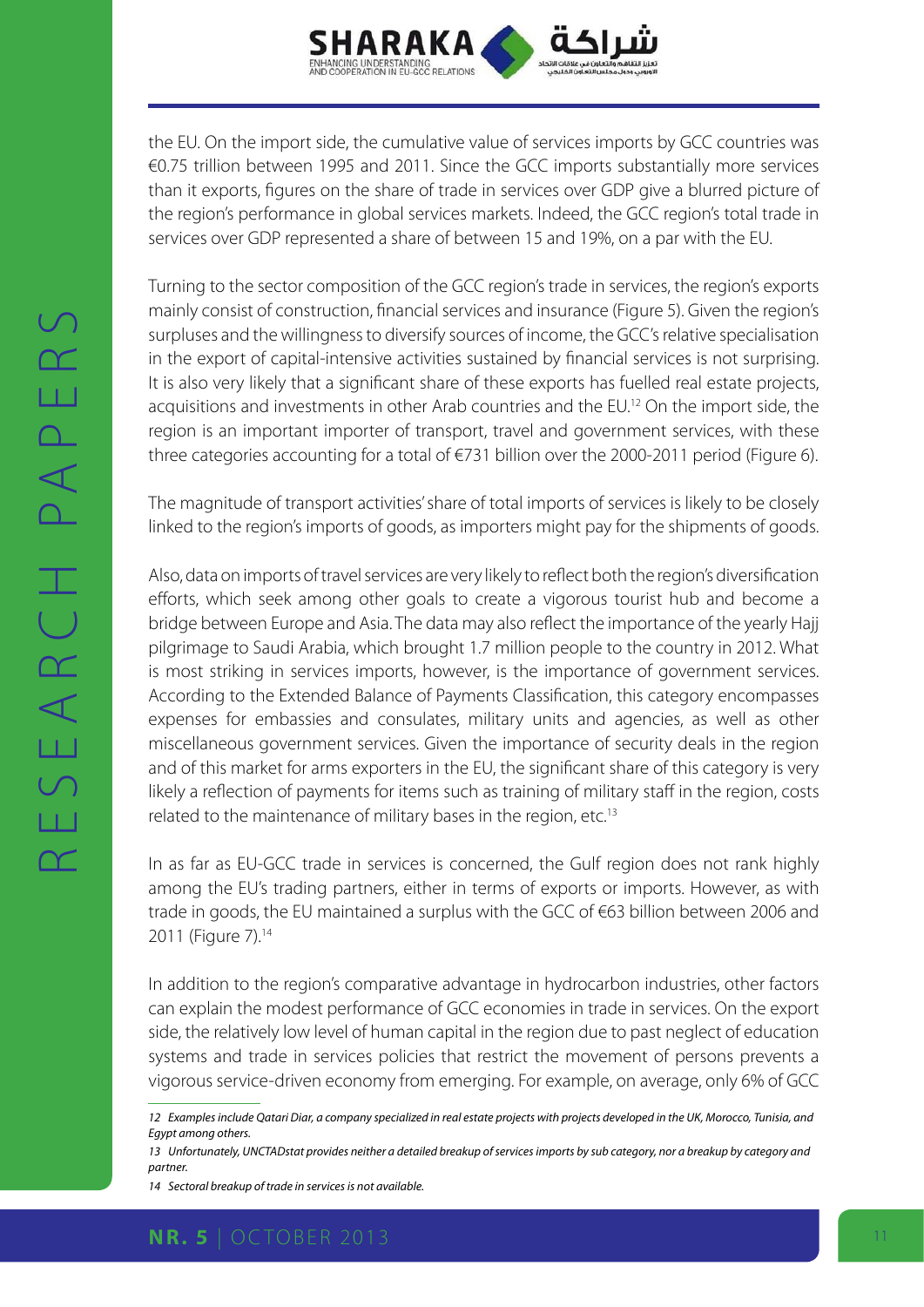

citizens aged over 25 have completed tertiary education, compared to 18% for Cyprus, 20% for Belgium and 24% for Japan. In addition, restrictive migration policies in the region prevent skilled workers from entering the GCC countries, limiting knowledge spillovers and the potential for increasing human capital in the region.<sup>15</sup>

On the import side, based on an index of services trade restrictiveness,<sup>16</sup> Gulf countries' markets appear to be the most protected in the world relative to their level of income across almost all services categories (Borchert, Gootiiz and Mattoo 2012, Figure 8). Widespread restrictions are found to apply such as minority ownership requirements for foreign suppliers willing to enter some segments of GCC telecommunications markets. It is likely that these restrictions play a significant role in the level of entry of foreign investors in the region.<sup>17</sup> Also, restrictions on foreign suppliers of services and discriminatory treatment are likely to hinder the GCC region's diversification efforts as strong, competitive, and open services sectors have been found to be essential in supporting such endeavours (Ianchovichina, Gourdon and Kee 2011).





Note: "Other" services refers to: travel; personal, cultural and recreational services; and other business services. *Source: UNCTADstat.*

*15 Figures quoted originate in the Barro and Lee Educational Attainment Dataset, http://www.barrolee.com.*

*17 Using a small panel of mergers and acquisitions over the period 2003-2009 in the communications, construction, insurance, financial services, computer and information services, travel, cultural, and other business services, services sectors, Borchert, Gootiiz and Mattoo (2012) find that restrictions on the entry of foreign services' suppliers exert a negative and significant impact on inflows of direct investment.*

*<sup>16</sup> The STRI was developed by Borchert, Gootiiz and Mattoo (2012) and the World Bank with the view to propose a comparable measure of policy barriers affecting international trade in services. It is based on an inventory of regulations affecting the mode of entry of foreign companies completed with a questionnaire administered to local law officials on laws affecting foreign service suppliers and when possible on their scope of implementation. After verification, the questionnaire proceeds were then treated to create an index measuring the degree of services trade restrictiveness for each country and sector. The STRI database covers a total of 103 countries and 5 sectors: financial services (banking and insurance); telecommunications; retail distribution; transportation; and professional services. With a view to providing the most detailed information possible, these sectors were further disaggregated into subsectors, the results of which are not reported here for simplicity purposes. The higher the value of the index in a particular sector, the more closed a country is in this sector. See Annex 3 for a brief methodological summary of the construction of the STRI.*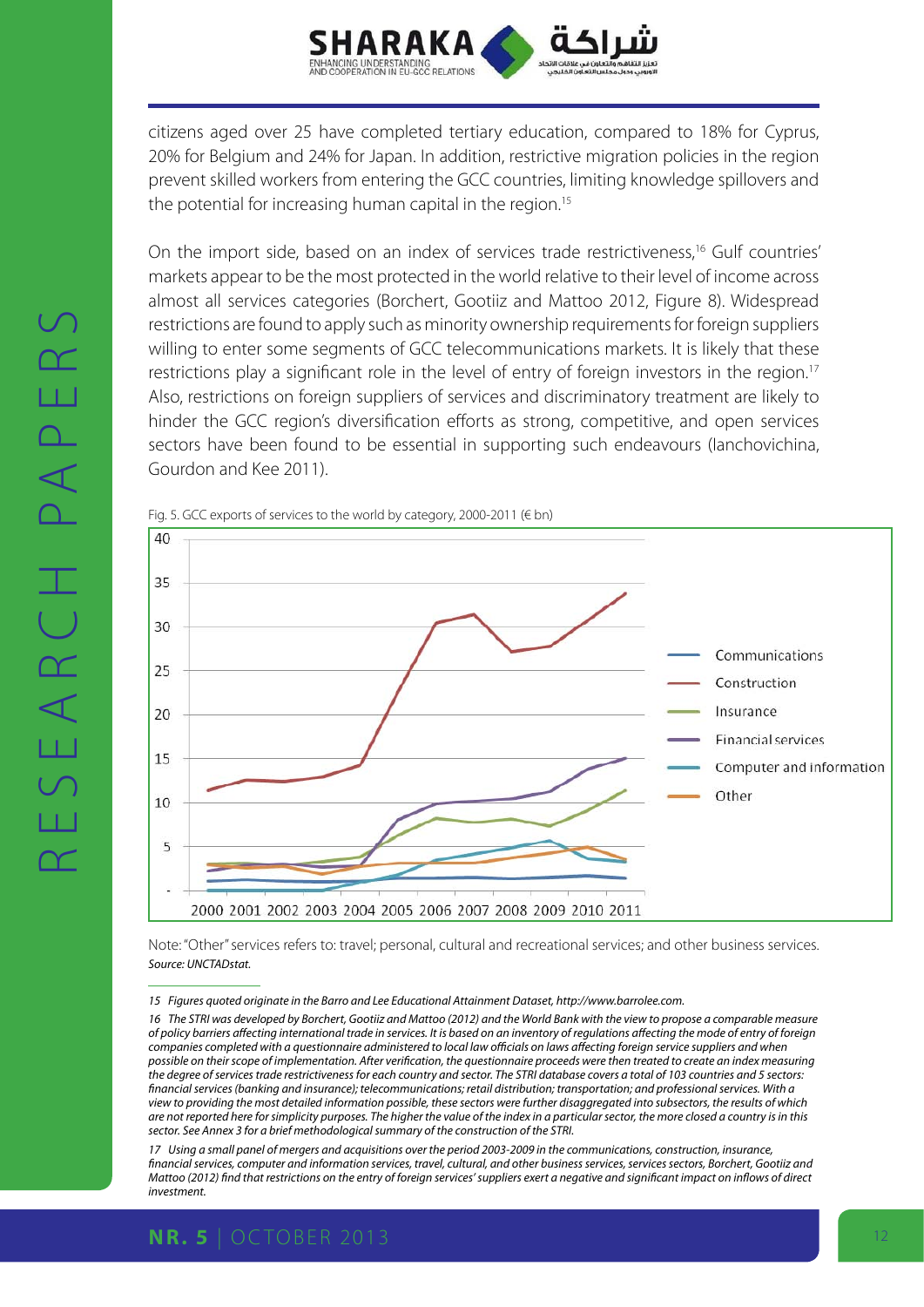

Fig. 6. GCC imports of services by category, 2000-2011 (€ bn)



Note: "Other" services refers to: computer and information services; royalties and license fees; other business services; cultural and recreational services; other business services; and government services. *Source: UNCTADstat.*

Fig. 7. EU-GCC trade in services with selected regions and trading blocs, 2000-2011 (€ bn)



*Source: EuroStat.*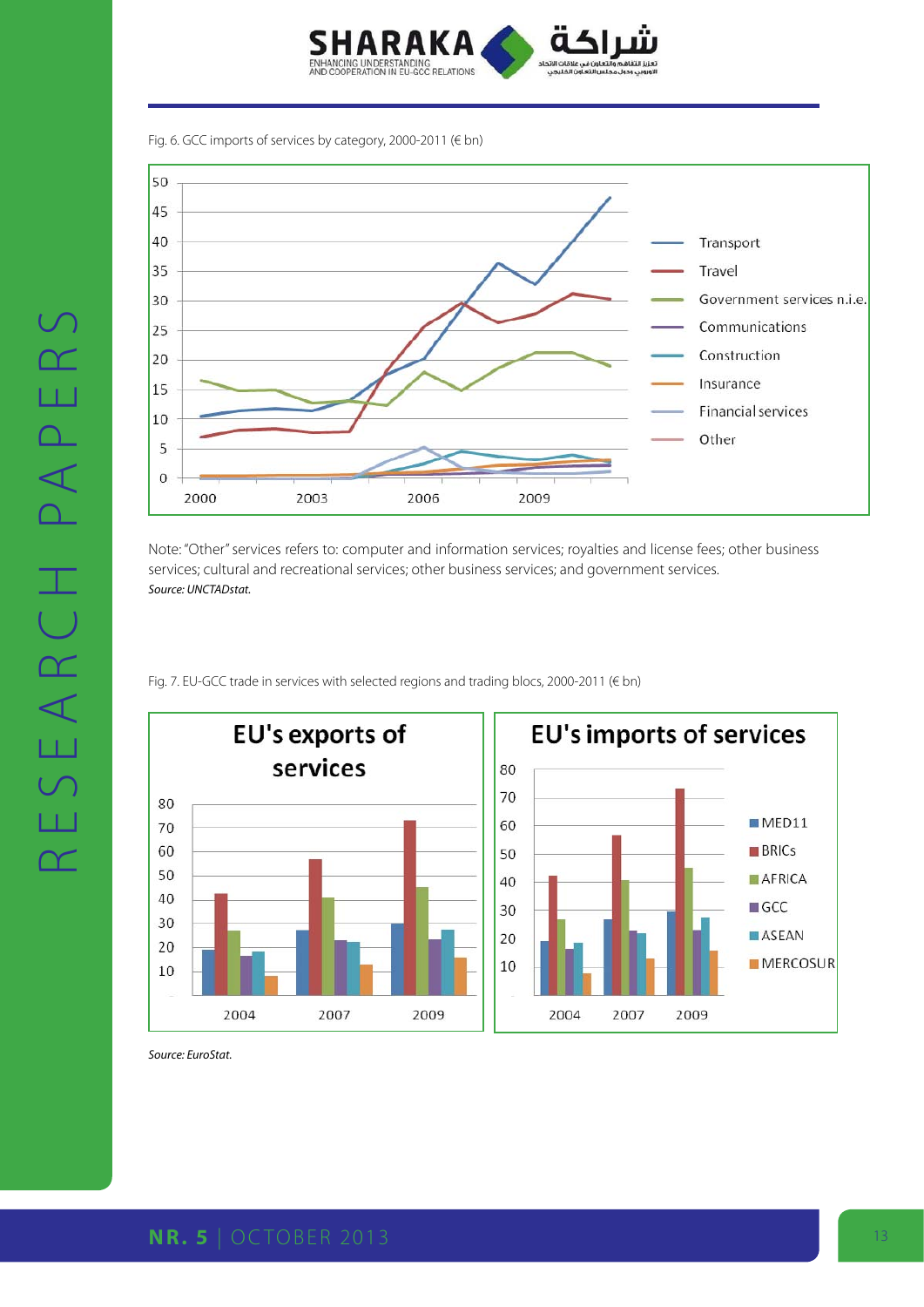

Fig. 8. Values of the Services Trade Restrictiveness Index (STRI) across regions and services sectors, 2009



*Source: World Bank 2012b.*

GCC countries' exports of services are low, and consist mainly of construction activities, a result of their significant foreign exchange reserves. On the import side, the region is an significant importer of government services, the amounts of which are likely explained by the number of defense contracts the region has concluded with the US and EU member states. The GCC appears to be among the least open regions to trade in services, which can be explained by the governments' eagerness to diversify and favour the emergence of non-oil activities. However, the high level of restriction applied in some sectors can hinder this objective, preventing knowledge spillovers and negatively affecting the entry of foreign investors in these economies.

### 2.3. FDI between the EU and the GCC

The *Balance of Payments Manual* 5th edition, published by the International Monetary Fund (IMF), gives the following definition of foreign direct investment (FDI) flows: "Direct investment is the category of international investment that reflects the objective of a resident entity in one economy obtaining a lasting interest in an enterprise resident in another economy" (IMF 1993:86). Direct investment implies the right to vote in a company's general assembly of shareholders and comprises flows of capital related to the initial transaction and all subsequent transactions between the affiliated companies, both incorporated and unincorporated. According to the recipient country's legislation and the preferences of the investing company, the investment in the host country can result in a joint venture, a wholly owned subsidiary, a branch, and so on. The foreign investor also has the choice of entering the host country either via the establishment of production facilities or via the acquisition of existing structures. Although no consensus exists regarding these definitions, the former is generally qualified as "greenfield" investment, whereas the latter is referred to as "brownfield" investment. The IMF definition of FDI does not focus on the entry mode of the investor and adopts as a sole criterion the voice in management with data on inflows from international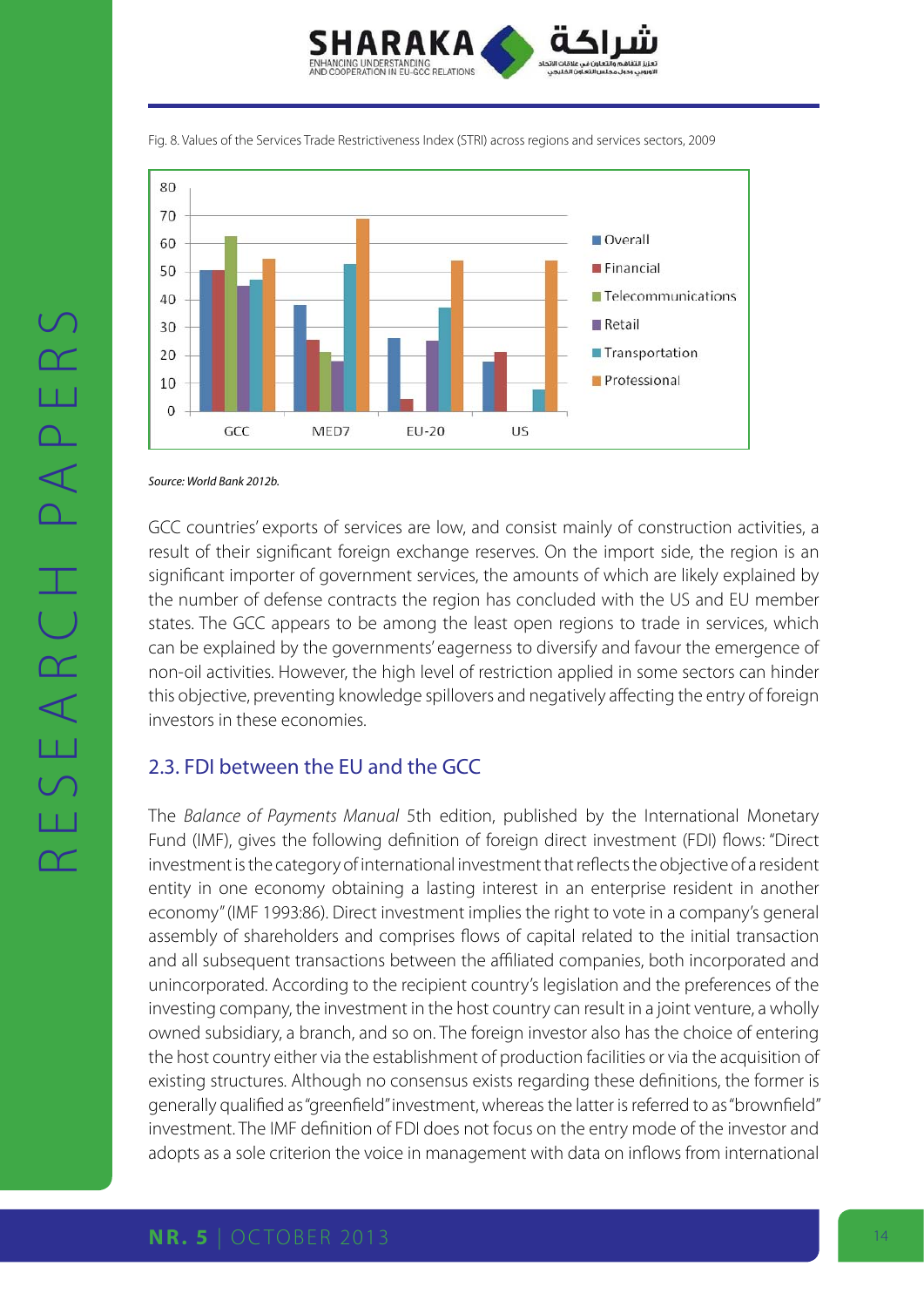

sources (from, for example, the IMF, World Bank or UNCTAD) comprising both greenfield and brownfield FDI (realised direct investments, reinvested earnings, etc.).

In addition to FDI flows, FDI stocks are also important in assessing the attractiveness of a country. According to UNCTAD, FDI stocks are the value of the share of companies resulting from the investment "capital and reserves (including retained profits) attributable to the parent enterprise (this is equal to total assets minus total liabilities), plus the net indebtedness of the associate or subsidiary to the parent firm. For branches, it is the value of fixed assets and the value of current assets and investments, excluding amounts due from the parent, less liabilities to third parties".<sup>18</sup> Consequently, a rising stock of FDI is a signal of increased profitability of already established companies in the host market and/or increased investment activity.

In the economic literature, industrial organisation theories emphasise microeconomic characteristics as the main motivation for a company to engage in FDI, which is seen as an alternative mode of internationalisation to exporting. For a company to engage in FDI, it must first possess a specific asset (for example, knowledge), direct investment must be the cheapest way to internationalise, and economies of scale should exist in the host market (Caves 1971).19 Other theories posit that internationalisation through FDI will only take place for companies producing highly standardised goods, since for such goods transaction costs are lower (Buckely and Casson 1981).<sup>20</sup> While the theories derived from microeconomic approaches succeed in explaining why and when a company internationalises through direct investment abroad, they fail to explain a firm's localisation choice. Dunning (1988, 2000) encompasses previous explanations of direct investment in the ownership location internalisation (OLI) or "eclectic" paradigm.<sup>21</sup> For a firm to invest abroad, it must possess a competitive advantage (a patent, for example), it must have an incentive to invest in a particular location (significant market size, fiscal incentives, etc.), and there must be a market failure translating into positive transaction costs inducing the firm to internationalise and produce abroad. While companies engage in FDI for different reasons, these three reasons need to be simultaneously satisfied for FDI to occur. A corollary of the OLI paradigm is that there can be three sources of FDI - resource seeking, market seeking and efficiency<sup>22</sup> seeking (for the rationalisation of the production process through business process outsourcing, for example).

In the Gulf region, inward FDI is most likely to be motivated by resource-seeking and, to some extent, market-seeking motivations due to the region's endowment in natural resources and the high levels of per capita GDP. Efficiency-seeking FDI is likely to be a minor phenomenon, since it requires either a cheap or educated labour force, both of which are rather scarce in the GCC countries.

*<sup>18</sup> UNCTAD FDI Stock definition at http://unctad.org/en/Pages/DIAE/FDI%20Statistics/Sources-and-Definitions.aspx.*

*<sup>19</sup> For Caves, these three conditions must be fulfilled at the same time for a company to invest abroad.*

*<sup>20</sup> This theory of international investment departs from Vernon's product cycle theory.*

*<sup>21</sup> A paradigm is defined as a set of assumptions, concepts, values, and practices that constitutes a way of viewing reality for the community that shares them, especially in an intellectual discipline.*

*<sup>22</sup> Efficiency is defined as the accomplishment of or ability to accomplish a job with a minimum expenditure of time and effort.*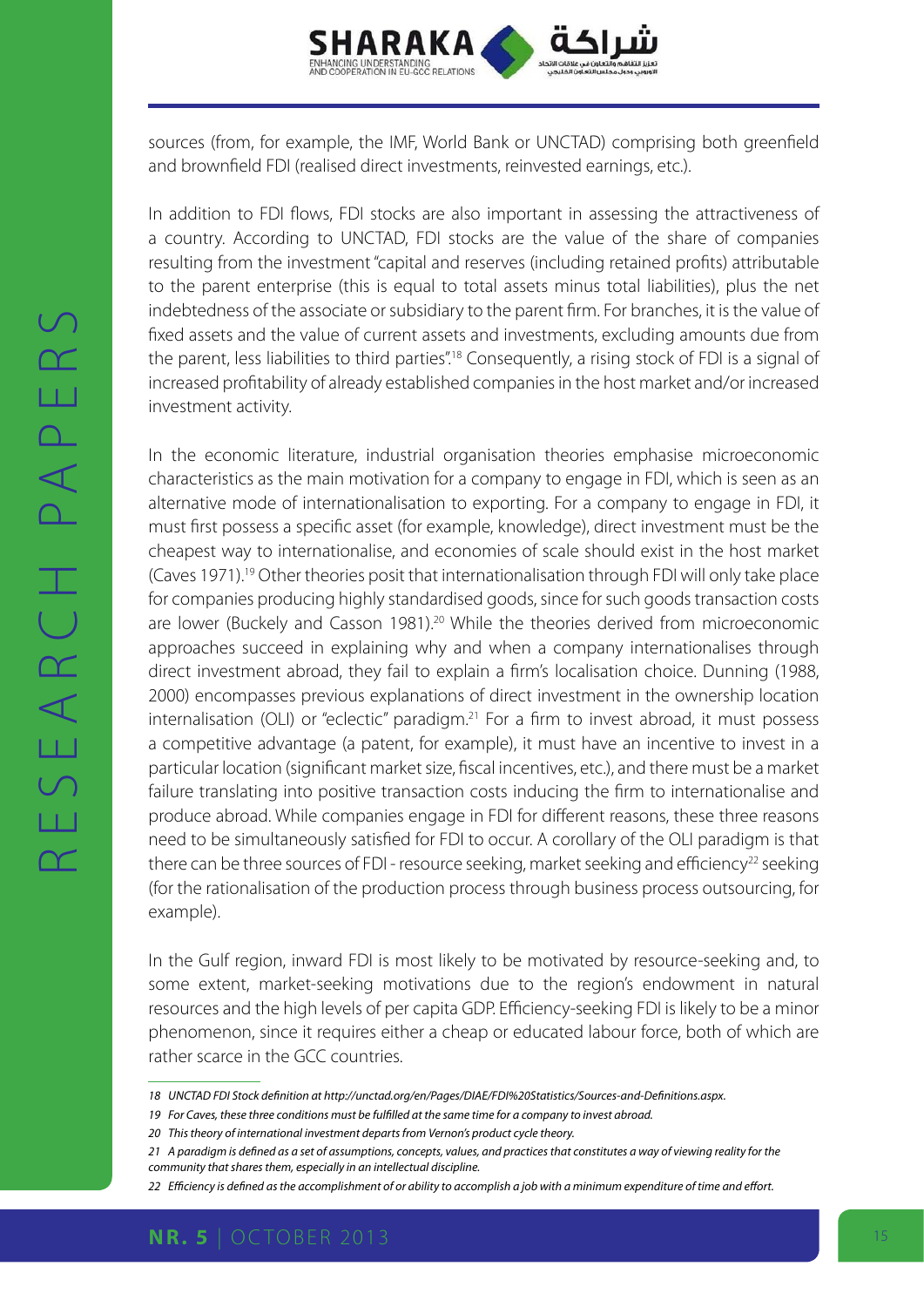

Between 1995 and 2011, GCC countries attracted a total of €237 billion in FDI inflows, compared to €3.8 trillion for the EU and €792 billion for the world's major oil and gas exporters (Figure 9). Saudi Arabia, the United Arab Emirates and, to some extent, Qatar are the most attractive countries for foreign investors and have between them attracted 90% of total inflows to the region since 2004. The GCC countries' share in world inward FDI inflows is negligible; on average over the period 1995-2011 they accounted for a mere 1.7%, compared to 5% for the major oil and gas exporters and 26% for the EU. This modest performance notwithstanding, the 2000s and the creation of the customs union seem to have had a positive impact on the region's ability to attract FDI relative to the rest of the world. By creating a customs union and abolishing tariffs between themselves while enacting a common external tariff, the GCC countries are likely to have reduced transaction costs for foreign investors, thus exerting a positive influence on foreign capital inflows. At the same time, the rise in FDI observed in the early 2000s is likely to have been influenced by the privatisation programmes conducted in the region, and especially in Saudi Arabia's hydrocarbon sector. However, considering the share of inward direct investment relative to their size, the GCC countries significantly outperform the EU and other economies; inward inflows for the period 1995-2011 accounted, on average, for 17% of GDP, compared to 2% and 3% for the EU and hydrocarbons exporters, respectively. Inward investments in these countries represent approximately 50% of trade in goods and services, compared to levels close to 10% for the EU and hydrocarbons exporters. The region does not appear to be particularly dependent on foreign investment, as inflows account for an average of 10% of gross domestic fixed capital formation, a figure in line with hydrocarbon exporters and the EU.

The small amounts of FDI in the region can be explained by the resource-seeking nature of direct investment in the GCC region, as well as the importance of the public sector in hydrocarbons. Despite moves towards privatisation in the 2000s, the GCC governments maintain significant ownership in their hydrocarbons sectors, restricting the entry of foreign investors to only minor ownership. For example, Saudi Arabia, the country which attracted the most FDI with €126 billion over 1995-2011, imposes equity restrictions on foreign participation allowing foreign investors to hold only minority ownership and ranks fourth among the countries least open to FDI after China, Russia, and Iceland (Kalinova, Palerm and Thomsen 2010).<sup>23</sup>

The same broad trends can be observed in the region's inward FDI stocks (Figure 10). Over 1995-2011, inward FDI stocks totalled €1.4 trillion, compared to €6.3 trillion for oil and gas exporters and €40 trillion for the EU. These amounts represented an average of 134% of the GCC region's GDP, compared to 14% and 17% for oil and gas exporters and the EU, respectively. The high profitability of companies investing in the region illustrates the resource- and market-seeking opportunities from direct investment in the GCC countries,

*<sup>23</sup> The ranking is based on the FDI restrictiveness index, developed by Kalinova, Palerm and Thomsen (2010) and maintained under the OECD. Based on a surveys and desk research, the index ranks countries' openness to FDI along 4 criteria: equity restrictions, screening, key personnel, and operational restrictions. From a 0 to 1 score, 1 being completely open, Saudi Arabia is the only GCC country represented and obtained an overall score of 0.35 in 2012. See OECD, FDI Regulatory Restrictiveness Index, [http://www.oecd.org/investment/fdiindex.](http://www.oecd.org/investment/fdiindex.htm.) [htm.](http://www.oecd.org/investment/fdiindex.htm.)*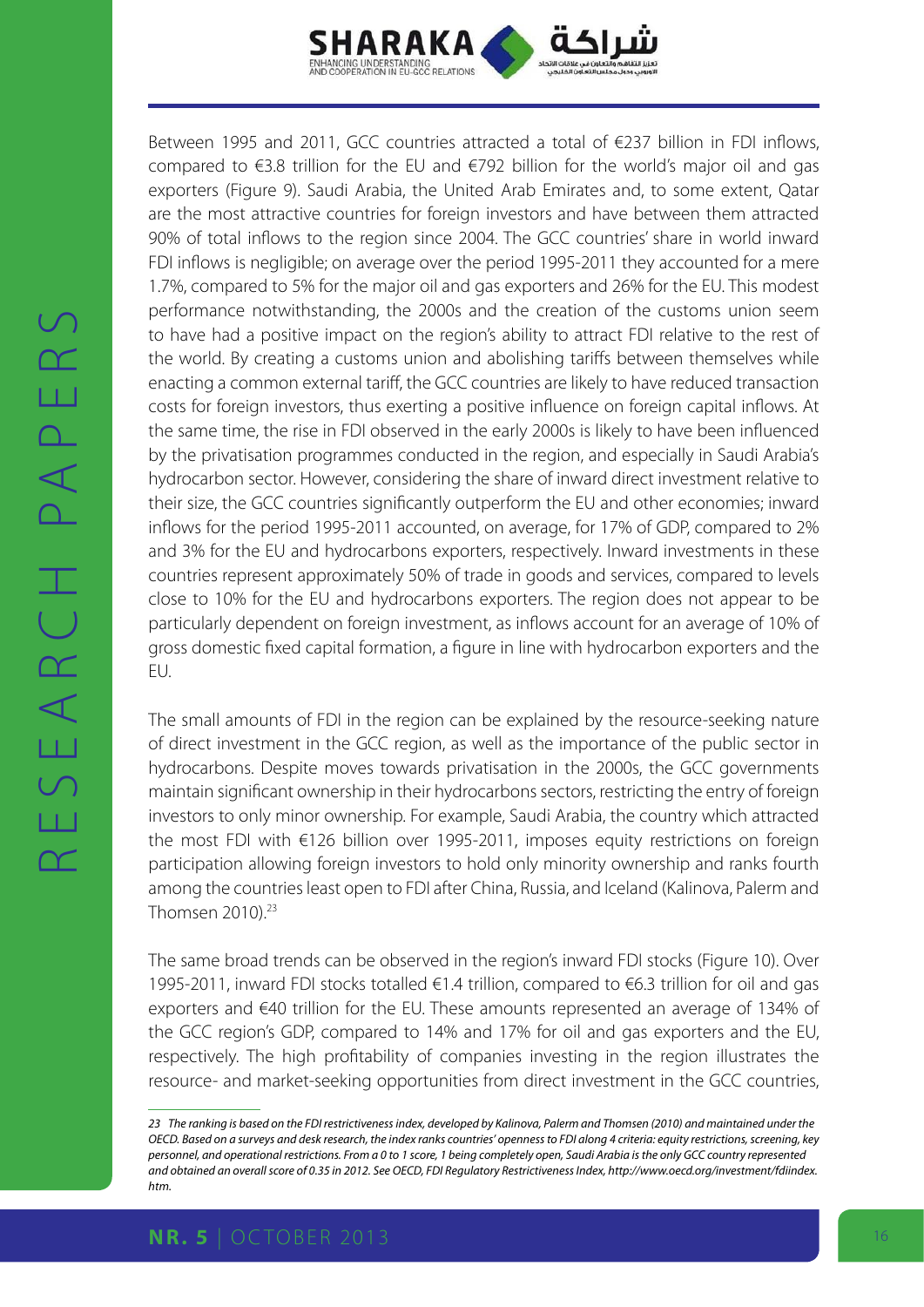

as the increase in companies' profitability could be a consequence of higher oil prices and a vigorous internal demand.



Fig. 9. Inward FDI inflows in the GCC, major hydrocarbons exporters and the eurozone (€ bn)

*Source: UNCTADstat.*

Fig. 10. Inward FDI stocks in the GCC, major hydrocarbons exporters and the eurozone (€ bn)



*Source: UNCTADstat.*

Turning to the GCC region's outward direct investment, the data show that Gulf countries were passive foreign investors until 2006. After that, yearly direct investments from the region were above the €15 billion mark and reached a peak of €26 billion in 2008. In the following years, foreign investment decreased to its 2006 levels, very likely as a consequence of both the international financial crisis and the Dubai crisis. Outward investments are on the rise again, however (Figure 11). At the country level, it appears that Saudi Arabia and the United Arab Emirates are the most significant exporters of capital in the region; their outward FDI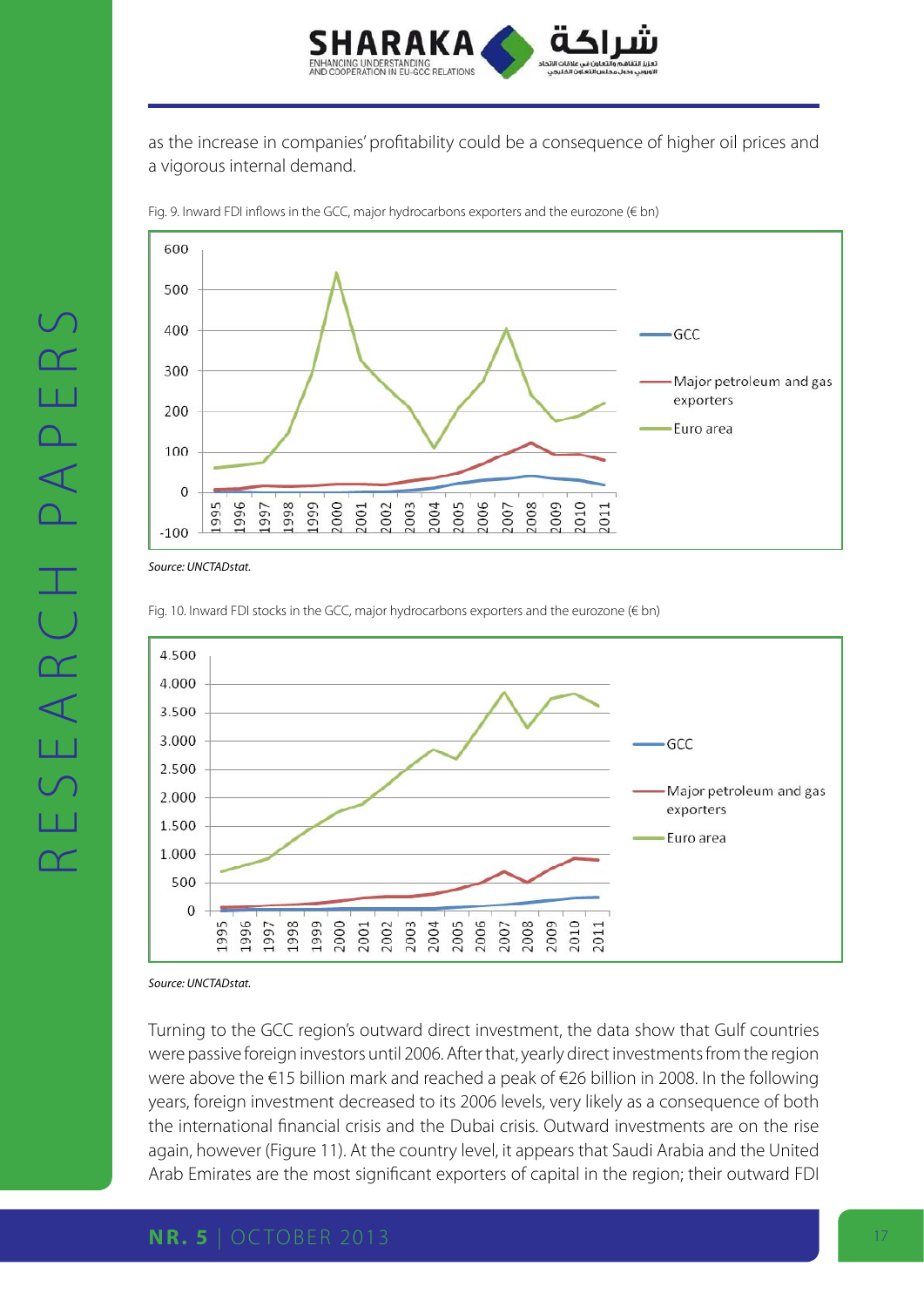

flows have amounted to 50% of total outward FDI from the GCC countries. Compared to other countries, the performance of the GCC region in terms of foreign investment was modest over the 1995-2011 period, and EU countries significantly outperformed the region (Figure 12). As with direct investment inflows, GCC countries appear to be high exporters of foreign capital relative to their income and trade levels.



Fig. 11. GCC outward FDI flows, 1995-2011 (€ bn)

*Source: UNCTADstat.*





*Source: UNCTADstat.*

Outward FDI from the GCC region is the result of several motivations, chiefly the need for economic diversification. As major hydrocarbons producers and exporters, GCC countries need to protect themselves from the "Dutch disease"<sup>24</sup> syndrome by "recycling" their large

*24 In economics, the Dutch disease is the apparent relationship between the increase in exploitation of natural resources and a decline*  in the manufacturing sector (or agriculture). The mechanism is that an increase in revenues from natural resources will make a given

### **NR. 5** | OCTOBER 2013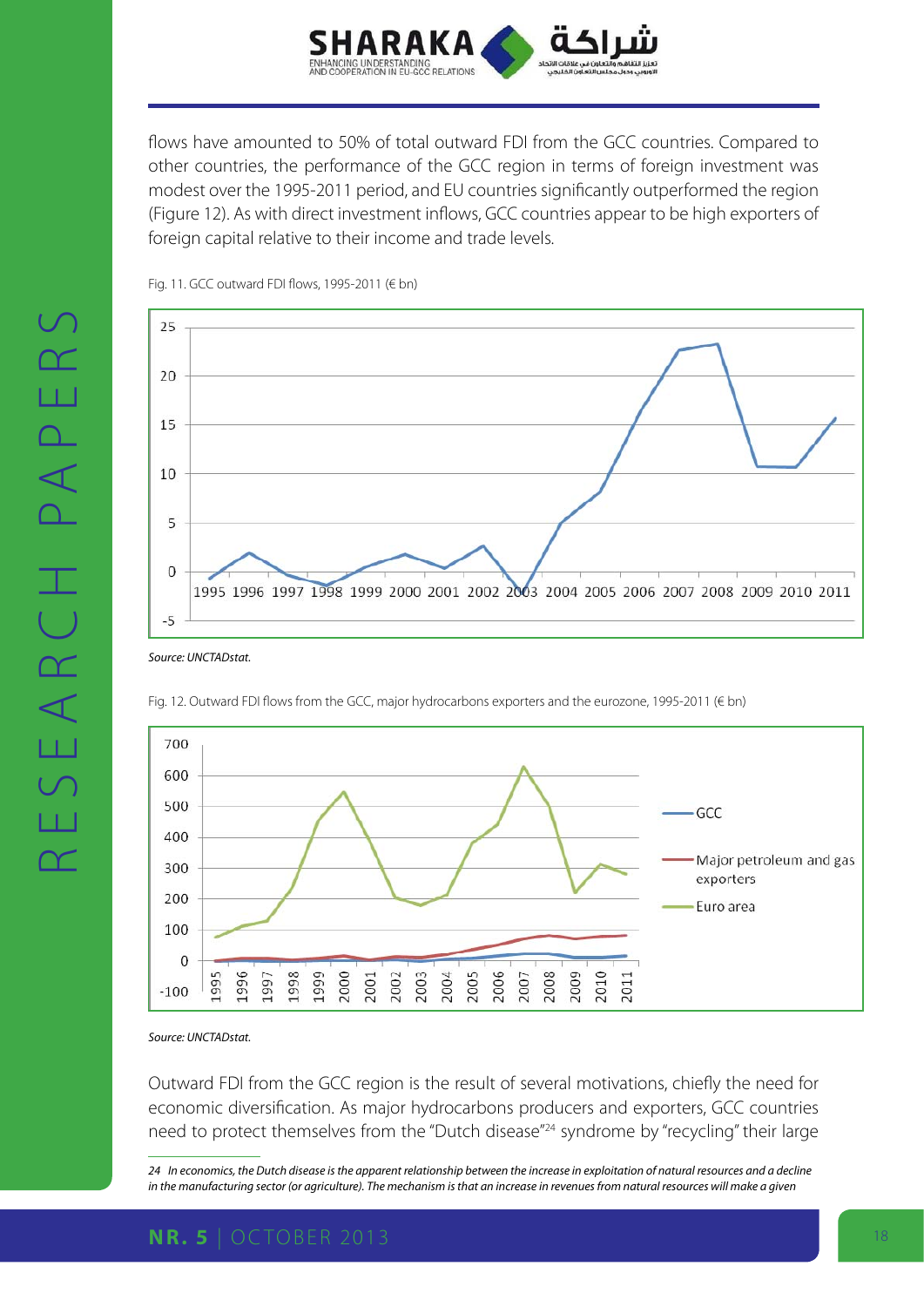

surpluses through the diversification of their sources of income, which can be accomplished through the acquisition of foreign assets. While data on the sectoral and geographic distribution of foreign investments are not available, it is very likely that a significant share of Gulf countries' investments is directed towards highly profitable markets and companies since their total outward FDI stocks have represented an average of 58% of their GDP, a significantly higher proportion than in hydrocarbon exporters and the EU (at 10% and 38%, respectively).

Turning to EU-GCC FDI,25 data on inflows show that the EU invests less in the GCC than the Gulf countries invest in Europe (Figure 13). While a direct comparison with total amounts of direct investment received by Gulf countries is not possible, the EU's investments in the region are likely to represent an important share of total investment. On the other hand, GCC countries' FDI in the EU represents a minor share of direct investment inflows. Turning to stocks, it appears that both destinations are lucrative for foreign investors as magnitudes of FDI stocks are close, and appreciated over the period 2006-2010. The FDI balance between the EU and the GCC region appears to be close to zero, meaning that the investment inflows of both regions are on a par. Turning to stocks, however, the balance is positive in favour of the EU, suggesting that companies located in that region are increasingly profitable.

Fig. 13. Bilateral FDI flows and stocks in EU from GCC countries (€ bn)



*nation's currency stronger compared to that of other nations, resulting in the nation's other exports becoming more expensive for other countries to buy, making the manufacturing sector less competitive.*

*25 Aggregate FDI data used in this paper originate from UNCTAD, whereas bilateral EU-GCC FDI data come from Eurostat. Both organisations compile data according to the guidelines of the IMF's Balance of Payments Manual (IMF 1993), but the European statistical office complies with the OECD Benchmark Definition of Foreign Direct Investment, Third Definition. The OECD's methodology, meanwhile, allows for dissecting inflows and outflows between the various components of inward and outward FDI (equity investment, intra company loans, retained earnings) and gives the sectoral breakup of international investments, coverage of GCC countries in the database is low. Hence, in what follows, we chose to rely on aggregate figures released earlier by the European Commission Directorate General for Trade (DG Trade) in order to provide the reader with an idea of the magnitude of bilateral FDI inflows. Since European sources use EU member states' balance of payments statistics and UNCTAD reporting economies' data, there are discrepancies between data sources.*

# **NR. 5** | OCTOBER 2013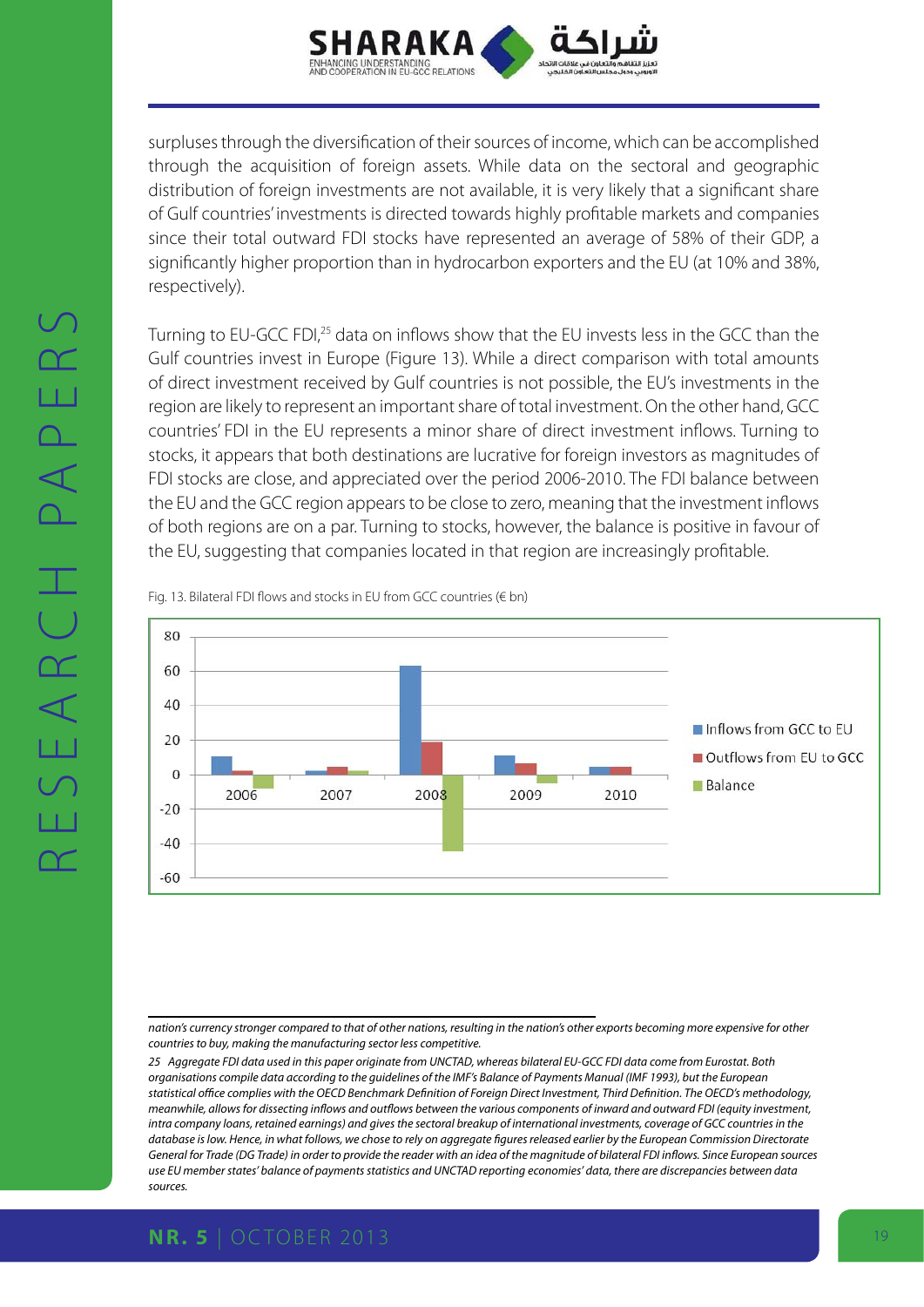



*Source: European Commission DG TRADE (2010, 2012).*

Relative to their size, the GCC countries have attracted significant amounts of foreign capital, although the absolute magnitude of inflows has been low and probably below its potential level. Outward capital flows from the Gulf economies were also very low until the beginning of the 2000s, when the region dramatically increased its exports of capital. The picture of this rise of the GCC region as a foreign investor in the EU and in other regions can be misleading, however, as outflows from the region could be more significant than depicted in the statistics from international institutions.

### 2.4. Sovereign wealth fund investments

Due to statistical definitions and the presence of sovereign wealth funds (SWFs), the levels of GCC countries' FDI in the EU may underestimate the real magnitude of their investments. While there is no widely accepted definition of SWFs, economists agree on a number of characteristics distinguishing them from other investment vehicles. SWFs are investment vehicles created by governments and financed by transfers of foreign exchange reserves proceeding from balance of payments surpluses, commodity exports, privatisation receipts, fiscal surpluses and foreign currency operations. They are generally, though not always, managed by government authorities or related entities. Their objectives can be manifold – SWFs can be used as mechanisms for smoothing the negative effects of volatile revenues on the economy, for promoting transparency in public spending, for fiscal discipline or for pursuing economic diversification objectives.

The establishment of SWFs in the GCC countries is not a new phenomenon, as some were set up as early as the 1970s. However, the majority were set up in the beginning of the 2000s as oil prices and subsequent foreign exchange reserves increased, and governments in the region created funds to invest in assets overseas and to diversify the region's sources of income beyond hydrocarbons. Growing foreign exchange reserves and the establishment of these sovereign vehicles coincided with the implementation of development plans in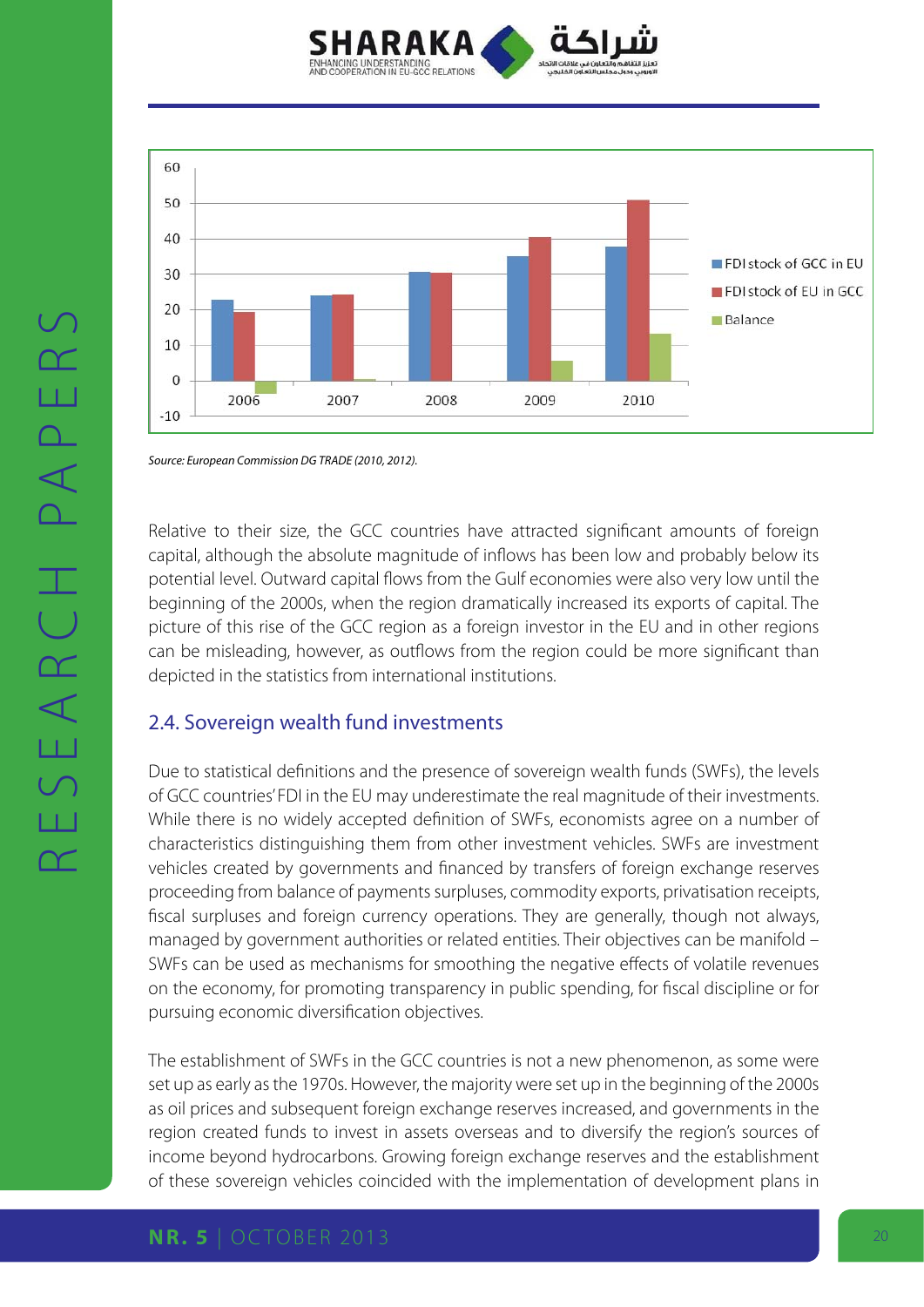

the region as well as important investments in infrastructure, financial services, education, tourism and petrochemicals (Bahgat 2011).

EU countries have been important destinations for overseas investment by the GCC regions' SWFs, although it is virtually impossible to quantify their investment due to the high level of secrecy surrounding the SWFs and their lack of transparency. It is nevertheless estimated that their total assets range between \$800 billion and \$1 trillion (between €600 billion and €1 trillion in 2008) (Bahgat 2011), and that over the period 2000-2006, approximately €76 billon of their €490 billion total surplus was invested in EU markets with an important focus on the financial sector (Table 1).

Table 1. Selected examples of GCC SWF acquisitions in the EU

| <b>Target</b>                | <b>Fund</b>                   | Value (\$ mn) |
|------------------------------|-------------------------------|---------------|
| OMX (Sweden)                 | Dubai Investment Financial    | 3,551.4       |
|                              | Corporation                   |               |
| Paris Saint Germain Football | Qatar Investment Authority    | 193.6         |
| Club (France)                |                               |               |
| British Petroleum (UK)       | Kuwait Investment Authority   | 2,800         |
| ACWA (UK)                    | Public Investment Fund (Saudi | undisclosed   |
|                              | Arabia)                       |               |

Source: Gugler and Chaisse (2009); Quintin (2011); Rasooldeen (2013); SWF Institute, Linaburg-Maduell Transparency Index, [http://www.](http://www.swfinstitute.org/statistics-research/linaburg-maduell-transparency-index.
) *[swfinstitute.org/statistics-research/linaburg-maduell-transparency-index.](http://www.swfinstitute.org/statistics-research/linaburg-maduell-transparency-index.
)*

Their significant participation in the marketplace raised concerns among EU policy-makers after GCC SWFs acquired stakes in strategic industries such as aerospace, defence, utilities, and electrical engineering companies. As SWFs are non-transparent actors (Table 2) that do not disclose information on their investment strategies, assets under management, governance or mandates, policy-makers feared their acquisitions could be backed by political agendas and result in the transfer of strategic assets. Fears were renewed when unofficial estimates put their investment stock in the EU at €400 billion, making them among the largest foreign stakeholders in Europe (Hertog 2007).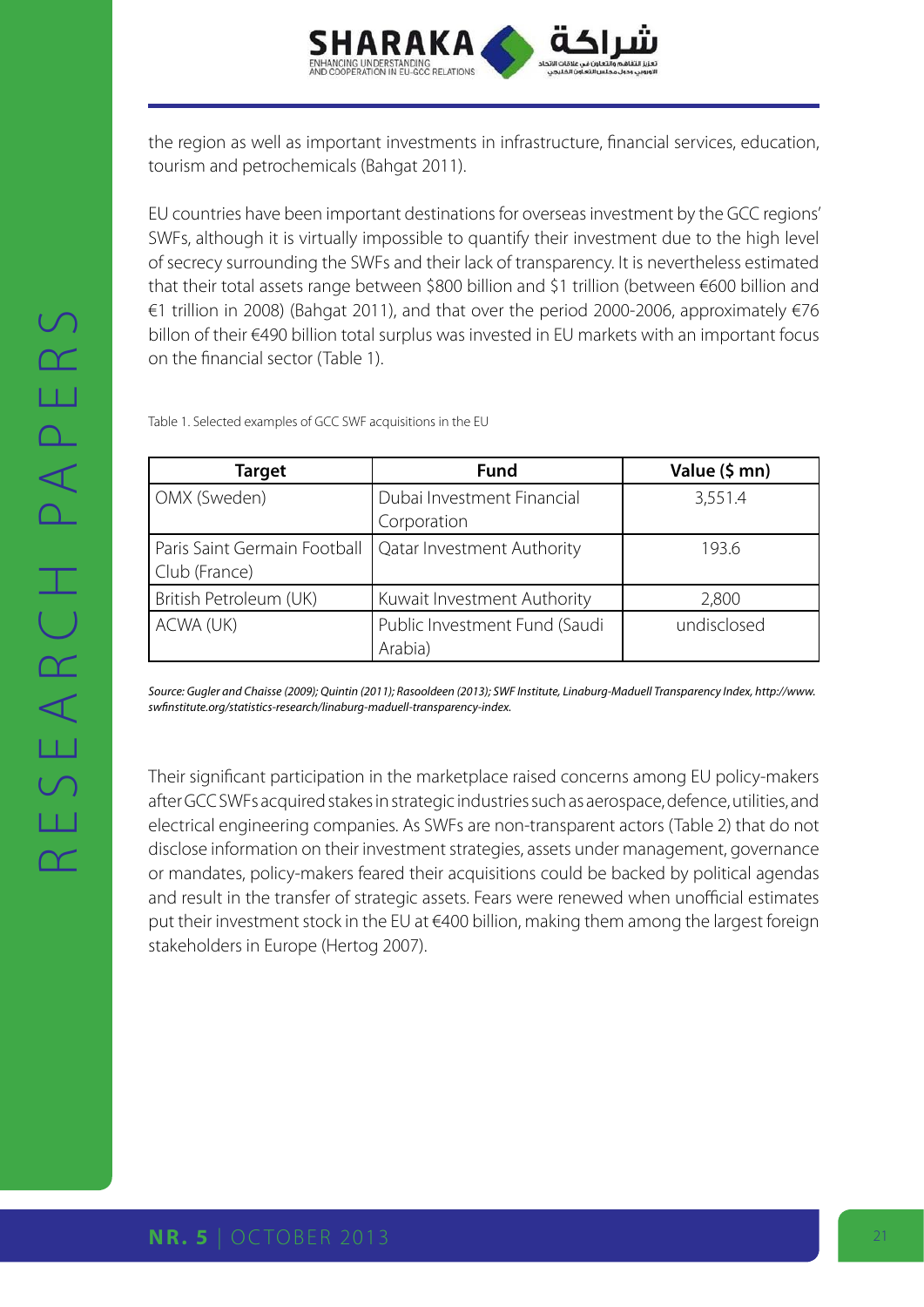

#### Table 2. GCC SWF characteristics

| Country                 | <b>Fund name</b>                                    | Assets under<br>management (\$<br>bn, 2013) | Inception | Origin            | LM<br>index <sup>*</sup> |
|-------------------------|-----------------------------------------------------|---------------------------------------------|-----------|-------------------|--------------------------|
| UAE - Abu Dhabi         | Abu Dhabi<br>Investment<br>Authority                | 627.0                                       | 1976      | Oil               | 5                        |
| Saudi Arabia            | SAMA Foreign<br>Holdings                            | 675.9                                       | n/a       | Oil               | $\overline{4}$           |
| Kuwait                  | Kuwait<br>Investment<br>Authority                   | 386.0                                       | 1953      | Oil               | 6                        |
| Qatar                   | Qatar<br>Investment<br>Authority                    | 115.0                                       | 2005      | Oil               | 5                        |
| UAE - Dubai             | Investment<br>Corporation of<br>Dubai               | 70.0                                        | 2006      | Oil               | $\overline{4}$           |
| UAE - Abu Dhabi         | International<br>Petroleum<br>Investment<br>Company | 65.3                                        | 1984      | Oil               | 9                        |
| UAE - Abu Dhabi         | Mubadala<br>Development<br>Company                  | 55.5                                        | 2002      | Oil               | 10                       |
| Oman                    | <b>State General</b><br>Reserve Fund                | 8.2                                         | 1980      | Oil & Gas         | $\overline{4}$           |
| Bahrain                 | Mumtalakat<br>Holding<br>Company                    | 7.1                                         | 2006      | Non-<br>commodity | 9                        |
| Oman                    | Oman<br>Investment<br>Fund                          | 6.0                                         | 2006      | Oil               | n/a                      |
| Saudi Arabia            | Public<br>Investment<br>Fund                        | 5.3                                         | 2008      | Oil               | 4                        |
| UAE - Ras Al<br>Khaimah | RAK Investment<br>Authority                         | 1.2                                         | 2005      | Oil               | $\overline{3}$           |
| UAE - Federal           | Emirates<br>Investment<br>Authority                 | n/a                                         | 2007      | Oil               | $\overline{3}$           |
| UAE - Abu Dhabi         | Abu Dhabi<br>Investment<br>Council                  | n/a                                         | 2007      | Oil               | n/a                      |

\* The Linaburg Maduel index has been developed to score SWFs' transparency performance. The more information the fund provides, the higher the score. For more information see SWF Institute, Linaburg-Maduell Transparency Index, [http://www.swfinstitute.org/statistics-research/linaburg-maduell-transparency-index.](http://www.swfinstitute.org/statistics-research/linaburg-maduell-transparency-index.
) *Source: SWF Institute, Fund Rankings, updated September 2013, http://www.swfinstitute.org/fund-rankings.*

# **NR. 5** | OCTOBER 2013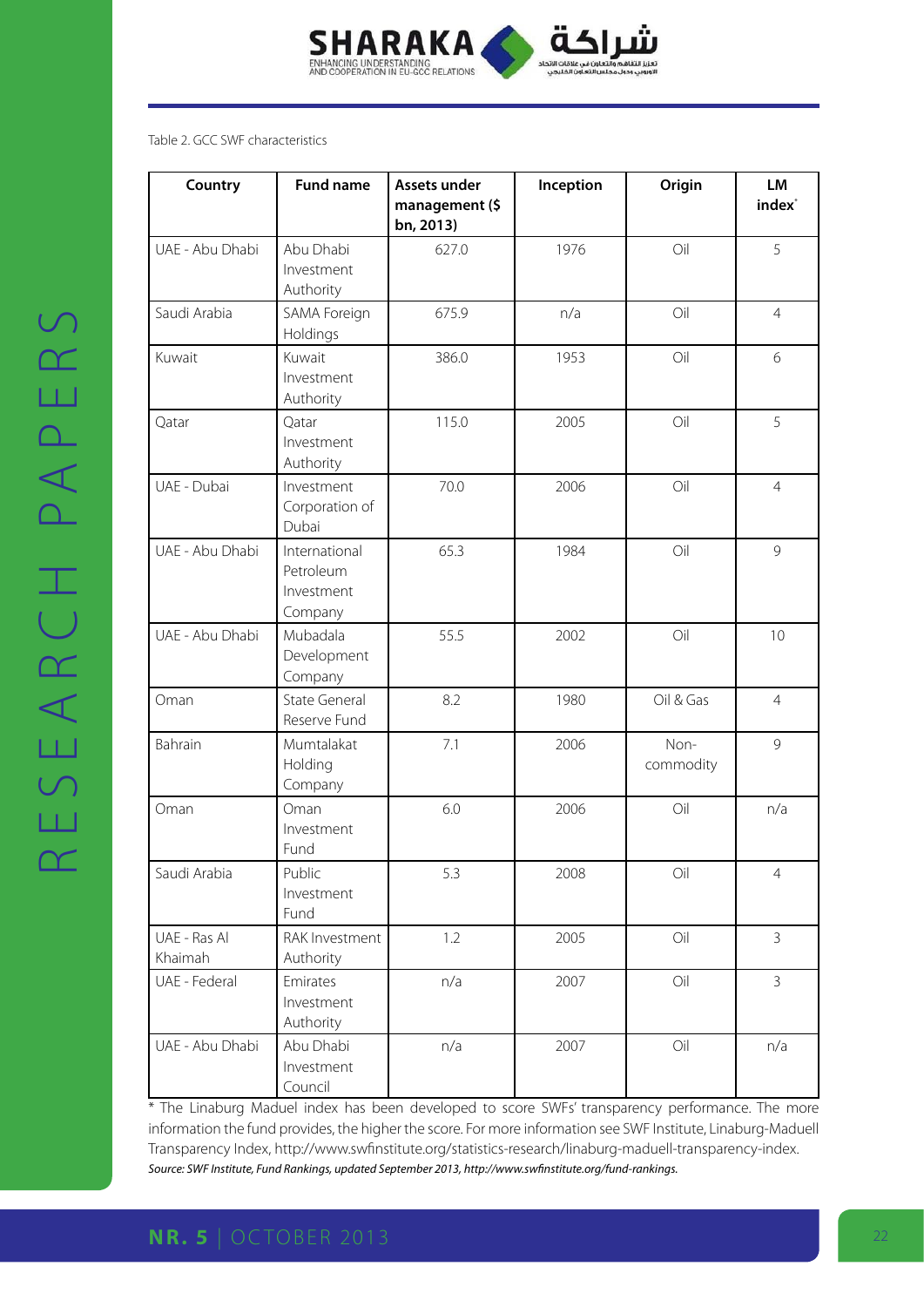

As Gulf SWFs' investments in the EU grew, EU member states adopted protectionist stances against them, especially due to national security concerns. As early as 2005, France issued a decree listing 11 sectors in which foreign investment would be subject to approval due to concerns over "national defence interests". German Chancellor Angela Merkel pushed for similar legislation in April 2008, allowing policy-makers to scrutinise foreign investments, most notably those emanating from SWFs, irrespective of their origin. At the multilateral level, the growing role of SWFs was addressed in 2008 by the creation of the International Working Group on SWFs (IWG).<sup>26</sup> Most notably, the IWG established 23 Generally Accepted Principles and Practices (GAPP) in the form of a Code of Conduct – the Santiago Principles – to foster understanding on SWF practices and dismiss fears over politically motivated investments. While the initial proposal for such a document was frowned upon by several GCC SWFs such as the Kuwait Investment Authority (KIA), which argued that with over 50 years in existence its investments were by no means politically motivated, recipient countries were also integrated into an OECD initiative to ensure non-discrimination and reciprocity to foreign investors – the Guidelines for Recipient Country Investment Policies Relating to National Security.27

However, the worldwide crisis dampened EU concerns, as GCC SWFs emerged as important purveyors of emergency financing to distressed banks. For example, in 2008 the Abu Dhabi Investment Authority, an Emirati SWF, invested \$6 billion in the British Barclays Bank. In 2011, Qatari Prime Minister Hamad bin Jassim bin Jaber bin Muhammad Al Thani announced his country's SWFs stood ready to invest €300 million in the troubled Spanish savings banks (cajas de ahorros). Dismissing arguments over politically motivated investments after buying important equity stakes in Citigroup, the KIA sold a significant proportion of its initial acquisition in 2009 (Bahgat 2011). Illustrating the profit-driven nature of SWF investments, in November 2012, Italy and the Qatar Holding Company LLC, a subsidiary of the Qatar

Investment Authority (QIA), announced the creation of a jointly owned fund mandated with investing in the Italian luxury and tourism industries, with investment commitments that could be beyond the €2 billion mark (Fondo strategico italiano 2012). Similarly, the Qatari ruler committed to creating a joint fund with Greece endowed with €1 billion to invest in Greek small and medium-sized companies (SMEs).

The previous cases notwithstanding, the secrecy surrounding SWF investment and their strategy renders substantiating claims over politically motivated investments difficult. Occasional examples of SWF investments are sometimes interpreted as being illustrative of SWFs' willingness to acquire strategic assets.

*<sup>26</sup> The IWG was established as an autonomous entity following a meeting at the IMF with representatives from SWFs, the OECD, recipient countries and the European Commission.*

*<sup>27</sup> At the EU level, the Commission communication on a common European approach to SWFs highlights the response to member states' concerns over strategically motivated SWF investments. While stressing the commitment to capital mobility, the document notes that member states can take legal action against SWF investments in cases where public security, plurality of the media or prudential regulations are compromised in accordance with the EU Treaty. In other cases, the Communication notes that the Commission shall inform member states of their right to restrict direct investments from SWFs on a case-by-case basis. Also, it notes that the EU can take unilateral measures affecting direct investments by qualified majority, and that restrictive measures on direct investment can be taken by unanimity within the Council (European Commission 2008).*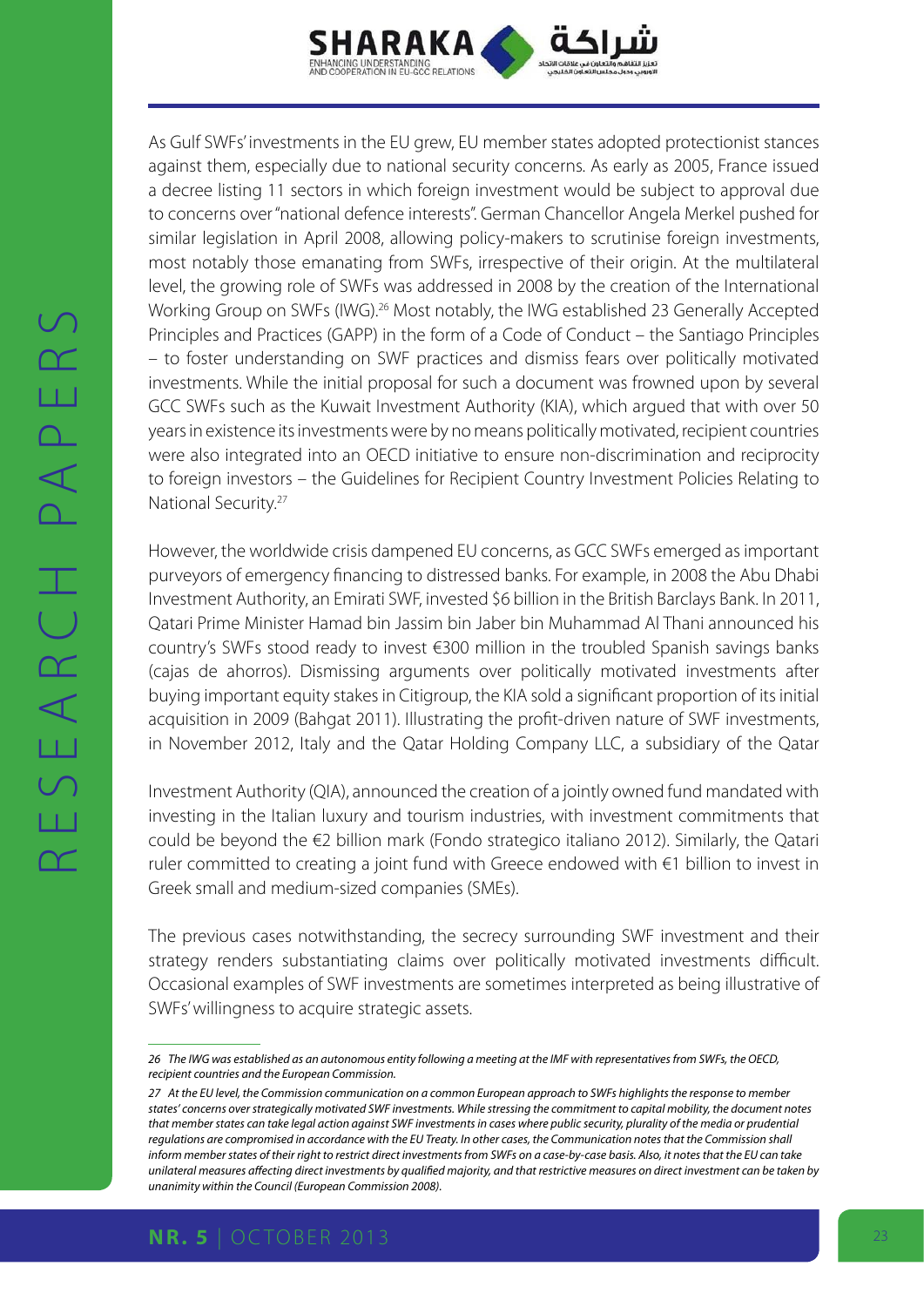

In 2008, for example, the QIA bought a French electrical engineering company, Cegelec, raising fears that such an acquisition would provide Qatar with a competitive advantage in strategic industries such as transport, communications, and utilities.<sup>28</sup> However, a few months later the Gulf SWF concluded a deal with Vinci, a French utility company, under which the Qatari fund swapped Cegelec shares for Vinci equity, realising a loss of 17% on the initial investment value. Analysts interpreted the move as illustrative of both the willingness of GCC countries to use their SWFs as a tool for industrial diversification and their incapacity to play an active role in knowledge-intensive target companies. Yet, it is not clear whether allegations of the SWF's lack of human capital are founded. Due to their significant size, it is likely that these funds can hire top-level managers able to play an active role in the management of investment companies. Moreover, by being an important shareholder of Vinci, the fund is still close to Cegelec since it is owned by Vinci (Touazi 2010).

In the near future, the role of GCC SWFs in EU markets could increase for two reasons. First, oil prices are set to remain above \$100/barrel, generating important surpluses that will increase the capacity of the region's investment arms. Second, as the economic and financial crisis worsens, investment opportunities are likely to emerge, as shown by the Citigroup example. Whether their investments will be backed more than before by political agendas remains an open question, since countries in the region will be increasingly under pressure to diversify their economies and provide employment prospects to their populations to contain the potential of social unrest while, at the same time, their SWFs are likely to gain the capacity to manage increasingly complex portfolios (Behrendt 2008).

As a matter of fact, France provides an illustration of an increase in a country's capabilities to manage new types of investment. At the beginning of September 2012, Qatari investment arms announced their willingness to fund a project in France's neglected urban suburbs and the Ambassador to France announced his country stood ready to invest up to  $\epsilon$ 10 billion in French listed companies with a view to developing partnerships in the country and overseas. The Ambassador added that the countries would create a joint fund endowed with €300 million to invest in French small and medium-sized enterprises (SMEs).<sup>29</sup>

These examples show that GCC SWF interest in the EU is growing, and that the crisis is likely to further increase their presence in the region. EU member states have consistently deplored the lack of transparency of these investment vehicles and fears about politically motivated investments have often been raised. However, as the region's surpluses are expected to grow in the coming decades and the interest of these funds in the EU is expected to grow, the two regions could launch a bilateral dialogue seeking to reinforce mutual confidence by devising measures to enhance the transparency of SWF investments and avoid protectionist reactions, for example, by creating an EU-GCC code of conduct for international investment.

*<sup>28</sup> The French company is a major actor in the infrastructure and utilities industries. It has operations in Latin America, West Africa, North Africa, the Middle East and South Asia, and employs more than 20,000 workers. Since it has activities in the energy industry and*  infrastructures, the QIA's investment was interpreted as illustrative of the Sheikhdom's willingness to use its financial muscle to strengthen *its international position in the energy and infrastructure sectors. These concerns have been further strengthened as the country is set to host the World Cup in 2020 and will have to engage in important infrastructure works.*

*<sup>29</sup> "Le Qatar veut investir 10 milliards dans les entreprises françaises", Le Monde, 6 November 2012, [http://www.lemonde.fr/economie/](http://www.lemonde.fr/economie/article/2012/11/06/le-qatar-veut-investir-dans-les-entreprises-francaises_1786620_3234.html.) [article/2012/11/06/le-qatar-veut-investir-dans-les-entreprises-francaises\\_1786620\\_3234.html.](http://www.lemonde.fr/economie/article/2012/11/06/le-qatar-veut-investir-dans-les-entreprises-francaises_1786620_3234.html.)*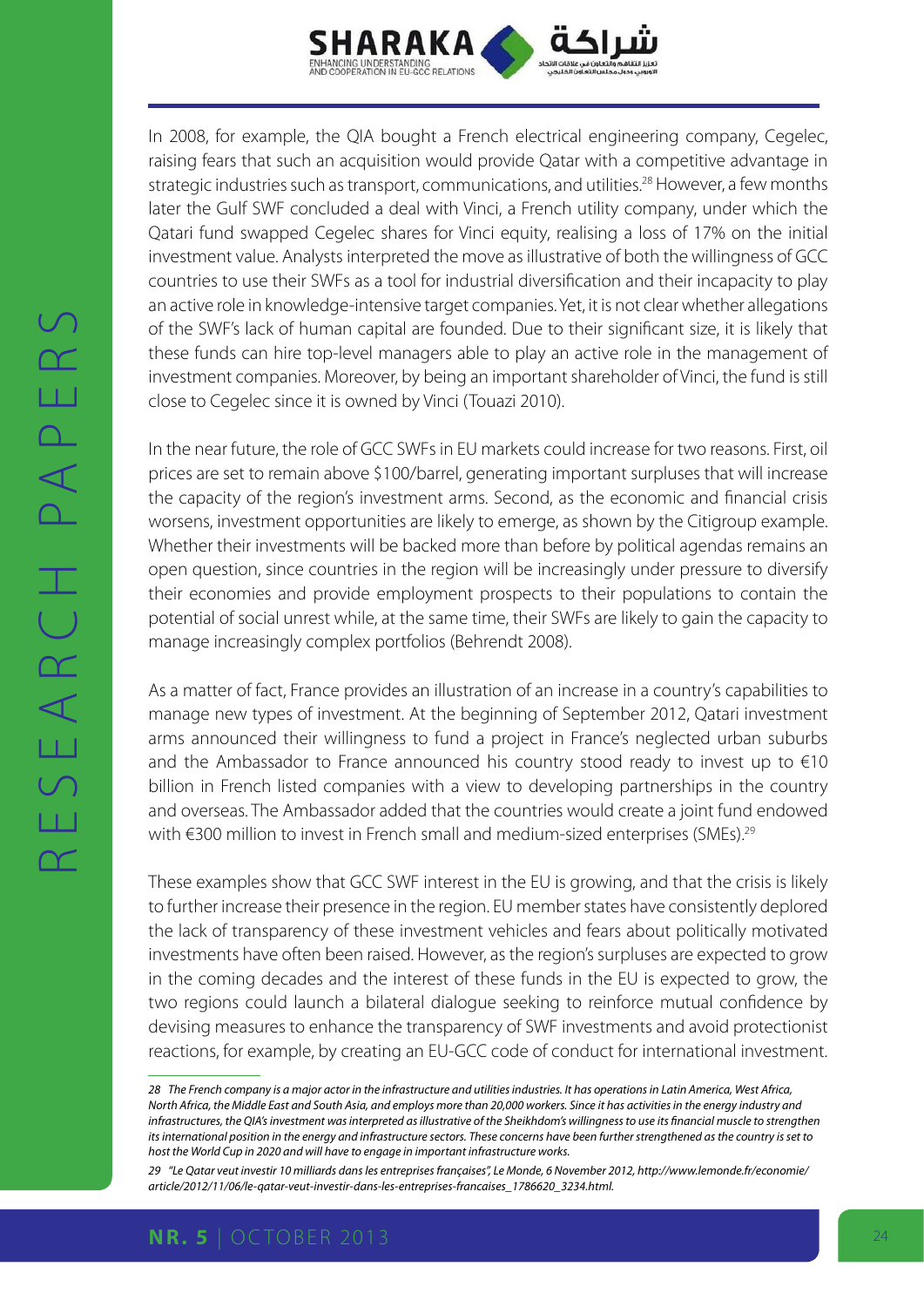

# 3. The EU-GCC FTA: Motivations and Expected Impact

The EU and the GCC have limited political relations and rather stable bilateral trade and investment patterns, although emerging countries – chiefly China – are increasingly competing with the EU in the region. At the end of the 1980s, the EU and the GCC initiated negotiations for an FTA that would have been the first region-to-region trade deal ever concluded. The agreement sought to reinforce integration between both regions and went beyond shallow integration and tariff dismantlement to address issues such as trade in services liberalisation, investment regulations and government procurement rules. Despite the wide scope of the agreement, the parties failed to reach a consensus, resulting in the failure of the negotiations. This calls for an assessment of EU and GCC motivations for and potential benefits from the proposed agreement.

# 3.1. EU and GCC interests in the FTA

Economic theory emphasises mutual gains from reciprocal trade liberalisation as a sufficient condition for engaging in tariff dismantlement, but it seems that non-economic motivations likely play a more prominent role in EU-GCC relations than in other trade talks, mostly due to the Gulf's importance as a hydrocarbons supplier and to its economic and political influence in the Arab world (Rouis et al. 2010).

For the EU, these geopolitical considerations are likely to take precedence over economic interests, and trade negotiations with the GCC should rather be seen as part of a wider effort aimed at reinforcing its policies towards the Arab world. Until the end of the 1980s and the beginning of the 1990s, the EU's policy frameworks towards the Arab world had neglected the Gulf and the wider Middle East,<sup>30</sup> centring de facto on former colonies in the Arab Mediterranean region. The different policy frameworks for relations with the latter rested on the idea that trade liberalisation, regional integration and the promotion of a set of good governance standards were the keys to achieving peace and stability. As a result, under the Global Mediterranean Policy (GMP) and the Renovated Mediterranean policy (RMP), the EU offered assistance to partner countries in exchange for the implementation of economic reforms and trade liberalisation. Relations with the southern Mediterranean<sup>31</sup> were further deepened in 1995 with the creation of the Barcelona Process and in 2003 with the European Neighbourhood Policy (ENP) (Ayadi and Gadi 2013). Meanwhile, the GCC countries' relations with the EU were structured around the 1988 Cooperation Agreement, of narrower scope than Association Agreements between the EU and southern Mediterranean countries. As a result of these different policy frameworks, the extent of the EU's presence and influence in the Arab world is based around the GCC/ENP divide, even though the southern Mediterranean and the Gulf share some common characteristics. Concluding an FTA with the region would thus be the first step towards a more unified presence in the Arab world while allowing the EU to potentially gain more influence in the region.

*<sup>30</sup> Wider Middle East refers here to Iran and Iraq.*

*<sup>31</sup> Southern Mediterranean countries are: Algeria, Egypt, Israel, Jordan, Lebanon, Libya, Morocco, Palestine, Syria, Tunisia and Turkey, alternatively referred to as MED11.*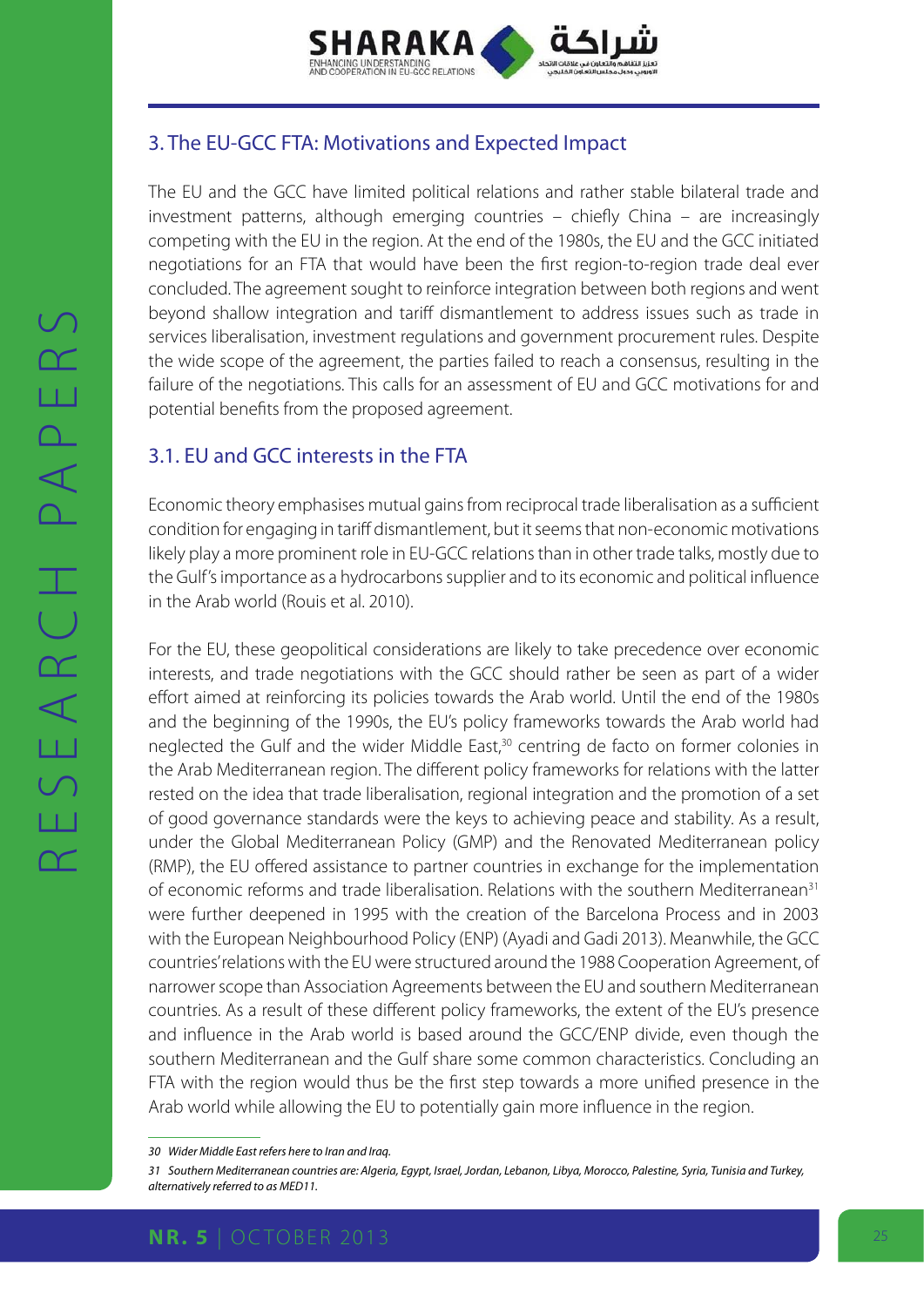

Another related motivation is referred to as "ideational". Since the EU-GCC FTA would be the first region-to-region FTA<sup>32</sup>, its conclusion would be a strong signal of the effectiveness of EU external policies, as it would underscore the success of the EU's regional integration and trade liberalisation strategy (Antikiewicz and Momani 2009).

On the economic side, while the GCC is a growing high-income market, the region has consistently represented a minor portion of EU international trade, well behind the US, other developed economies and, increasingly, emerging economies such as China. Concluding an agreement with the region would only be beneficial for certain industries such as machinery, transport equipment, and manufactured goods, since these are the EU's main exports to the region. For the EU, the main economic motivation to conclude a wideranging free trade deal with the GCC would be trade in services, as this remains closed and the GCC relies heavily on services imports to meet its needs.

For GCC countries, on the other hand economic drivers seem to play the prominent role in explaining the motivations for an FTA with the EU. Abdul Rahman Al-Attiyah, the former GCC secretary general, summarised in 2002 the region's interests in developing closer relations with Europe: "GCC countries are a historical partner of Europe. Europe needs us and we need them. We need their technical know-how. They need our resources. We have a mutual interest" (Baabood and Edwards 2007:539). However, it is not clear whether a trade structure based on oil supplies against knowledge transfer still holds as EU hydrocarbon supplies are increasingly diversified and GCC-China trade grows and moves up the value chain. Within the scope of the FTA, GCC countries would benefit from enhanced market access for their petrochemical industries, thus supporting their vertical diversification efforts. In turn, better market access for EU goods and some degree of opening up in the services sector could generate spillovers and technology transfers supporting GCC economies' objectives of diversifing beyond oil and related products.

To reach the diversification objective, governments have engaged in economic planning exercises whose outcomes are highlighted in their respective development plans and "visions", in varying degrees of detail.<sup>33</sup> Gulf countries have enjoyed substantial oil rents in the preceding decades, and states in the region have predominantly redistributed the ensuing wealth to their population through generous welfare policies, while locking their production systems in the oil industry. Hence, diversification for GCC countries entails not only the development of activities decoupled from oil prices, but also an institutional shift from states redistributing rents to states providing incentives for the development of private sector activities (Hvidt 2013).

*<sup>32</sup> One exception is the association agreement with the Andean Community (Bolivia, Colombia, Ecuador and Peru). However, Colombia and Peru retired from negotiations before they concluded. See a list of concluded FTA in the European Commission Enterprise and Industry website: <http://ec.europa.eu/enterprise/policies/international/facilitating-trade/free-trade/#h2-1.>*

*<sup>33</sup> Due to the lack of information on the methodologies used in GCC's development plans, this section omits quantitative information for comparability purposes and relies instead on a general qualitative assessment. Interested readers can refer to Bahrain EDB (2008), Kuwait SCPD (2010), Oman MoI (2011), Qatar GSDP (2008), Saudi Arabia MoEP (2010), UAE (2010).*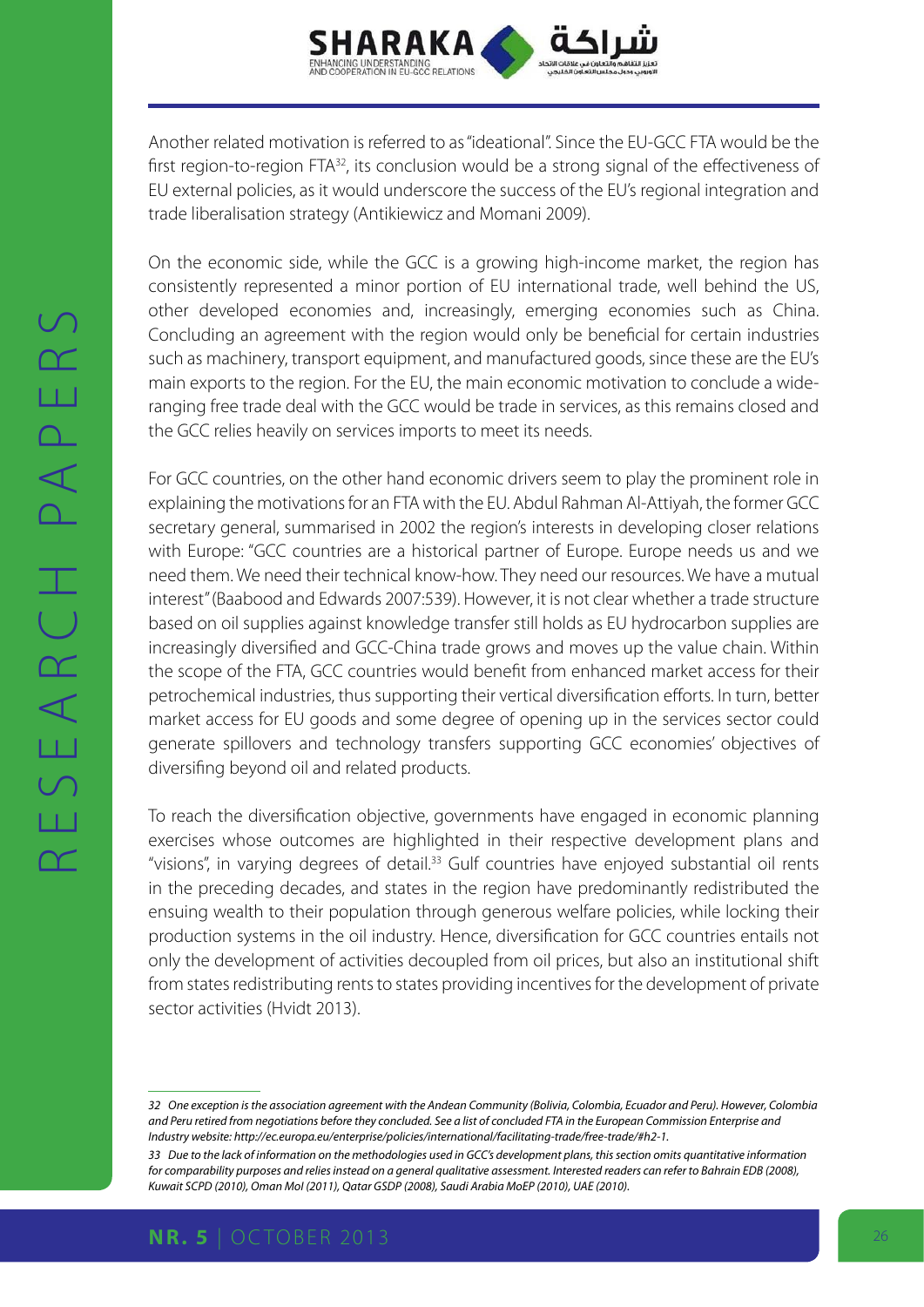

If countries in the region vary regarding the degree of detail of their economic planning exercises, they all share common objectives in their diversification strategies and consider similar pathways towards reaching their goals. Increasing participation by GCC nationals in the labour force and human capital are the overarching objectives of the countries in the region. Each GCC country has created a vast public sector to employ its workforce in highwage positions, leaving the private sector to an expatriate workforce and, as hydrocarbon resources deplete, it will prove increasingly difficult to maintain the current living standards of the population, eventually threatening the long-term sustainability of the GCC states. Favouring the emergence of a local, competitive workforce will be difficult, as recognised in the development plans themselves, since GCC citizens have been accustomed to almost guaranteed high-pay jobs in the public sector.

Two main channels are envisaged to boost both the development of non-oil activities and local labour force participation. First, all GCC countries seek to attract more FDI to foster economic diversification as this is seen as the preferred way to gain knowledge, foster innovation and align with international best practices. In this regard, several countries, including the United Arab Emirates and Saudi Arabia, have relaxed foreign ownership regulations and allowed for more foreign participation in local companies. However, as evidenced by the STRI and by the significant presence of the state in the region's productive systems, there seems to be a lot of room for manoeuver for greater foreign participation in these economies. Second, almost all countries in the region seek to encourage the development of locally owned and globally competitive SMEs. The high-technology services sector is singled out in the region's development plans, as creating a competitive advantage in the small-scale non-oil manufacturing sector will prove impossible to achieve due to the region's reliance on hydrocarbons. Also, well aware of the negative environmental impacts of specialisation in hydrocarbons, GCC countries have added an environmental layer to their development plans, vowing to preserve natural resources, chiefly water and air quality.

While the objective of economic diversification has been high on GCC countries' agendas since the 1970s, progress towards meeting it has been slow and uneven. For example, progress in Saudi Arabia, where economic planning has been in place for several decades, has been very slow compared to that in Qatar and the UAE (Hvidt 2013).

GCC countries have ambitious development objectives and, as hydrocarbon resources deplete, the pressure on them to accomplish these goals will be higher. However, it is not clear whether the EU-GCC FTA could prove to be a strong supportive factor in their diversification strategies, as studies have failed to reach concluding evidence on its impact.

# 3.2. Studies on the impact of an EU-GCC FTA

Conventional wisdom derived from international trade theories suggested that trade liberalisation always had superior welfare effects to protectionism. However, by the 1950s and the subsequent conclusion of multilateral and preferential trade agreements, economists cast doubt on the validity of such a prescription, demonstrating that the welfare enhancing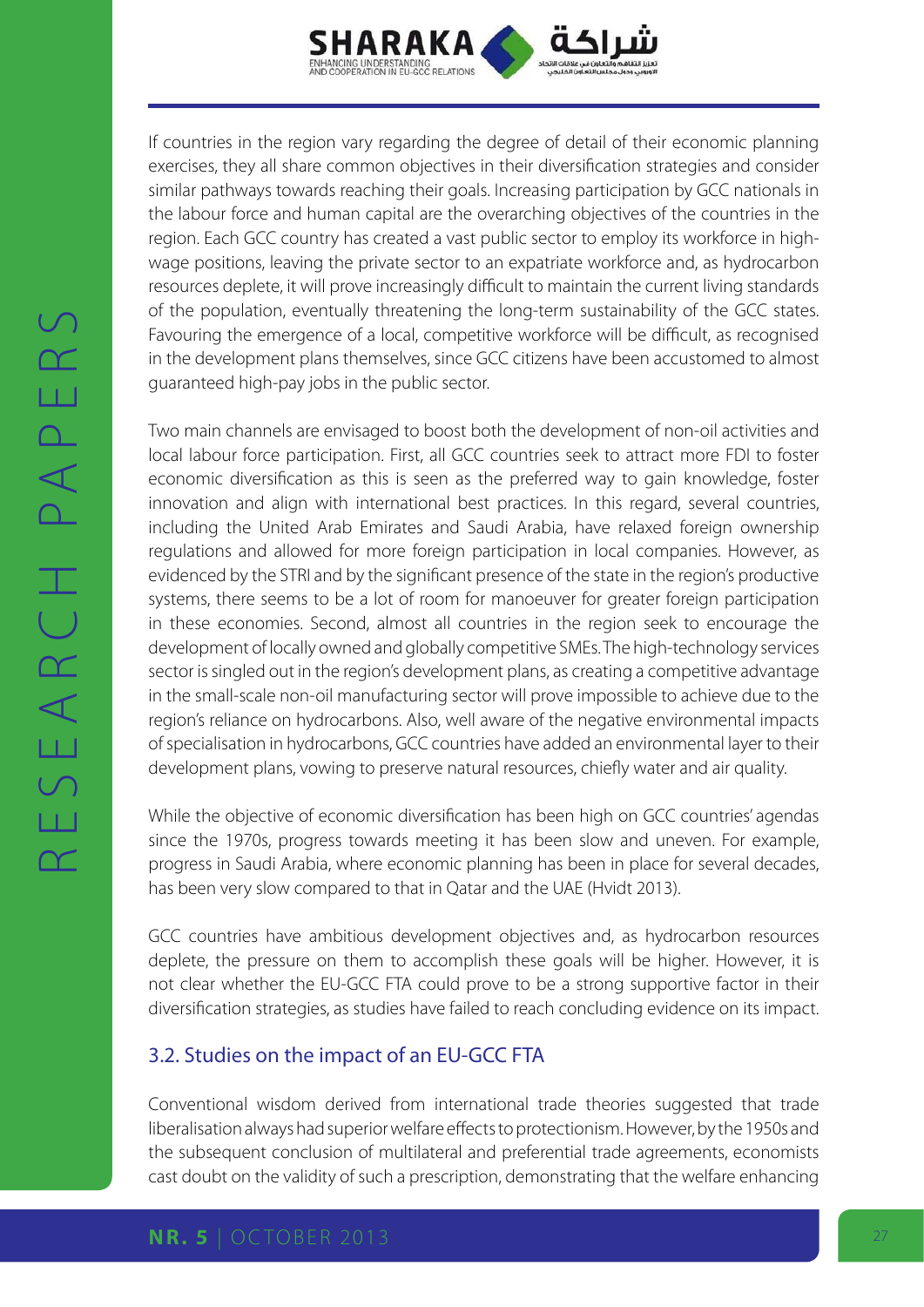

effects of trade liberalisation between two partners would depend on the extent of trade creation and trade diversion (Viner 1950). Trade creation refers to the sourcing of imports of a given good from the most efficient country, whereas trade diversion refers to the opposite, i.e. the sourcing of imports of a given good from a less efficient location. Intuitively, the net effect of an FTA between two partners is given by the difference between trade creation, trade diversion and forgone tariff revenue. This theoretical framework has inspired empirical studies quantifying the effects of trade integration via partial equilibrium analyses, which seek to calculate the equilibrium in terms of quantities and prices of goods between two partner countries given different assumptions of trade liberalisation. The use of partial equilibrium analyses, while practical due to their minor data requirements compared to other approaches, falls short in addressing the interactions between different goods and trading partners other than those engaging in trade liberalisation.

In another stream of the literature, researchers resort to general equilibrium modelling in a bid to overcome these shortfalls and provide a more comprehensive picture of the impacts of trade liberalisation. General equilibrium analyses consider interactions between liberalisation of different goods as well as between different trading partners and directly derive estimations of changes in welfare, as opposed to partial equilibrium ones. The main difficulty in using these models for trade analysis lies in their significant data requirements, generally constraining this type of analysis to developed countries. Moreover, as with partial equilibrium approaches, they are static and do not provide indications of the dynamic gains of trade liberalisation (Ghoneim et al. 2012).

A third approach lies in the use of gravity models of trade. While these were initially used to conduct ex post analysis of the impacts of trade policy, they are increasingly used by economists to provide ex ante<sup>34</sup> analysis of trade liberalisation. Gravity models assume that bilateral trade flows are determined by a set of variables such as distance, the existence of a common language and borders between trading partners, and institutional characteristics, in addition to a number of economic variables. While these types of models have been criticised for lacking theoretical foundations, their important explanatory power compared to other approaches has fuelled their use in trade policy analysis.

Despite the relative strengths of these three types of models, statistically based approaches all fail to address qualitative aspects of the conclusion of an FTA between trading partners, especially as the recent waves of preferential trade agreements move beyond reciprocal trade liberalisation to integrating clauses on legislative approximation and the removal of "behind-the-border" obstacles to trade. As a result, to guide policy-makers and negotiating authorities in the process of FTA negotiations, quantitative modelling approaches are complemented by qualitative information gathered through consultations between stakeholders to add expert judgement (Plummer, Cheong and Hamanaka 2010).

*34 Ex ante refers to "beforehand". Ex post refers to "after the fact".*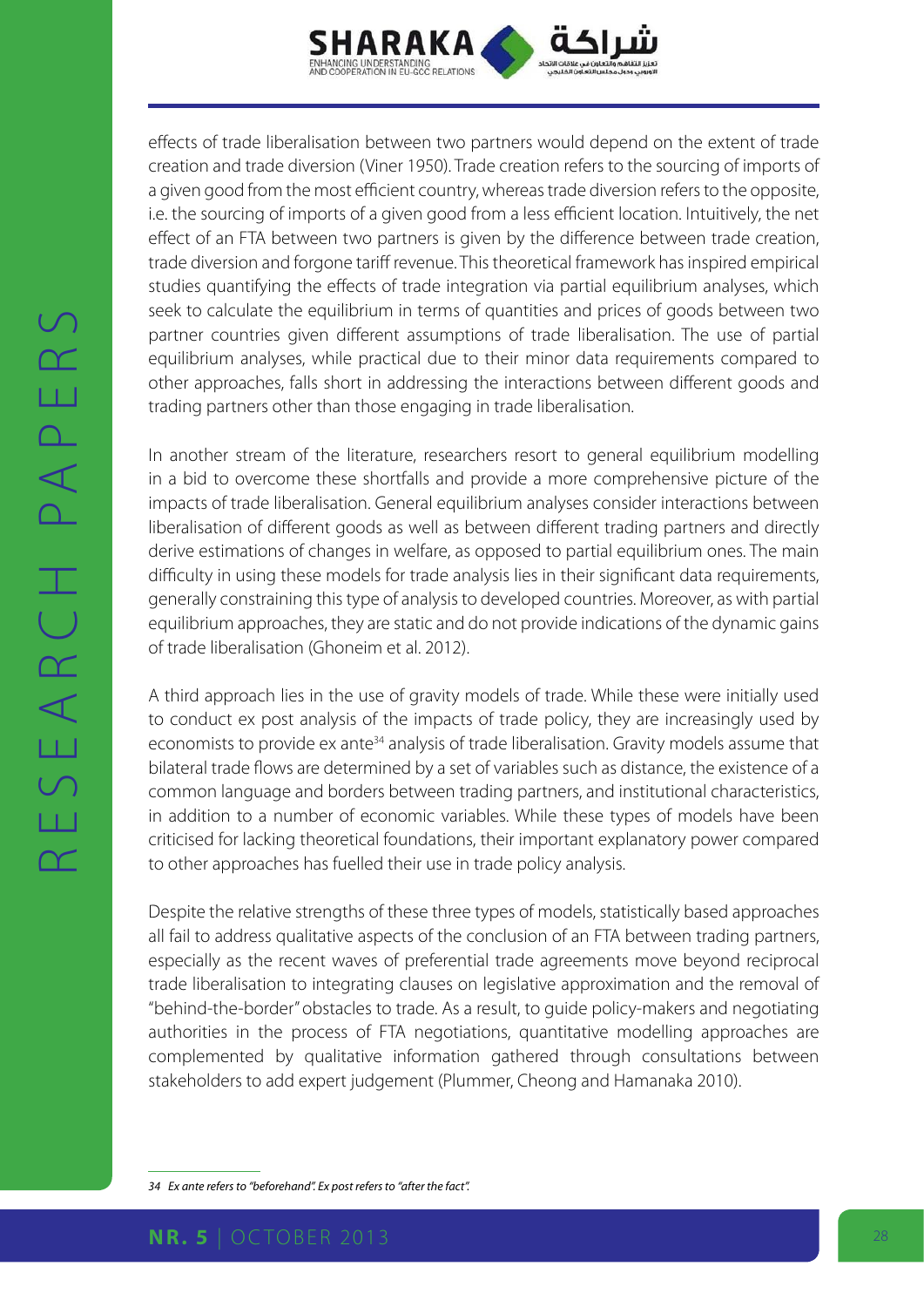

As far as EU-GCC trade is concerned, only three studies have been conducted to assess the impact of an FTA between the two regions. While their figures vary according to the methodology adopted, all three conclude that the GCC countries would be the main beneficiaries from trade liberalisation with the EU. In a first study using partial equilibrium techniques, DeRosa and Kernohan (2004) found that the proposed FTA would benefit the GCC countries in two ways: first, by expanding their exports of petroleum and mineral products due to exchange rate depreciation; and second, by making a higher number of manufactured products available to GCC consumers at a lower price. On the other hand, this study finds negative results on a very small scale for the EU resulting from trade diversion and the loss of tariff revenue. While the authors had conjectured that the EU-GCC FTA would provide a boost to the Gulf's non-oil sectors, the evidence shows that such an agreement would not allow the countries to meaningfully overcome their reliance on oil.

Using a gravity equation augmented with trade costs, Baier and Bergstrand (2004) again found that the proposed FTA would entail net trade creation for the GCC countries, but also for the EU. This result is explained by the authors' methodology that includes a term to proxy for trade costs between the two regions (the "multilateral trade resistance term"). In their specification, the gains experienced from the conclusion of the FTA result from the elimination of behind-the-border obstacles to trade and the possibility to benefit from more information flows between both regions' governments, producers and consumers.

The third study, undertaken by PricewaterhouseCoopers, used the European Commission's methodology for trade impact assessments<sup>35</sup> (PwC 2004). It relied on a partial equilibrium analysis supplemented with qualitative information to assess the impact of an EU-GCC FTA. The results show that the GCC countries would be the main beneficiaries from the FTA with net welfare gains of 3% of GDP per annum, and a small welfare loss for the EU. In addition to tariff dismantlement simulations, the study undertook two sector-specific assessments on the GCC region's petrochemical and aluminum industries, given their importance in the region's exports to the EU and their potential for expansion. These two case studies provided more details on the mechanisms at play behind GCC countries' projected increase of welfare and highlighted that both industries would be the main beneficiaries of the agreement. Driven by the availability of inputs and economic diversification policies, the petrochemical industry in the GCC region is expected to expand massively in the next years. Within the GCC states, Saudi Arabia has the biggest potential in petrochemicals. The national petrochemical firm SABIC is the regional leader in the industry and the FTA would foster its activity in Europe, whereas other GCC countries would enjoy only minor gains. For the regional industry in general, and for the Saudi petrochemical company in particular, the conclusion of the FTA would result in the rapid acquisition of world-class technology potentially challenging the EU's competitive advantage and global market power, (PwC 2004). As regards aluminium, also a strategic sector for the region, GCC exporters demand duty-free access to the European markets. The region's aluminum industries are expanding, supported by national investment programmes and low energy prices. Trade liberalisation

*<sup>35</sup> For more information about the European Commission's methodology for sustainability and impact assessments of trade negotiations, see European Commission (2006).*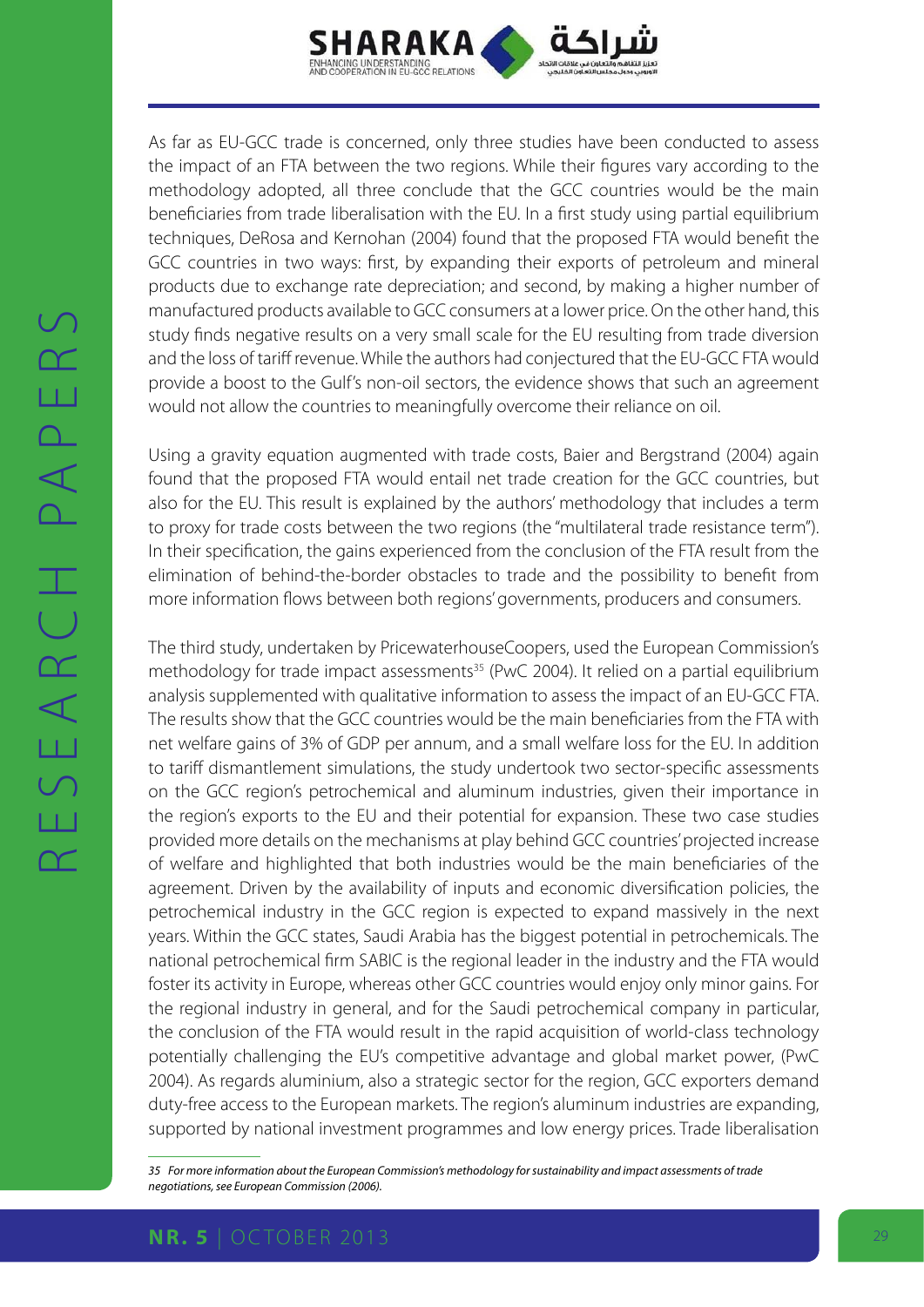

effects for aluminum have to be assessed on the basis of their short- and long-term benefits. In the short run, profit margins of GCC producers will increase due to tariff reduction, and in the long run, the market power of GCC producers will increase. At the country level, United Arab Emirates and Bahrain are the countries most likely to benefit from the FTA. The projected expansion of these two industries was among the reasons for the negotiations failing (see Box 1).

### Box 1 | **Insights on the failure of the EU-GCC FTA**

Three reasons can be put forward to explain the failure to conclude the FTA after 20 years of negotiations. First, the EU's petrochemical lobby forcefully fought against trade liberalisation, resulting in European governments blocking duty-free access for petrochemicals from the Gulf for many years. The reason behind this protectionist stance was that the EU's petrochemical suppliers argued that the double pricing policy of raw materials by GCC countries constituted an implicit subsidy which would result in dumped imports entering the EU. This policy allowed GCC producers to enjoy input prices 30% lower than export prices, with GCC governments arguing this was due to added costs to exports (pipeline transportation, refrigeration, storage and terminal facilities) (Antikiewicz and Momani 2009). Second, the human rights and illegal migration clauses embedded in the FTA were rejected by the GCC states, which claimed that Brussels was bringing issues to the table that had nothing to do with trade (Echagüe 2007). However, according to other research, the rejection of such clauses is only a "smokescreen", as noted by a former EU diplomat in the region. Instead, it was the reluctance of the GCC countries to abandon subsidising their energy industry that was responsible for the stalemate in negotiations (Youngs 2009, Kombargi et al. 2011). Third, the GCC countries were reluctant to meet the EU's demands to liberalise services and government procurement. As a result, the GCC suspended negotiations unilaterally in 2008, but informal contacts between negotiators continue to take place.

The impact assessment study also projected wider environmental and socioeconomic effects of the FTA for GCC countries. First, the expansion of heavy industries, such as petrochemicals and aluminum, is expected to drive a rural exodus and urbanisation that, if left uncontrolled, would exert a toll chiefly on the region's air and water quality. As regards the agreement's socioeconomic impacts, the study notes that the expansion of the petrochemical and aluminum industries could lead to a small number of additional jobs for high-skilled GCC workers, but that overall the FTA's impact on labour is expected to be at best marginal.

Finally, the authors note that the detrimental side effects of the agreement on the GCC countries could be mitigated through some level of opening up of the services sector. In the area of environmental management, for example, the negative effects of polluting industries could be mitigated by a strong regulatory framework as well as by the opening up to international competition of environmental and business services.

These prospective outcomes for the GCC economies need to be taken with caution, however, for a number of reasons. First, the lack of available data on the region's countries forced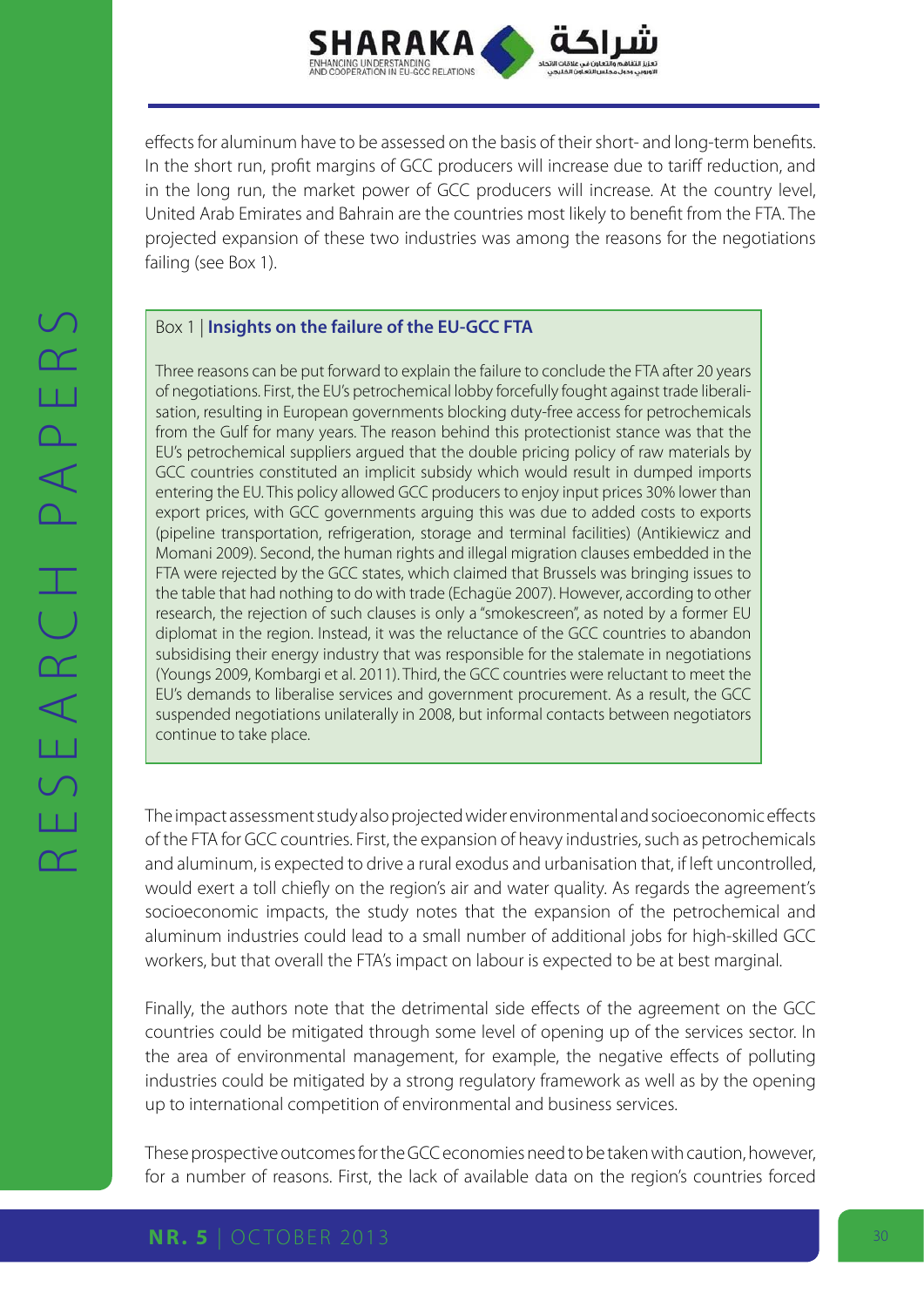

the studies to resort to partial equilibrium and gravity analysis, therefore not accounting for the interaction between productive sectors. Along the same lines, the lack of robust statistics on the services sectors – a constraint relevant to other economies as well – results in an underestimation of the agreement's impact in this area and its contribution to the diversification objectives of the region's economies. Also, due to the different modes of entry highlighted above, available studies fail to address the potential for increased investment flows in the region as well as their impact on the balance of payments and exchange rate, two subjects of great importance for the region. Second, the validity of these results should also be re-examined in light of the international economic and political context after the 2008 financial crisis and the 2011 political upheavals in the Arab world. All three studies cited here were conducted in 2004 and used 2003 data; it is probable that more recent statistics would yield different results. For example, when the previous studies were conducted, GCC's trade with China was lower than with the EU by some 50% and the unrest experienced in the region has since radically changed some countries economic policies, as witnessed in Saudi Arabia. After several episodes of social discontent in 2011, the kingdom announced it would implement a benefit package of \$130 billion (€100 billion), roughly equivalent to the GCC's total exports to the BRICs in 2010.

Despite negotiations for an FTA having been frozen, prospective studies seeking to quantify such gains should be undertaken in order to provide up-to-date information on its potential impact. Given the importance of services for the region, such studies should build on stateof-the-art methodologies, and also aim to explore the wider socioeconomic implications of a deeper commercial integration between the region and the EU.

# 4. Prospects and Recommendations for Improving EU-GCC Trade and Investment Relations

# 4.1. Prospects for concluding the EU-GCC FTA

As previously shown, the EU has geopolitical motivations for signing an FTA, whereas the GCC countries see the FTA as a supportive factor in their economic diversification strategies. Divergences over the content of the FTA and the 2008 financial crisis have frozen EU-GCC trade talks while, at the same time, GCC-China trade has soared and moved up the value chain. The outbreak of the Arab Spring and the unrest spilling over from Egypt and Tunisia to the Gulf region further complicates the prospects for concluding trade negotiations with the EU.

Countries in the region have responded to demonstrations by their populations demanding political opening up and better socioeconomic development prospects with significant welfare packages, especially those where the potential for protracted unrest and destabilisation is the highest, namely Bahrain, Oman and Saudi Arabia. The Bahraini ruler, King Hamad al Khalifa, announced in 2011 that each family would be granted a \$3,000 subsidy (approximately €1,800) to cover their needs and promised to create 20,000 jobs in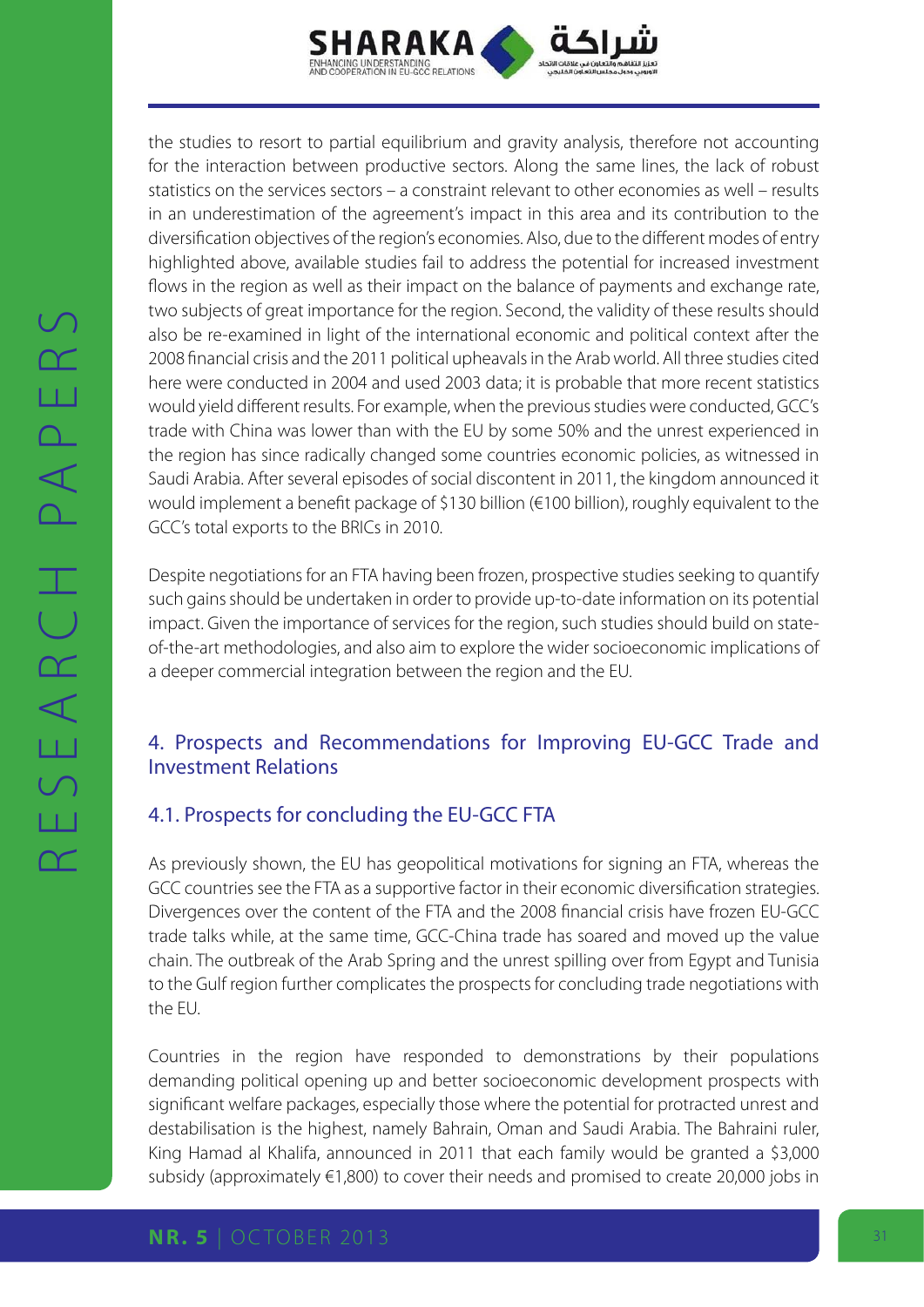

the public sector for citizens. In Oman, Sultan Qaboos promised to create an unemployment benefit scheme, while increasing financial support for the country's students and increasing the minimum wage by 40%. Saudi Arabia's response to the unrest within its borders has resulted in a welfare package estimated at \$130 billion (approximately €100 billion), in addition to the construction of 500,000 new houses and the creation of 60,000 jobs in the public sector for Saudi nationals. Other countries proved no exception to this trend of state patronage, though their welfare packages were comparatively smaller; in Qatar, they have amounted to \$8 billion (approximately  $\epsilon$ 6 billion) and in Abu Dhabi to \$2 billion, mainly covering pay rises in the public sector and the construction of new houses (Colombo 2012).

Several reasons can be put forward to explain why the Arab Spring is likely to have a negative impact on the prospects of improving EU-GCC trade and investment relations. From an economic point of view, the upsurge in public spending is likely to divert public funds away from policies fostering economic diversification and the emergence of a strong private sector. Indeed, the countries' various responses show that the public sector will retain a major role in their economies, compromising the governments' efforts to create incentives for the population to work outside of public administration or publicly owned companies. At the same time, liberalisation of trade in services and foreign investment regimes, two long-standing demands of the EU, stand little chance of happening. As the GCC countries increase public spending, any far-reaching reforms that could result in substantial inflows of capital are likely to be delayed, since they could result in currency appreciation and inflationary pressures, which could fuel unrest in the region, especially in the absence of effective inflation targeting monetary policy regimes.<sup>36</sup>

Also, the EU has insisted on GCC countries' economic integration as a condition for concluding the FTA, but such deeper integration is unlikely in the near future, not only because the countries are set to remain competitors due to similar specialisations, but also because reaching common negotiating positions regarding tariff revenue-sharing mechanisms will be more challenging. In addition, as the countries have enacted significant public spending packages to calm public discontent, they will all have an incentive for maximising their allocation, thus raising the likelihood of non-cooperative strategies.

Furthermore, the EU's standard clauses on respect for human rights, democracy, counterterrorism and the like will continue to be rejected by the GCC countries, especially in the context of socioeconomic instability in the region. The 2011 protests in the Gulf were due not only to economic grievances, but also to political demands for more democratic societies. Given the GCC countries' repression of protests, any attempts by international agents to tie the signature of trade agreements to such clauses are very likely to be rejected.

To sum up, several factors rule out the prospect of concluding an FTA with the EU in the medium term. First, China is an increasingly important commercial partner for the Gulf, decreasing the likelihood of a reinforcement of trade links with the EU. Second, domestic

*<sup>36</sup> Monetary policies in the GCC region resort to pegged exchange rate regimes combined with a variety of instruments such as loan-todeposit ratios and reserve requirements.*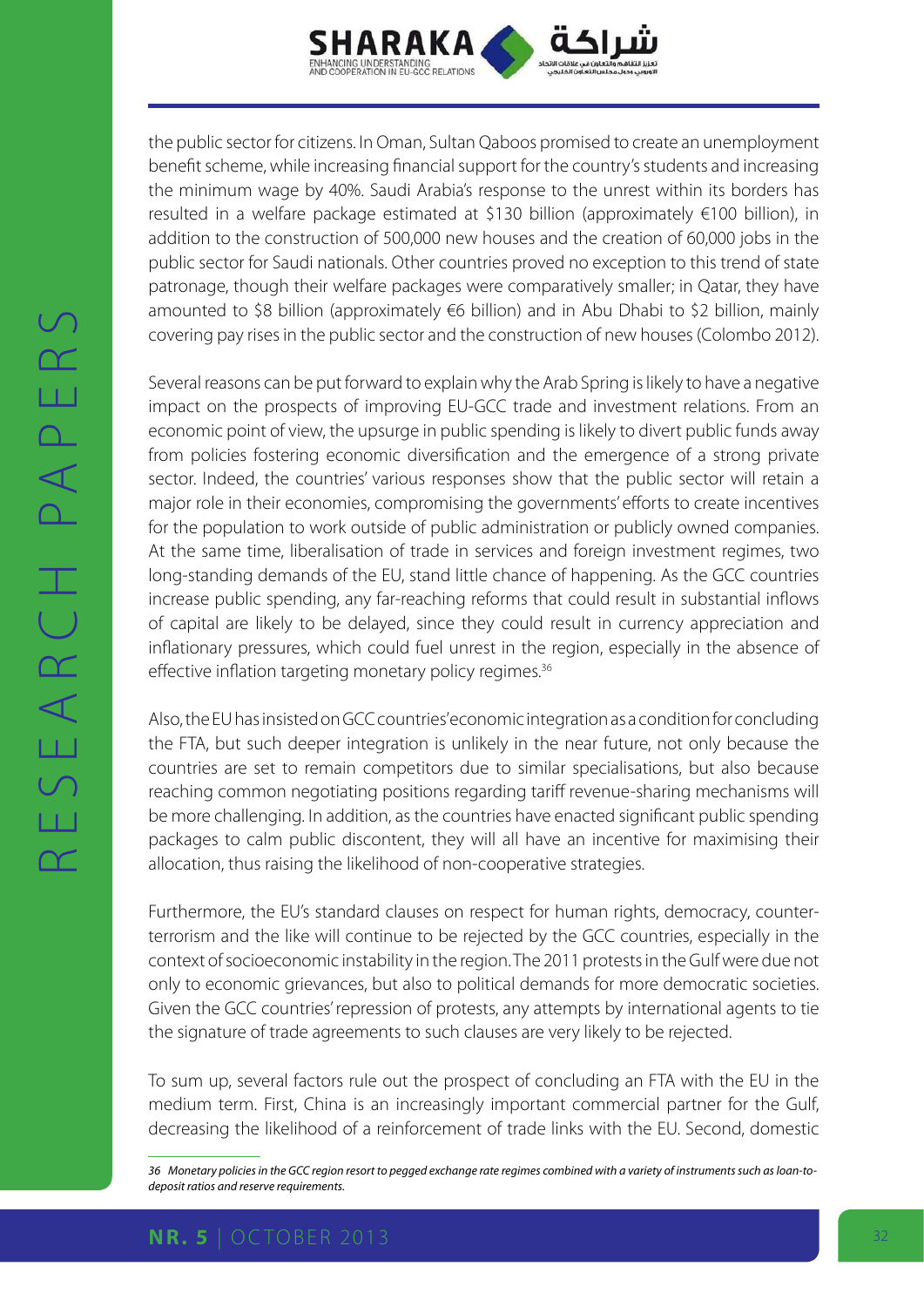

instabilities spilling over from the unrest in the southern Mediterranean compromise the ability of the Gulf countries to achieve their diversification objectives, since public spending has been diverted towards large-scale benefits packages. Third, research on the prospective impact of an EU-GCC FTA is out-dated and does not provide either region's authorities with an incentive to explore further negotiating options. Nevertheless, given the increase in investment linkages between the regions and the diversification needs of the GCC countries, there is a need for more knowledge of both sides in order to appreciate the respective benefits of a region-to-region FTA.

# 4.2. Recommendations for improving EU-GCC trade and investment relations

Despite the low likelihood of concluding the EU-GCC FTA in the near future, the EU and the GCC can nevertheless undertake joint actions to reinforce their trade, investment and overall economic links. Such actions are mainly concerned with supporting the diversification efforts and economic planning capabilities of the Gulf countries, updating the evidence regarding the impact of a possible FTA, and facilitating travel of GCC business people to the EU.

First, as shown by their development plans, most GCC countries have rather limited economic planning capacities. Some countries (such as Qatar and the United Arab Emirates) do conduct in-depth studies on the socioeconomic development challenges they face and the policies foreseen to meet them, but the others rely on rather general documents spelling out policy directions to support their diversification efforts. To move forward in its objective of reinforcing its policies towards the Arab world, the EU could support these countries in improving their economic planning capabilities, given its own and its member states' experiences in such activities. Such support could take two forms. First, EU institutions and GCC countries could create a programme of study visits and exchanges between EU, member state and GCC officials from relevant ministries to foster economic planning best practices. Second, both parties could also jointly fund long-term prospective studies on the diversification options, costs, benefits, and mitigation measures for adverse effects in order to guide policy-making in this area.

Along the same lines, both regions could develop a series of targeted programmes assessing the contribution of liberalisation of trade in services to economic diversification. Most GCC countries see the services sector as a key contributor supporting their diversification efforts. Data also show that, despite being important, trade in services is below its potential in the region, possibly due to overly restrictive policies. While a fully-fledged opening up of the sector is neither realistic nor suitable for balance of payments reasons, a gradual opening up of targeted services could prove beneficial for the GCC countries. In this regard, both regions should launch a study programme assessing the benefits and costs of liberalisation of selected services. The programme should devote particular attention to regulatory aspects, as services regulation is in part prudential. A particular aim of this programme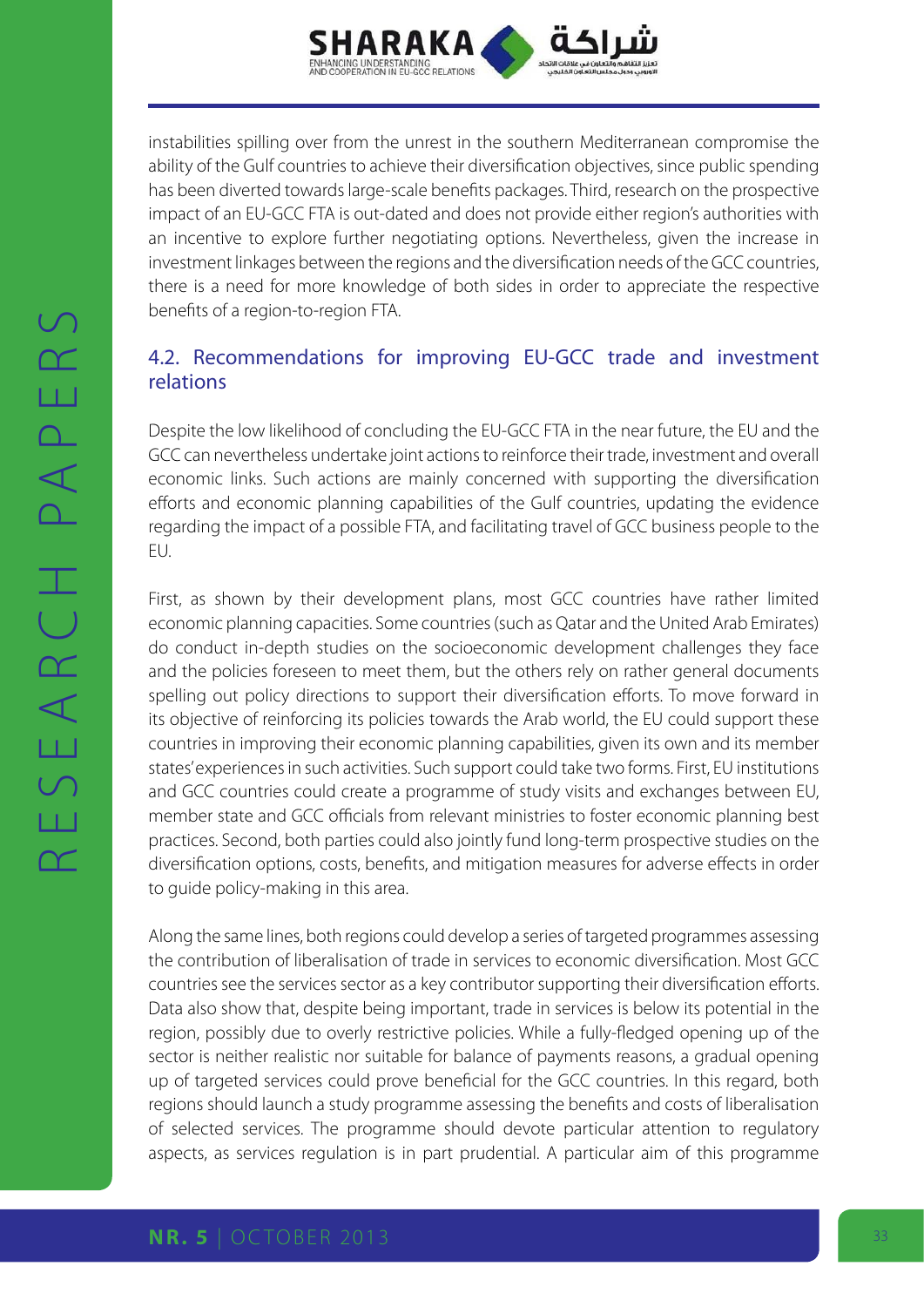

should be to identify, in the services considered, the potential for regulatory enhancements and openness to foreign trade.

Third, while the conclusion of an FTA is not a likely future prospect and its conclusion should not be a precondition for deepening relations between the two regions, studies on its prospective impact should be updated. Previous research was conducted between 2003 and 2004 and is now out of date, as the financial crisis and the Arab Spring have significantly changed the world's economic and geopolitical outlook. The new impact assessment should also pay attention to the services sector and its contribution to the GCC economies. The study should devote particular attention to the issue of data availability, as the lack of statistical evidence on services hinders robust analysis of the service sector's impact on the region's economic performance.

Last but not least, and beyond trade and investment considerations, the Arab Spring and the responses of both actors have shown a shared interest in preserving security and sustainable socioeconomic development in their neighbourhood, the southern Mediterranean. The improvement in commercial relations between the two regions could go hand-in-hand with an open dialogue between the EU and GCC countries on the means for supporting socioeconomic transition in the Mediterranean region.

# Conclusion

The EU and the GCC formalized their relations in 1988 with the conclusion of a Cooperation Agreement which aimed at deepening cooperation between the two regions in a number of areas and conclude a free trade agreement (FTA). The process was driven by the EU's willingness to expand its policy frameworks in the Arab world and by Gulf countries' needs to secure access to foregin technologies in order to diversify their production structures. However, many years of negotiations for this region-to-region FTA have failed to lead to an agreement, due to divergent stances on market access of GCC exports to the EU and Gulf countries' reluctance to open their services serctors to European companies. Meanwhile, EU-GCC trade and investment patterns have remained stable, but data show that emerging countries, and chiefly China, are increasingly important trading partners of Gulf countries. While previous analyses have showed that the GCC would stand as the main beneficiary of an FTA with the EU, the prospects of deepening EU-GCC trade and investment relations beyond the current frameworks are low: as GCC countries are increasingly confronted by the risks of social unrest stemming from the Arab Spring, governments in the region are unlikely to commit to an opening of their economies. The low likelihood of an EU-GCC FTA notwithstanding, each partner should nevertheless reassess the costs and benefits of an economic rapprochement. Indeed, previous analyses have failed to take into account the importance of the services sector for Gulf countries and this sector's potential contribution to their diversification efforts. At the same time, both regions would gain from exploring cooperation possibilities in the Southern Mediterranean, as they have both a major interest in ensuring sustainability in their neighbourhood.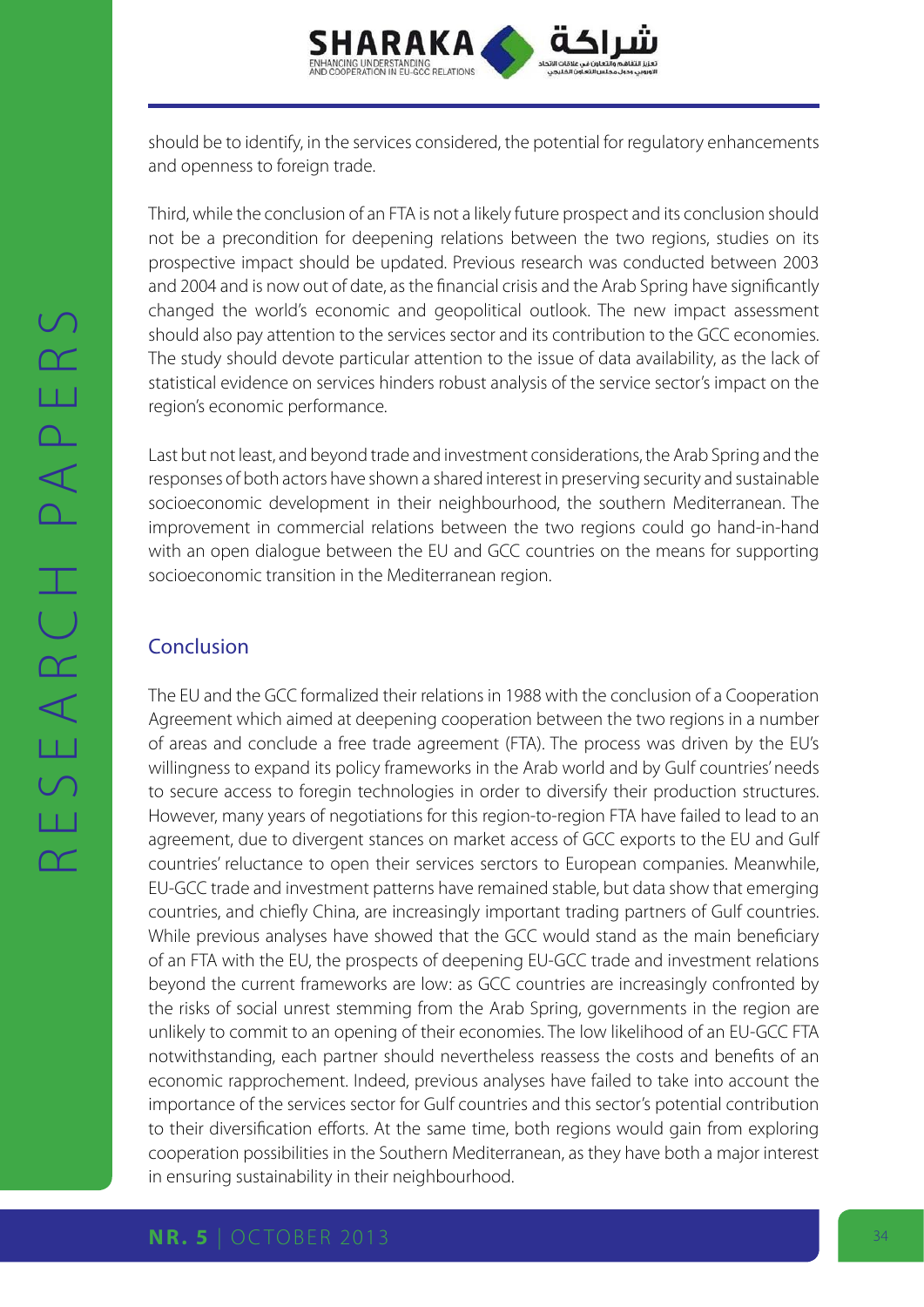

### References

Al Mansouri, Abdulrahman K. L., and Dziobek, Claudia Helene (2006), "Providing Official Statistics for the Common Market and Monetary Union in the Gulf Cooperation Council (GCC) Countries: A Case for 'Gulfstat'", *IMF Working Papers*, No. 06/38 (February), [http://www.](http://www.imf.org/external/pubs/cat/longres.aspx?sk=18809.0
) [imf.org/external/pubs/cat/longres.aspx?sk=18809.0](http://www.imf.org/external/pubs/cat/longres.aspx?sk=18809.0
)

Antikiewicz, Agata, and Momani, Bessma (2009), "Pursuing Geopolitical Stability through Interregional Trade: The EU's Motives for Negotiating with the Gulf Cooperation Council", *Journal of European Integration*, Vol. 31, No. 2 (March), p. 217-235, [http://www.arts.uwaterloo.](http://www.arts.uwaterloo.ca/~bmomani/documents/JEI-EUandGCC.pdf
) [ca/~bmomani/documents/JEI-EUandGCC.pdf](http://www.arts.uwaterloo.ca/~bmomani/documents/JEI-EUandGCC.pdf
)

Ayadi, Rym (2010), "Relations between EU & Gulf Cooperation Council (GCC) Countries", *European Parliament Standard Briefings*, 25 October, [http://www.europarl.europa.](http://www.europarl.europa.eu/RegistreWeb/search/resultDetail.htm?language=EN&reference=EXPO-AFET_NT%282010%29433742
) [eu/RegistreWeb/search/resultDetail.htm?language=EN&reference=EXPO-AFET\\_](http://www.europarl.europa.eu/RegistreWeb/search/resultDetail.htm?language=EN&reference=EXPO-AFET_NT%282010%29433742
) [NT%282010%29433742](http://www.europarl.europa.eu/RegistreWeb/search/resultDetail.htm?language=EN&reference=EXPO-AFET_NT%282010%29433742
)

Ayadi, Rym, and Gadi, Salim (2013), "The Euro-Mediterranean Partnership and Development Assistance: Past Trends and Future Scenarios", *MEDPRO Technical Reports*, No. 32 (March), <http://www.ceps.eu/node/7934>

Ayadi, Rym, and Groen, Willem Pieter de (2013), "Banking and Insurance in the GCC Countries: Is there Regulatory Convergence with the EU?", *Sharaka Research Reports*, No. 4 (July), [http://](http://www.sharaka.eu/?p=1292
) [www.sharaka.eu/?p=1292](http://www.sharaka.eu/?p=1292
)

Baabood, Abdullah (2006), "EU-Gulf Political and Economic Relations, Assessment and Policy Recommendations", *Gulf Papers*, 25 October.

Baabood, Abdullah, and Edwards, Geoffrey (2007), "Reinforcing Ambivalence: The Interaction of Gulf States and the European Union", *European Foreign Affairs Review*, Vol. 12, No 4 (Winter), p. 537-554

Bahgat, Gawdat (2011), "Sovereign Wealth Funds in the Gulf: An Assessment", *LSE Kuwait Programme Research Papers*, No. 16 (July), [http://www.lse.ac.uk/government/research/](http://www.lse.ac.uk/government/research/resgroups/kuwait/research/papers/sovereignwealth.aspx
) [resgroups/kuwait/research/papers/sovereignwealth.aspx](http://www.lse.ac.uk/government/research/resgroups/kuwait/research/papers/sovereignwealth.aspx
)

Bahrain EDB (2008), *From Regional Pioneer to Global Contender: The Economic Vision 2030 for Bahrain*, Manama, Economic Development Board (EDB), [http://www.moc.gov.bh/en/](http://www.moc.gov.bh/en/media/inc/vision2030en.pdf
) [media/inc/vision2030en.pdf](http://www.moc.gov.bh/en/media/inc/vision2030en.pdf
)

Baier, Scott L., and Bergstrand, Jeffrey H. (2004), "Trade Agreements and Trade Flows: Estimating the Effect of Free Trade Agreements on Trade Flows with an Application to the European Union - Gulf Cooperation Council Free Trade Agreement", *European Economy.*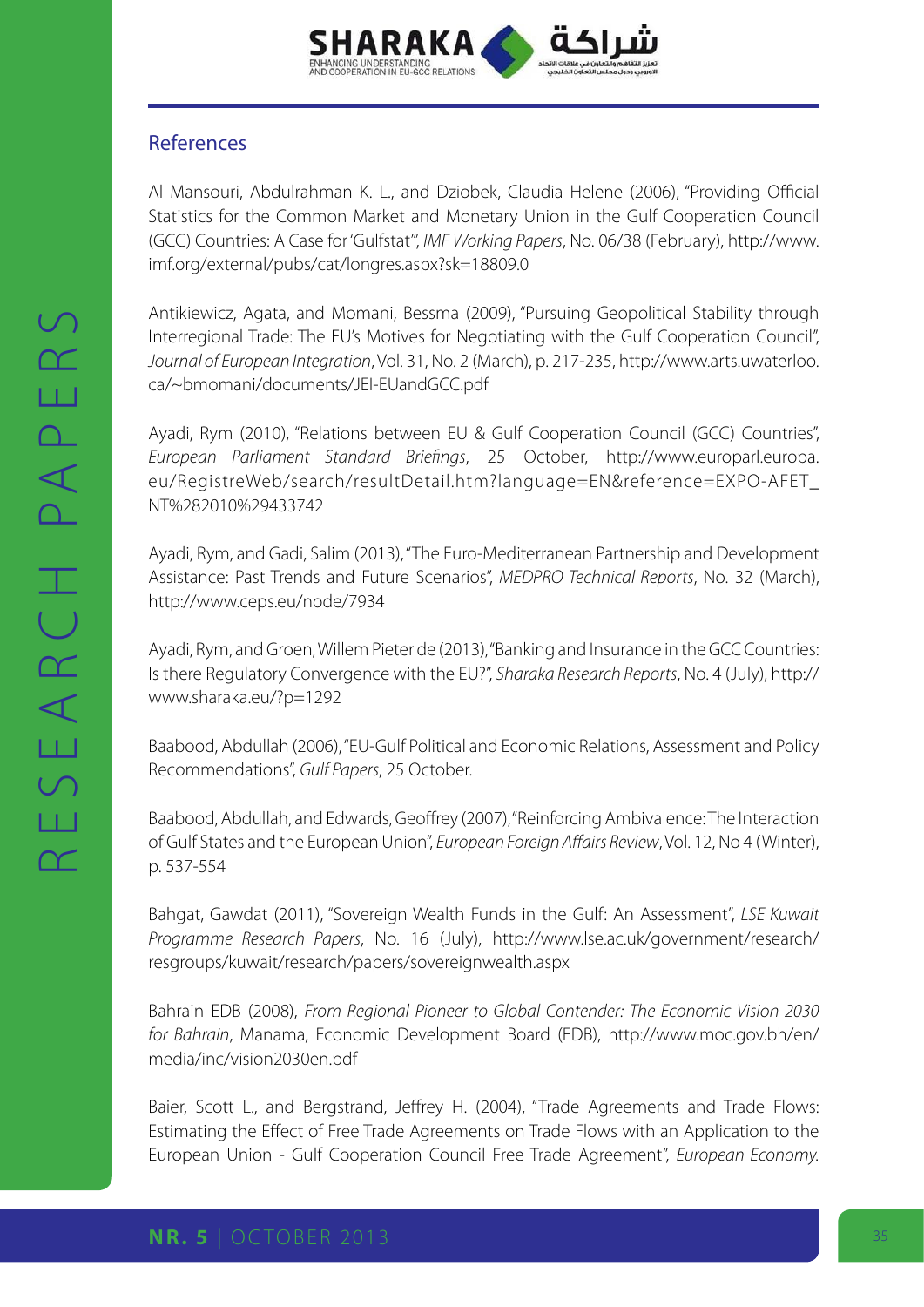

*Economic Papers*, No. 214 (September), [http://ec.europa.eu/economy\\_finance/publications/](http://ec.europa.eu/economy_finance/publications/publication_summary592_en.htm
) [publication\\_summary592\\_en.htm](http://ec.europa.eu/economy_finance/publications/publication_summary592_en.htm
)

Barro, Robert, and Lee, Jong-Wha (2010), "A New Data Set of Educational Attainment in the World, 1950-2010", *NBER Working Papers*, No. 15902 (April), [http://www.nber.org/papers/](http://www.nber.org/papers/w15902
) [w15902](http://www.nber.org/papers/w15902
)

Basher, Syed Abul (2010), "Has the non-oil sector decoupled from oil sector? A case study of Gulf Cooperation Council Countries", *MPRA Papers*, 2 March, [http://mpra.ub.uni-muenchen.](http://mpra.ub.uni-muenchen.de/21059
) [de/21059](http://mpra.ub.uni-muenchen.de/21059
)

Behrendt, Sven (2008), "When Money Talks: Arab Sovereign Wealth Funds in the Global Public Policy Discourse", *Carnegie Papers*, No. 12 (October), [http://carnegie-mec.org/2008/10/15/](http://carnegie-mec.org/2008/10/15/when-money-talks-arab-sovereign-wealth-funds-in-global-public-policy-discourse/bezf
) [when-money-talks-arab-sovereign-wealth-funds-in-global-public-policy-discourse/bezf](http://carnegie-mec.org/2008/10/15/when-money-talks-arab-sovereign-wealth-funds-in-global-public-policy-discourse/bezf
)

Borchert, Ingo, Gootiiz, Batshur, and Mattoo, Aaditya (2012), "Policy Barriers to International Trade in Services. Evidence from a New Database", *World Bank Policy Research Working Papers*, No. WPS 6109 (June), [http://dx.doi.org/10.1596/1813-9450-6109](http://dx.doi.org/10.1596/1813-9450-6109
)

BP (2013), *Statistical Review of World Energy 2013*, [http://www.bp.com/en/global/corporate/](http://www.bp.com/en/global/corporate/about-bp/statistical-review-of-world-energy-2013.html
) [about-bp/statistical-review-of-world-energy-2013.html](http://www.bp.com/en/global/corporate/about-bp/statistical-review-of-world-energy-2013.html
)

Buckley, Peter J., and Casson, Mark (1981), "The Optimal Timing of a Foreign Direct Investment", *The Economic Journal*, Vol. 91, No. 361 (March), p. 75-87

Caves, Richard E. (1971), "International Corporations: The Industrial. Economics of Foreign Investment", *Economica*, Vol. 38, No. 149 (February), p. 1-27

Colombo, Silvia (2012), "The GCC Countries and the Arab Spring. Between Outreach, Patronage and Repression", *IAI Working Papers*, No. 1209 (March), [http://www.iai.it/pdf/](http://www.iai.it/pdf/DocIAI/iaiwp1209.pdf
) [DocIAI/iaiwp1209.pdf](http://www.iai.it/pdf/DocIAI/iaiwp1209.pdf
)

Council of the European Union (2006), *Regulation (EC) No 1934/2006 establishing a financing instrument for cooperation with industrialised and other high-income countries and territories*, 21 December,<http://eur-lex.europa.eu/LexUriServ/LexUriServ.do?uri=celex:32006r1934:en:not>

Council of the European Union and European Commission (2003), *Strengthening the EU's Partnership with the Arab World, 15945/03*, Brussels, 9 December, [http://www.consilium.](http://www.consilium.europa.eu/uedocs/cms_data/docs/pressdata/en/misc/78358.pdf
) [europa.eu/uedocs/cms\\_data/docs/pressdata/en/misc/78358.pdf](http://www.consilium.europa.eu/uedocs/cms_data/docs/pressdata/en/misc/78358.pdf
)

DeRosa, Dean A., and Kernohan David (2004), "Measuring the Economic Impact of an EU-GCC Free Trade Agreement", *CEPS Working Documents*, No. 206 (July), [http://www.ceps.eu/](http://www.ceps.eu/node/986
) [node/986](http://www.ceps.eu/node/986
)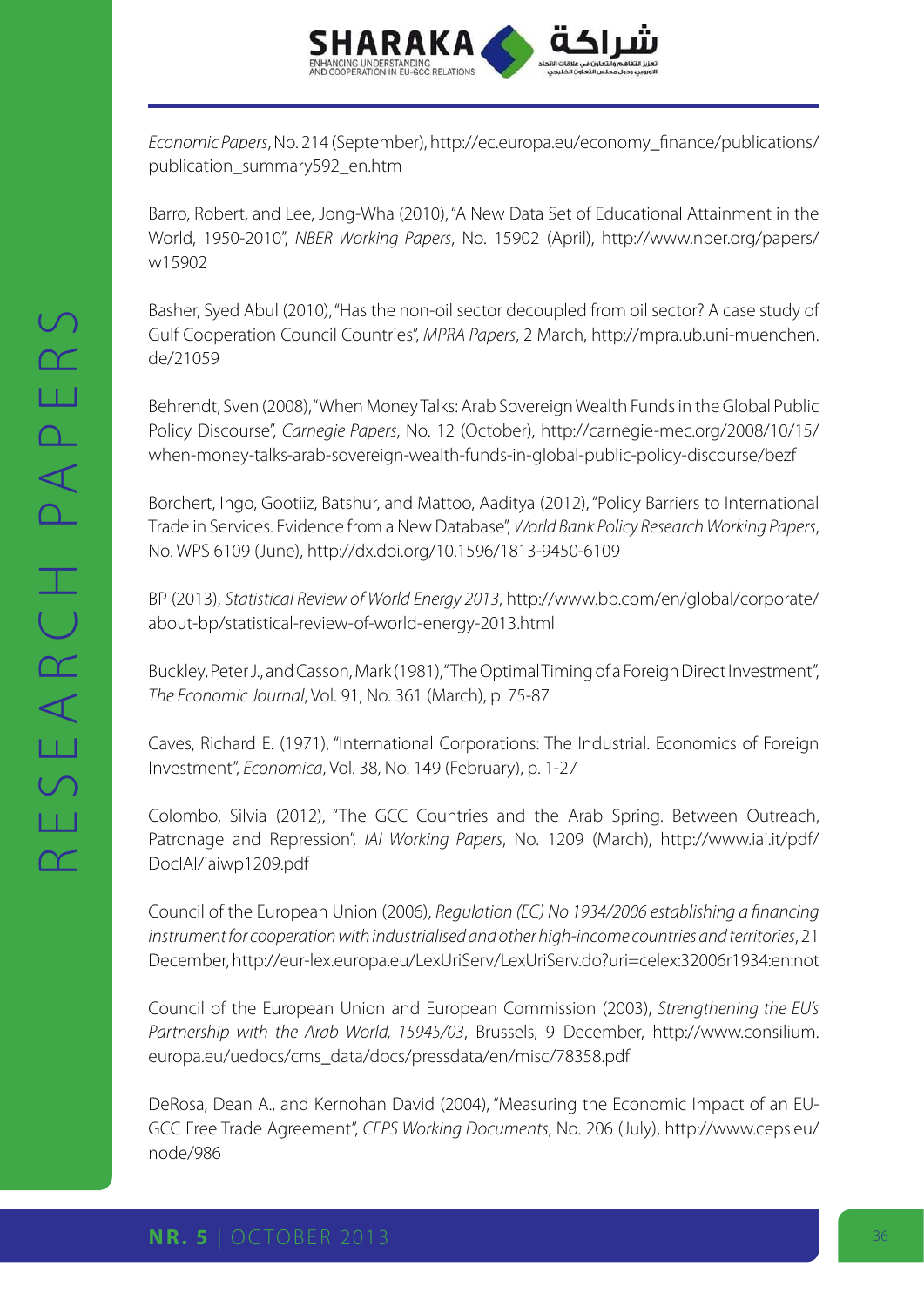

Dunning, John H. (1988), "The Eclectic Paradigm of International Production: a Restatement and Some Possible Extensions", *Journal of International Business Studies*, Vol. 19, No. 1 (March), p. 1-31, [http://dx.doi.org/10.1057/palgrave.jibs.8490372](http://dx.doi.org/10.1057/palgrave.jibs.8490372
)

Dunning, John H. (2000), "The Eclectic Paradigm as an Envelope for Economic and Business Theories of MNE Activity", *International Business Review*, Vol. 9, No. 2 (April), p. 163-190, [http://](http://www.exeter.ac.uk/media/universityofexeter/internationalexeter/documents/iss/Dunning_IBR_2000.pdf
) [www.exeter.ac.uk/media/universityofexeter/internationalexeter/documents/iss/Dunning\\_](http://www.exeter.ac.uk/media/universityofexeter/internationalexeter/documents/iss/Dunning_IBR_2000.pdf
) [IBR\\_2000.pdf](http://www.exeter.ac.uk/media/universityofexeter/internationalexeter/documents/iss/Dunning_IBR_2000.pdf
)

Echagüe, Ana (2007), "The European Union and the Gulf Cooperation Council", *FRIDE Working Papers*, No. 39 (May), [http://www.fride.org/publication/43/](http://www.fride.org/publication/43/
)

European Commission (2008), *A common European approach to Sovereign Wealth Funds*, COM(2008) 115 final, 27 February, [http://eur-lex.europa.eu/LexUriServ/LexUriServ.](http://eur-lex.europa.eu/LexUriServ/LexUriServ.do?uri=celex:52008dc0115:en:not
) [do?uri=celex:52008dc0115:en:not](http://eur-lex.europa.eu/LexUriServ/LexUriServ.do?uri=celex:52008dc0115:en:not
)

European Commission DG Trade (2006), *Handbook for Trade Sustainability Impact Assessment*, March, [http://trade.ec.europa.eu/doclib/docs/2006/march/tradoc\\_127974.pdf](http://trade.ec.europa.eu/doclib/docs/2006/march/tradoc_127974.pdf
)

European Commission DG Trade (2010), *GCC-EU Bilateral Trade and Trade with the World*, September, [http://trade.ec.europa.eu/doclib/html/113482.htm \[archived\]](http://trade.ec.europa.eu/doclib/html/113482.htm [archived]
)

European Commission DG Trade (2012), *GCC-EU Bilateral Trade and Trade with the World*, October,<http://trade.ec.europa.eu/doclib/html/113482.htm> [archived]

Fondo strategico italiano (2012), *FSI and Qatar Holding sign JV to invest up to € 2 billion in "Made in Italy"*, 19 November, [http://www.fondostrategico.it/en/news/fsi-and-qatar-holding-sign](http://www.fondostrategico.it/en/news/fsi-and-qatar-holding-sign-jv-to-invest-up-to-2-billion-in-made-in-italy.html
)[jv-to-invest-up-to-2-billion-in-made-in-italy.html](http://www.fondostrategico.it/en/news/fsi-and-qatar-holding-sign-jv-to-invest-up-to-2-billion-in-made-in-italy.html
)

Ghoneim, Ahmed Farouk, et al. (2012), "Shallow vs. Deep Integration in the Southern Mediterranean: Scenarios for the Region up to 2030", *MEDPRO Technical Reports*, No. 13 (March), [http://www.ceps.eu/node/6795](http://www.ceps.eu/node/6795
)

Gugler, Philippe, and Chaisse, Julien (2009), "Sovereign Wealth Funds in the European Union: General Trust Despite Concerns", *NCCR Working Papers*, No. 2009/4 (January)

Hertog, Steffen (2007), "EU-GCC Relations in the Era of the Second Oil Boom", C.A.P Working *Papers*, December, [http://www.cap-lmu.de/publikationen/2007/hertog.php](http://www.cap-lmu.de/publikationen/2007/hertog.php
)

Hoekman, Bernard (2006), "Liberalizing Trade in Services: A Survey", *World Bank Policy Research Working Papers*, No. WPS 4030 (October),<http://dx.doi.org/10.1596/1813-9450-4030>

Hvidt, Martin (2013), "Economic diversification in GCC countries: Past record and future trends, Research Paper", *LSE Kuwait Programme Research Papers*, No. 27 (January), [http://www.lse.](http://www.lse.ac.uk/government/research/resgroups/kuwait/research/papers/economicdiversification.aspx
)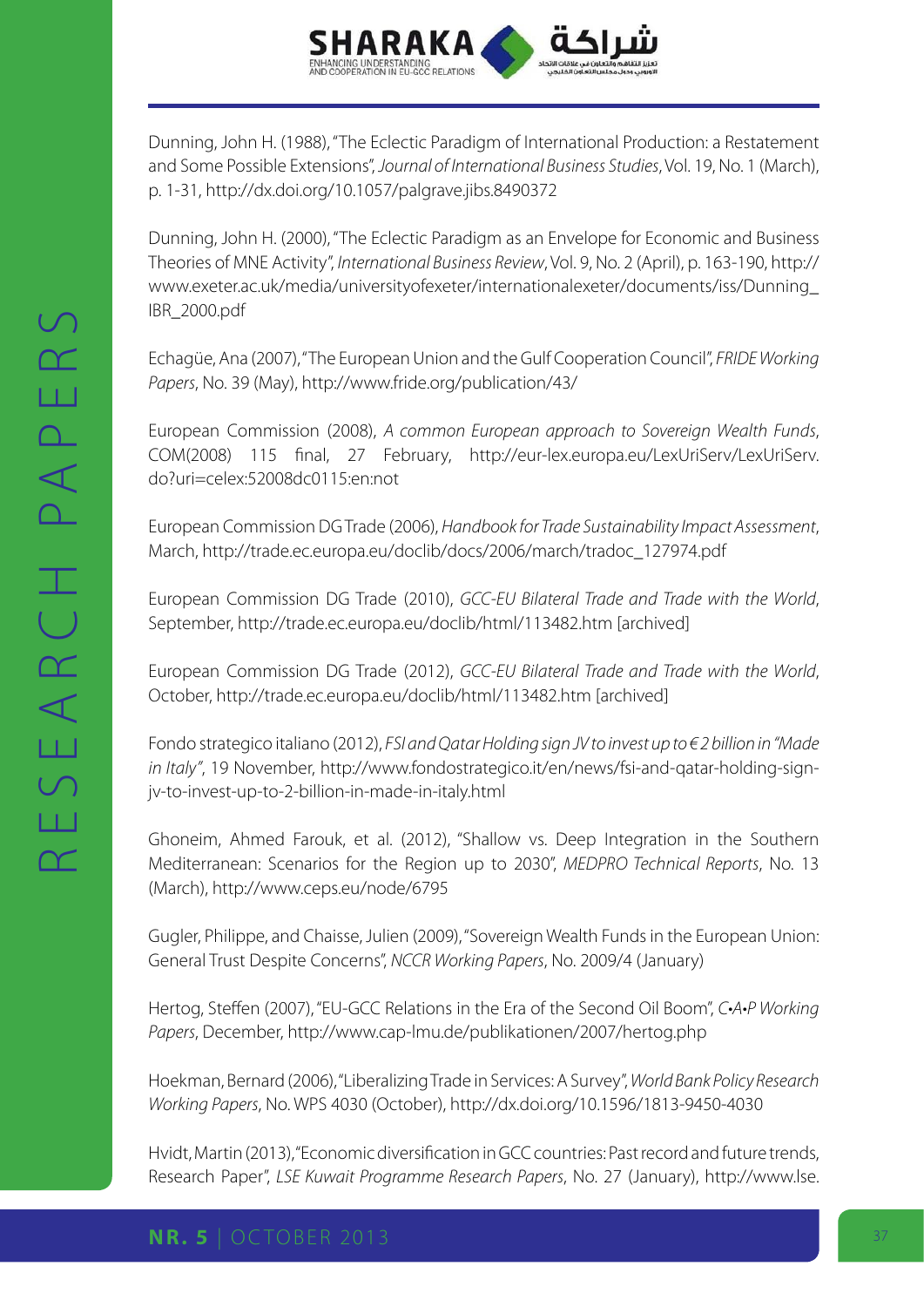

[ac.uk/government/research/resgroups/kuwait/research/papers/economicdiversification.](http://www.lse.ac.uk/government/research/resgroups/kuwait/research/papers/economicdiversification.aspx
) [aspx](http://www.lse.ac.uk/government/research/resgroups/kuwait/research/papers/economicdiversification.aspx
)

Ianchovichina, Elena, Gourdon, Julien, and Kee, Hiau Looi (2011), "Anatomy of nonoil export growth in the Middle East and North Africa region", *GTAP Resources*, No. 3532, [https://www.](https://www.gtap.agecon.purdue.edu/resources/res_display.asp?RecordID=3532
) [gtap.agecon.purdue.edu/resources/res\\_display.asp?RecordID=3532](https://www.gtap.agecon.purdue.edu/resources/res_display.asp?RecordID=3532
)

IISS (2011), "Sovereign Funds Eye Opportunities in Europe", *Strategic Comments*, Vol. 17, No. 39 (November)

IMF (1993) *Balance of Payments Manual*, 5th ed., Washington, International Monetary Fund, [http://www.imf.org/external/pubs/ft/bopman/bopman.pdf](http://www.imf.org/external/pubs/ft/bopman/bopman.pdf
)

IMF (2011) *Balance of Payments and International Investment Position Manual*, 6th ed., Washington, International Monetary Fund, [http://www.imf.org/external/pubs/ft/bop/2007/](http://www.imf.org/external/pubs/ft/bop/2007/bopman6.htm
) [bopman6.htm](http://www.imf.org/external/pubs/ft/bop/2007/bopman6.htm
)

Kalinova, Blanka, Palerm, Angel, and Thomsen, Stephen (2010), "OECD's FDI Restrictiveness Index: 2010 Update", *OECD Working Papers on International Investment*, No. 2010/3 (June), [http://www.oecd.org/daf/inv/internationalinvestmentagreements/45563285.pdf](http://www.oecd.org/daf/inv/internationalinvestmentagreements/45563285.pdf
)

Kee, Hiau Looi, Nicita, Alessandro, and Olarreaga, Marcelo (2009), "Estimating Trade Restrictiveness Indices", *The Economic Journal*, Vol. 119, No. 534 (January), p. 172-199, [http://](http://siteresources.worldbank.org/INTRES/Resources/469232-1107449512766/ecoj_2209.pdf
) [siteresources.worldbank.org/INTRES/Resources/469232-1107449512766/ecoj\\_2209.pdf](http://siteresources.worldbank.org/INTRES/Resources/469232-1107449512766/ecoj_2209.pdf
)

Kombargi, Raed, et al. (2011), *Governance in the GCC Hydrocarbon Sector. The Right Time to Act*, Booz & Company, 21 June, [http://www.booz.com/global/home/what-we-think/reports](http://www.booz.com/global/home/what-we-think/reports-white-papers/article-display/governance-hydrocarbon-sector-right-time)[white-papers/article-display/governance-hydrocarbon-sector-right-time](http://www.booz.com/global/home/what-we-think/reports-white-papers/article-display/governance-hydrocarbon-sector-right-time)

Krugman, Paul R. (1979), "Increasing Returns, Monopolistic Competition, and International Trade", *Journal of International Economics*, Vol. 9, No. 4 (November), p. 469-479, [http://www.](http://www.princeton.edu/pr/pictures/g-k/krugman/krugman-increasing_returns_1978.pdf
) [princeton.edu/pr/pictures/g-k/krugman/krugman-increasing\\_returns\\_1978.pdf](http://www.princeton.edu/pr/pictures/g-k/krugman/krugman-increasing_returns_1978.pdf
)

Krugman, Paul R. (1980), "Scale Economies, Product Differentiation, and the Pattern of Trade", *The American Economic Review*, Vol. 70, No. 5 (December), p. 950-959, [http://www.princeton.](http://www.princeton.edu/pr/pictures/g-k/krugman/krugman-scale_economies_1980.pdf
) [edu/pr/pictures/g-k/krugman/krugman-scale\\_economies\\_1980.pdf](http://www.princeton.edu/pr/pictures/g-k/krugman/krugman-scale_economies_1980.pdf
)

Kuwait SCPD (2010), *Five-Year Development Plan of the State of Kuwait 2009/2010-2013/2014: A Draft General Framework*, Kuwait City, General Secretariat of the Supreme Council for Planning and Development (SCPD), [http://www.scpd.gov.kw/fp/default.aspx](http://www.scpd.gov.kw/fp/default.aspx
)

Melitz, Marc J. (2003), "The Impact of Trade on Intra-Industry Reallocations and Aggregate Industry Productivity", *Econometrica*, Vol. 71, No. 6 (November), p. 1695-1725, [http://scholar.](http://scholar.harvard.edu/melitz/publications/impact-trade-intra-industry-reallocations-and-aggregate-industry-productivity
)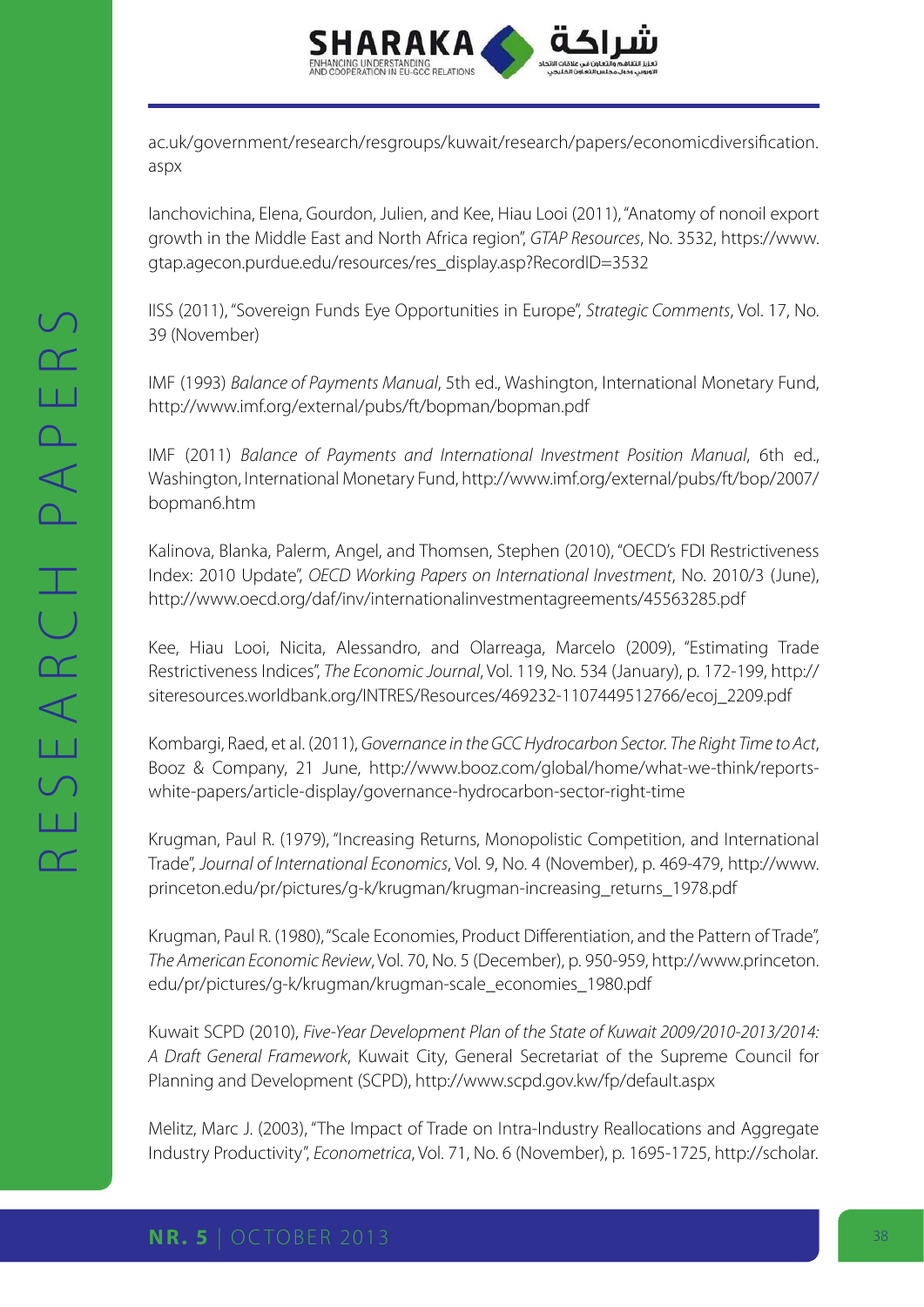

[harvard.edu/melitz/publications/impact-trade-intra-industry-reallocations-and-aggregate](http://scholar.harvard.edu/melitz/publications/impact-trade-intra-industry-reallocations-and-aggregate-industry-productivity
)[industry-productivity](http://scholar.harvard.edu/melitz/publications/impact-trade-intra-industry-reallocations-and-aggregate-industry-productivity
)

OECD (2011), *ISIC Rev. 3 Technology Intensity Definition*, 7 July, [http://www.oecd.org/sti/](http://www.oecd.org/sti/ind/48350231.pdf
) [ind/48350231.pdf](http://www.oecd.org/sti/ind/48350231.pdf
)

Oman MoI (2011), *Objectives of the Eighth Five-Year Development Plan (2011-2015)*, Muscat, Ministry of Information (MoI), [http://www.omanet.om/english/commerce/econ1.asp](http://www.omanet.om/english/commerce/econ1.asp
)

Plummer, Michael G., Cheong, David, and Hamanaka, Shintaro (2010), *Methodology for Impact Assessment of Free Trade Agreements*, Manila, Asian Development Bank (ADB), [http://](http://www.adb.org/publications/methodology-impact-assessment-free-trade-agreements) [www.adb.org/publications/methodology-impact-assessment-free-trade-agreements](http://www.adb.org/publications/methodology-impact-assessment-free-trade-agreements)

PricewaterhouseCoopers (PwC) (2004), *Sustainability Impact Assessment (SIA) of the negotiations of the trade agreement between the European Community and the Countries of the Cooperation Council for the Arab States of the Gulf (GCC)*, Final Report for the European Commission, 30 May, [http://trade.ec.europa.eu/doclib/html/121208.htm](http://trade.ec.europa.eu/doclib/html/121208.htm
)

Qatar GSDP (2008), *Qatar National Vision* 2030, Doha, General Secretariat for Development Planning (GSDP), [http://www.gsdp.gov.qa/portal/page/portal/gsdp\\_en/qatar\\_national\\_](http://www.gsdp.gov.qa/portal/page/portal/gsdp_en/qatar_national_vision/qnv_2030_document
) [vision/qnv\\_2030\\_document](http://www.gsdp.gov.qa/portal/page/portal/gsdp_en/qatar_national_vision/qnv_2030_document
)

Quintin, Emmanuel (2011), "Le PSG est vendu!", *Le Figaro*, 31 May, [http://www.lefigaro.fr/](http://www.lefigaro.fr/football-ligue-1-et-2/2011/05/31/02013-20110531ARTSPO00510-le-psg-est-vendu.php) [football-ligue-1-et-2/2011/05/31/02013-20110531ARTSPO00510-le-psg-est-vendu.php](http://www.lefigaro.fr/football-ligue-1-et-2/2011/05/31/02013-20110531ARTSPO00510-le-psg-est-vendu.php)

Rasooldeen, M.D. (2013), "PPA, "Sanabil acquire 19.4% stake in ACWA Power", *Arab News*, 13 January,<http://www.arabnews.com/ppa-sanabil-acquire-194-stake-acwa-power>

Rouis, Mustapha, et al. (2010), *Arab Development Assistance. Four Decades of Cooperation*, Washington, World Bank, June, [http://documents.worldbank.org/curated/](http://documents.worldbank.org/curated/en/2010/06/12821257/arab-development-assistance-four-decades-cooperation
) [en/2010/06/12821257/arab-development-assistance-four-decades-cooperation](http://documents.worldbank.org/curated/en/2010/06/12821257/arab-development-assistance-four-decades-cooperation
)

Sampson, Gary P., and Snape, Richard H. (1985), "Identifying the Issues in Trade in Services", *The World Economy*, Vol. 8, No. 2 (June), p. 171-182

Saudi Arabia MoEP (2010), *The Ninth Development Plan (2010-2014)*, Riyadh, Ministry of Economy and Planning (MoEP), [http://www.mep.gov.sa](http://www.mep.gov.sa
)

Stolper, Wolfgang F., and Samuelson, Paul A. (1941), "Protection and Real Wages", *The Review of Economic Studies*, Vol. 9, No. 1 (November), p. 58-73.

Sturm, Michael, et al. (2008), "The Gulf Cooperation Council Countries. Economic Structures, Recent Developments and Role in the Global Economy", *ECB Occasional Paper Series, No. 92 (July)*, [http://www.ecb.europa.eu/pub/pdf/scpops/ecbocp92.pdf](http://www.ecb.europa.eu/pub/pdf/scpops/ecbocp92.pdf
)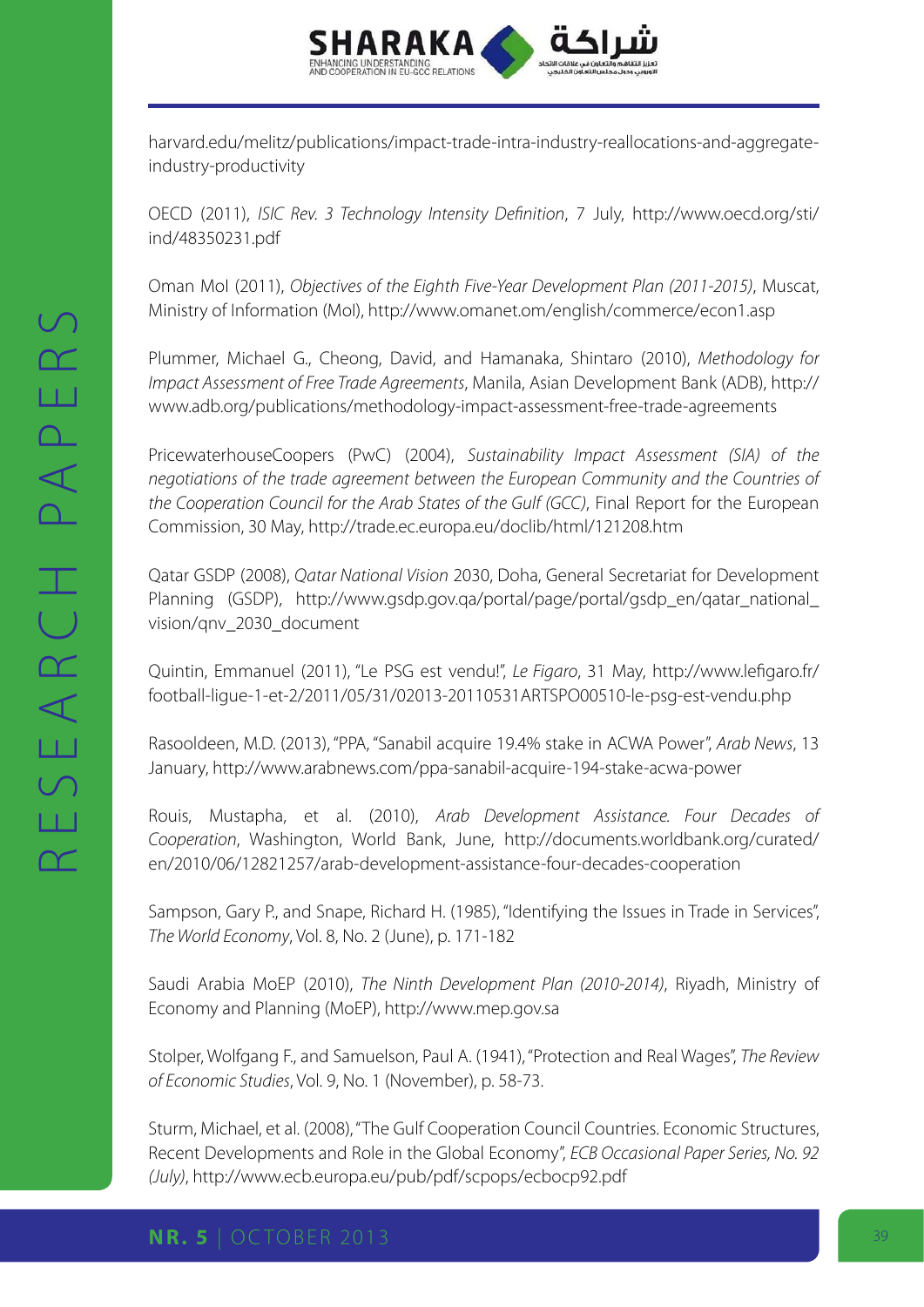

Touazi, François-Aïssa (2010), "Sovereign Wealth Funds and European companies: What partnership to tackle the financial crisis?", *CAPmena*, March, [http://www.capnouveaumonde.](http://www.capnouveaumonde.org/capmena/pdf/20100305%20Touazi%20(eng).pdf
) [org/capmena/pdf/20100305%20Touazi%20\(eng\).pdf](http://www.capnouveaumonde.org/capmena/pdf/20100305%20Touazi%20(eng).pdf
)

UAE (2010), *UAE Vision 2021. United in Ambition and Determination*, United Arab Emirates Cabinet, [http://www.vision2021.ae/downloads/UAE-Vision2021-Brochure-English.pdf](http://www.vision2021.ae/downloads/UAE-Vision2021-Brochure-English.pdf
)

UNCTADStat Online Database, [http://unctadstat.unctad.org](http://unctadstat.unctad.org
)

Viner, Jacob (1950), *The Customs Union Issue*, New York, Carnegie Endowment for International Peace

World Bank (2010), *World Development Indicators 2010*, Washington, World Bank, [http://data.](http://data.worldbank.org/data-catalog/world-development-indicators/wdi-2010
) [worldbank.org/data-catalog/world-development-indicators/wdi-2010](http://data.worldbank.org/data-catalog/world-development-indicators/wdi-2010
)

World Bank (2012a), *Overall Trade Restrictiveness Indices and Import Demand Elasticities*, [http://](http://go.worldbank.org/FG1KHXSP30
) [go.worldbank.org/FG1KHXSP30](http://go.worldbank.org/FG1KHXSP30
)

World Bank (2012b), *Services Trade Restrictions Database*, [http://iresearch.worldbank.org/](http://iresearch.worldbank.org/servicetrade
) [servicetrade](http://iresearch.worldbank.org/servicetrade
)

Youngs, Richard (2009), "Impasse in Euro-Gulf Relations", *FRIDE Working Papers*, No. 80 (April), [http://www.fride.org/publication/596/](http://www.fride.org/publication/596/
)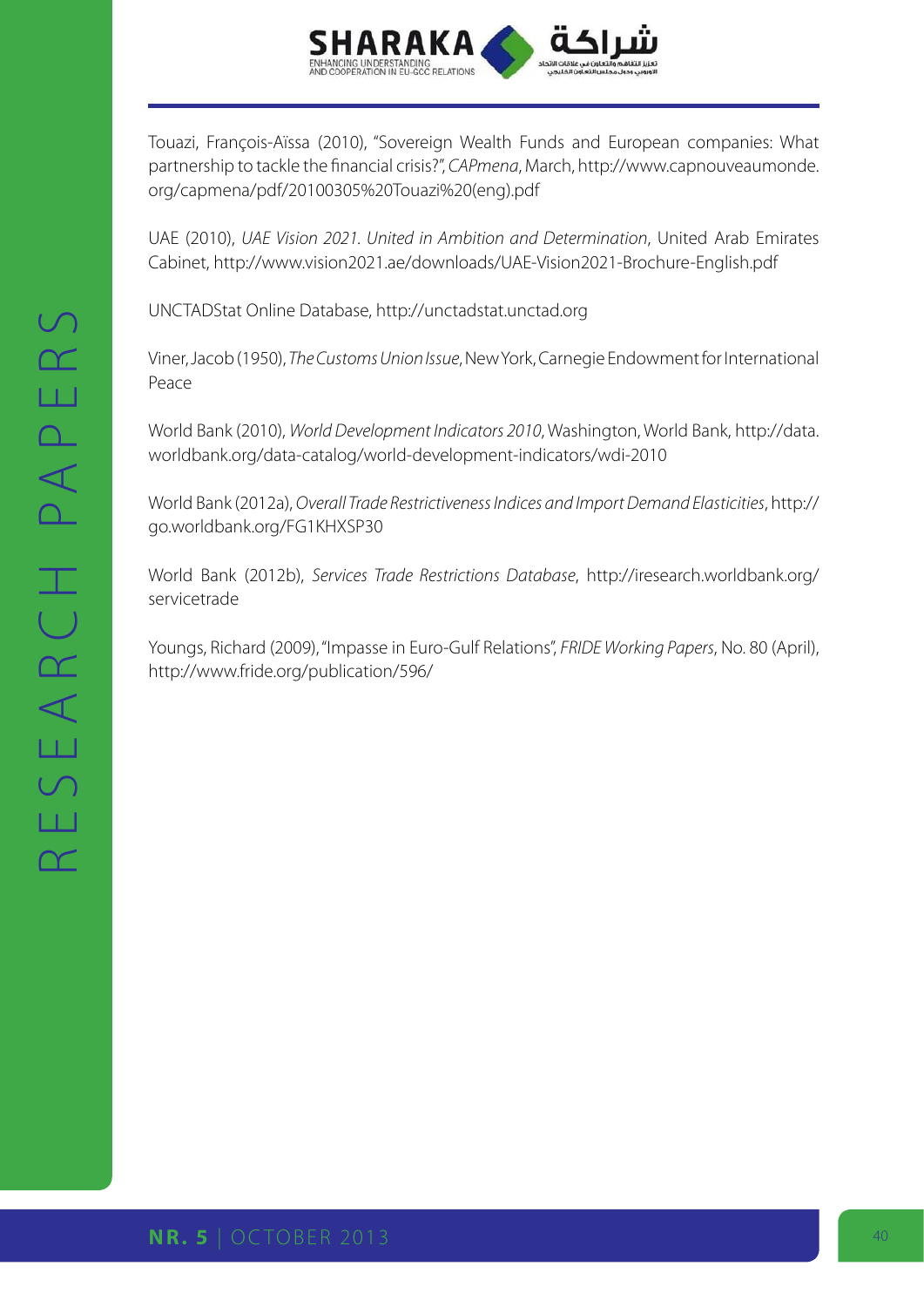

### Annexes

#### **Annex 1. Concentration and diversification indices**

The concentration index is a measure of the degree of market concentration. It has been normalised to obtain values from 0 to 1 (maximum concentration), according to the following formula:



Where:  $Hj =$  country group;  $xi =$  value of exports of product i; n = number of products (SITC Revision 3 at 3-digit group level) and :

$$
X = \sum_{i=1}^{n} x_i
$$

*Source: Quoted from UNCTADstat Definitions and Metadata.*

#### **Annex 2. Brief technical summary for calculating the OTRI**

The OTRI provides a uniform metric of a country's trade protection structure at the tariff line level that leaves its welfare constant for any given level of imports of a good. It solves two important aggregation problems in trade policy analysis. First, as countries resort to different policy instruments such as tariffs and non-tariff barriers (NTBs), a direct comparison between trade policies is not possible. Second, as trade policy measures are applied at the tariff line level, any comparison between different countries' trade policies needs to take into account the level of each country's imports of a good. For example, a particular good n might be subject to high tariff and a number of NTBs in the form of technical requirements, sanitary and phyto-sanitary measures etc., but its imports in a country c might be low. Hence, any measure failing to take into account the quantity effect of imports of the good would give a biased measure of trade protection.

The construction of the OTRI follows a three step procedure. First, Kee, Nicita and Olarreaga (2009) estimate average tariff equivalents (AVEs) of NTBs. NTBs are a set of regulations any exporter located in country c needs to fulfil to export a good *n* in country *b*. NTBs consist of "core" and "non-core" measures protecting local producers and consumers respectively. They (core and non-core NTBs) are classified in 16 categories: sanitary and phyto-sanitary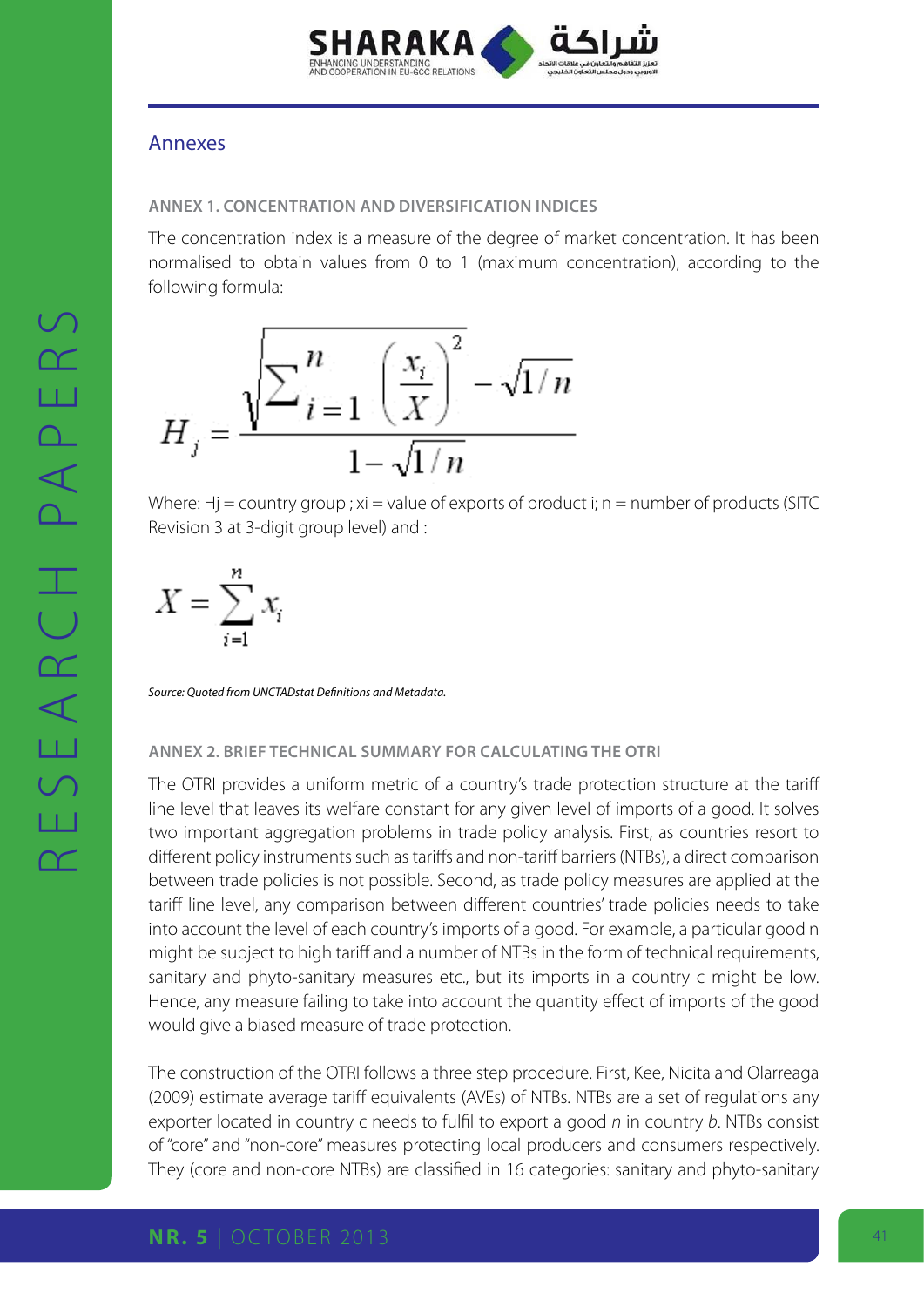

measures (SPS), technical barriers to trade (TBT), other technical measures, price control measures, quantity control measures, para-tariffs, finance measures, anti-competitive measures, export related measures, trade and investment measures, distribution restrictions, restrictions on post-sale services, subsidies, government procurement measures, intellectual property rights and rules of origin. Data on NTBs is available in UNCTAD's TRAINS database. The basic formula for estimating AVEs consists in differentiating the following equation with respect to Core<sub>n,c</sub> and In DS<sub>n,c</sub> after estimating β <sup>Core</sup><sub>n,c</sub> and β <sup>DS</sup><sub>n,c</sub>:

$$
\ln m_{n,c} = \alpha_n + \sum_k \alpha_{n,k} C_c^k + \beta_{n,c}^{\text{Core}} \text{Core}_{n,c} + \beta_{n,c}^{\text{DS}} \ln \text{DS}_{n,c} + \varepsilon_{n,c} \ln(1 + t_{n,c}) + \mu_{n,c}
$$

Where:

- $m<sub>nc</sub>$  is the import value of a good m in country c, evaluated at world prices
- a<sub>n</sub> are tariff line dummies for good specific effects
- $-C_{c}^{k}$  is a vector of variables controlling for country specific characteristics (GDP, population, etc.)
- $a_{nk}$  are parameters capturing country characteristics
- Core  $n_{\rm cc}$  is a dummy capturing the presence of NTBs on a good n in a country c
- In  $DS_{n,c}$  is the logarithm of domestic support to the agricultural sector
- $\beta^{\text{Core}}$  n,c is the parameter capturing the impact of a core NTB on imports of the good n in country c
- $\beta$ <sup>DS</sup> n,c is the parameter capturing the impact of domestic agricultural support on the good n in country c
- $t_{net}$  is the ad-valorem tariff of good n in country c
- $\epsilon_{nc}$  is the import demand elasticity of good n in country c
- $\mu_{nc}$  is the independently and identically distributed error term.

In a second step, once AVEs have been obtained, before calculating the OTRI, Kee, Nicita and Olarreaga calculate the Trade Restrictiveness Index, which measures the impact of trade protection (comprising tariffs and NTBs) on a country's own welfare. The TRI can be found by differentiating the following equation and using second order linear approximation to calculate welfare costs in equilibrium:

$$
TRI_c: \sum_n W_{n,c}(TRI_c) = \sum_n W_{n,c}(T_{n,c}) = W_c^0
$$

Where:

- $W_{nc}$  is the country's welfare associated with its imports of the good n
- $T_{n,c}$  is the country's uniform tariff equivalent of tariffs and NTBs for good n
- W<sup>o</sup><sub>c</sub> is the current level of a country's aggregate welfare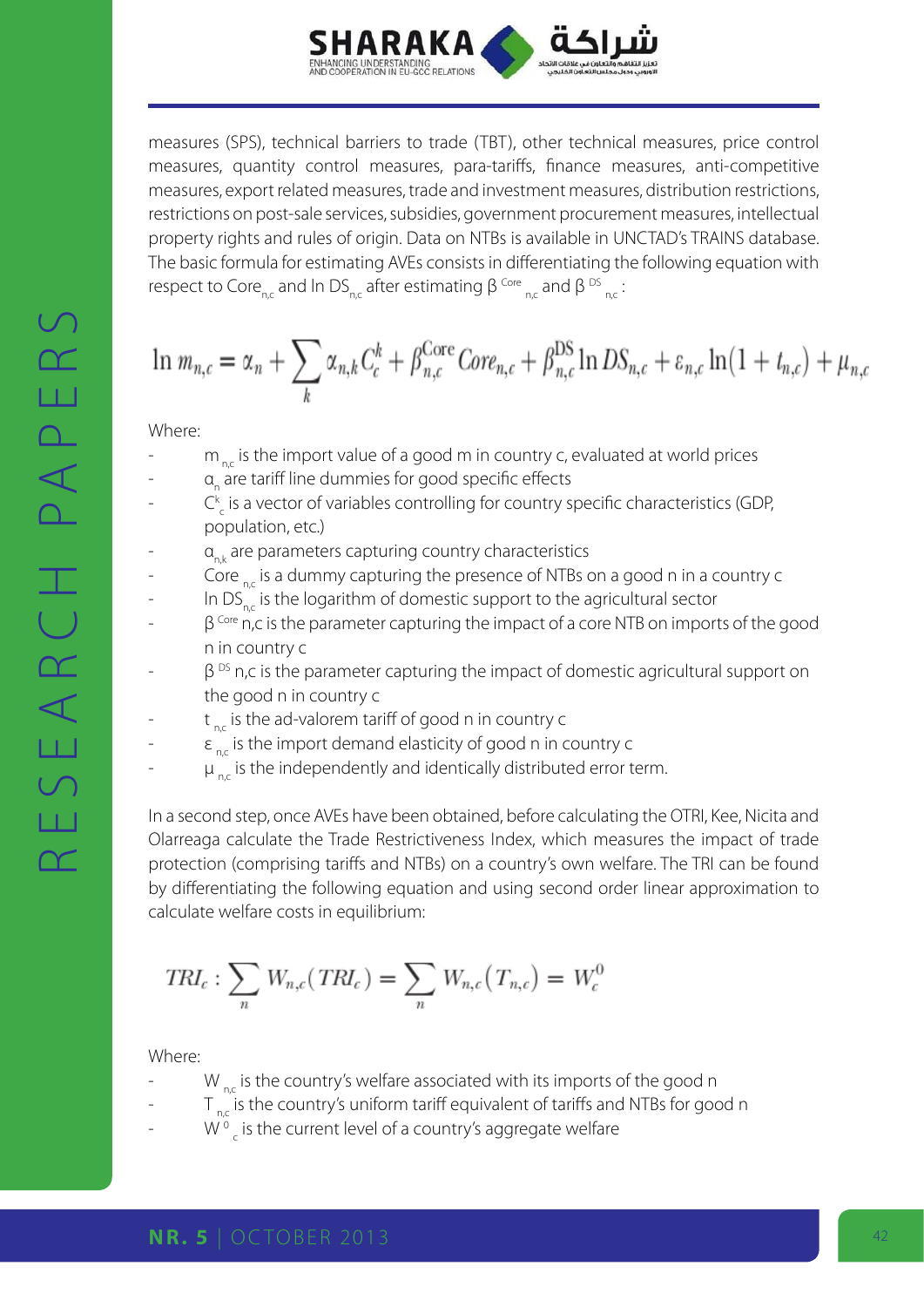

Finally, the OTRI can be found solving for this equation in a partial equilibrium set-up:

$$
\text{OTRI}_c: \sum_n m_{n,c}(\text{OTRI}_c) = \sum_n m_{n,c}(T_{n,c}) = m_c^0
$$

Where:

-  $m \frac{1}{c}$  is the current level of a country's total imports of all goods.

*Source: Kee, Nicita and Olarreaga (2009).*

#### **Annex 3. Brief technical summary for calculating the STRI**

The STRI ranks countries' different services sector policies according to the restrictions applied by governments on foreign suppliers. It is constructed from the perspective of a foreign supplier willing to supply services in a country through cross-border supply (mode 1), commercial presence (mode 3), and temporary movement of natural persons (mode 4). Consumption abroad (mode 2) is not considered. Information comes from two sources: for OECD countries, the index builds on publicly available sources; for developing countries, a questionnaire was addressed to national authorities. In both cases, after gathering the relevant policy information, local authorities were consulted in a second stage to evaluate how the different policies were implemented in practice. Data was collected for each combination of service sector, subsector and mode of supply. For example, in the case of banking, the data considers restrictions on foreign suppliers for lending and deposit acceptance through cross-border supply and commercial presence. While the index is subjective to the choice of sectors and subsectors, Borchert, Gootiiz and Mattoo (2012) conduct robustness checks to assess the validity of their results. Broadly, the authors find that consistent with trade theories, a greater level of openness in the services sector is simultaneous with higher total factor productivity and GDP per capita.

The index is constructed using a three-step methodology to derive a sector/country-level as well as a total country measure of restrictiveness. After identifying the different policies regulating the presence of foreign suppliers across each sub category of services and mode of supply, the authors rank the different policy regimes assigning a score from 0 to 100, denoted Sjmc. Five levels of restrictiveness are used in the database:

- Completely open (score=0)
- Virtually open with some restrictions (score=25)
- Virtually closed but with some possibilities to operate (score=75)
- Completely closed (score=100)
- Non stringent regulations (score=50). Most countries/sub-sectors fall under this category as regulation of some services is of prudential nature.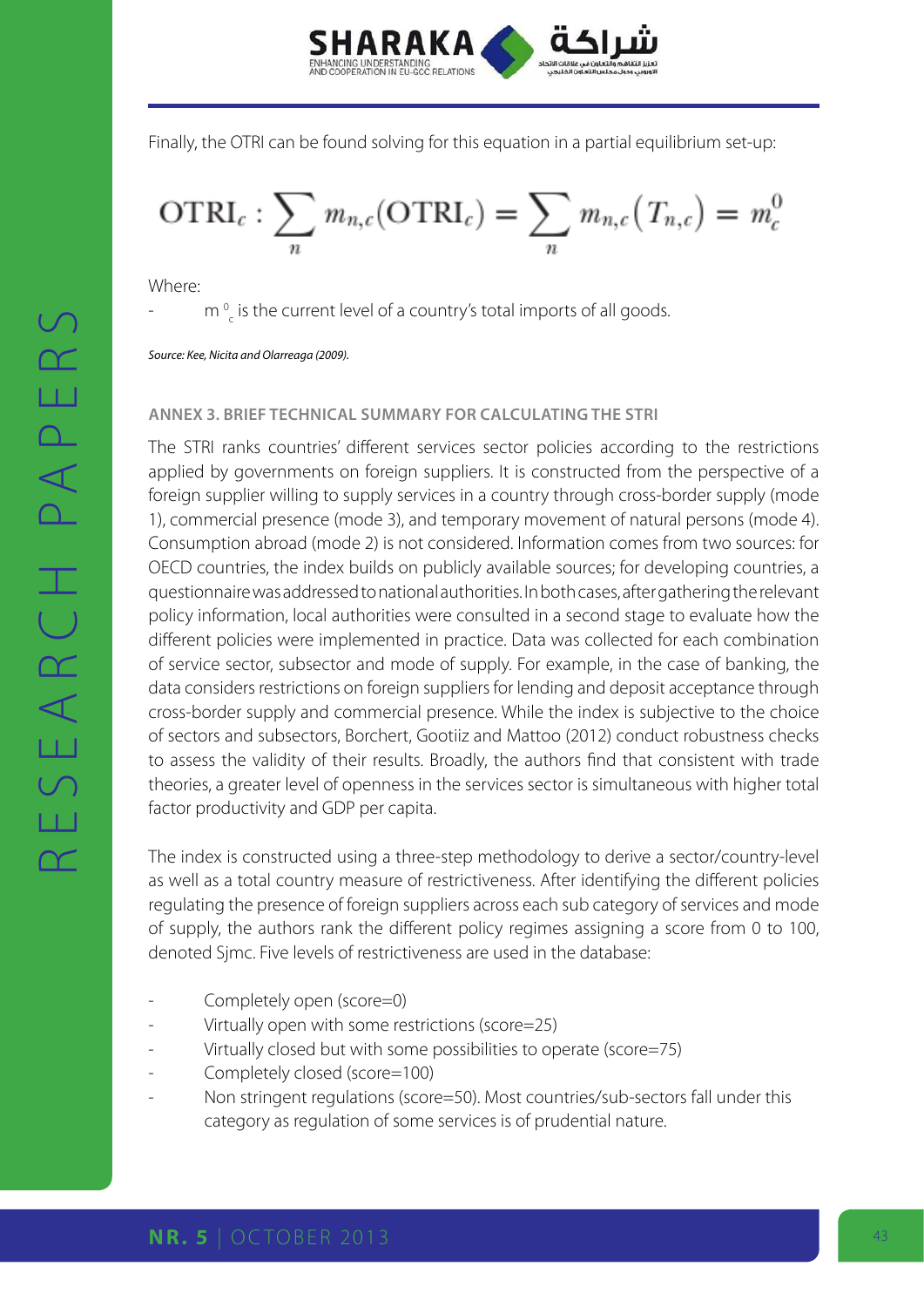

Once a score has been attributed to each subsector, there is an aggregation across services sub-sectors to derive a sector index of restrictiveness, and another one to derive country/ sector indices. The aggregations are based on two criteria:

The relative importance of supply modes for each subsector. For example, in the case of professional services, regulations affecting the movement of natural persons are more relevant than regulations affecting the cross-border supply of services. To take this into account, authors assign a weight to each mode of supply. The more stringent the regulations, the higher the weight denoted by wjm. The relative importance of a service sector in a country's economy. For example, in some countries, professional services might be more important than retail, and aggregating restrictiveness scores across these two categories would give a biased measure of policy barriers affecting international trade in services. To take this into account, authors consider the share in value added of each sub sector in a country's value added, denoted wj.

Two services sector restrictiveness indexes follow:

The country sector index:

 $STRI_{ci} = \sum_{m} w_m^{(j)} s_{jmc}$ 

The overall country STRI:

 $STRI_c = \sum_j w_j STRI_{cj}$ 

*Source: Borchert, Gootiiz and Mattoo (2012).*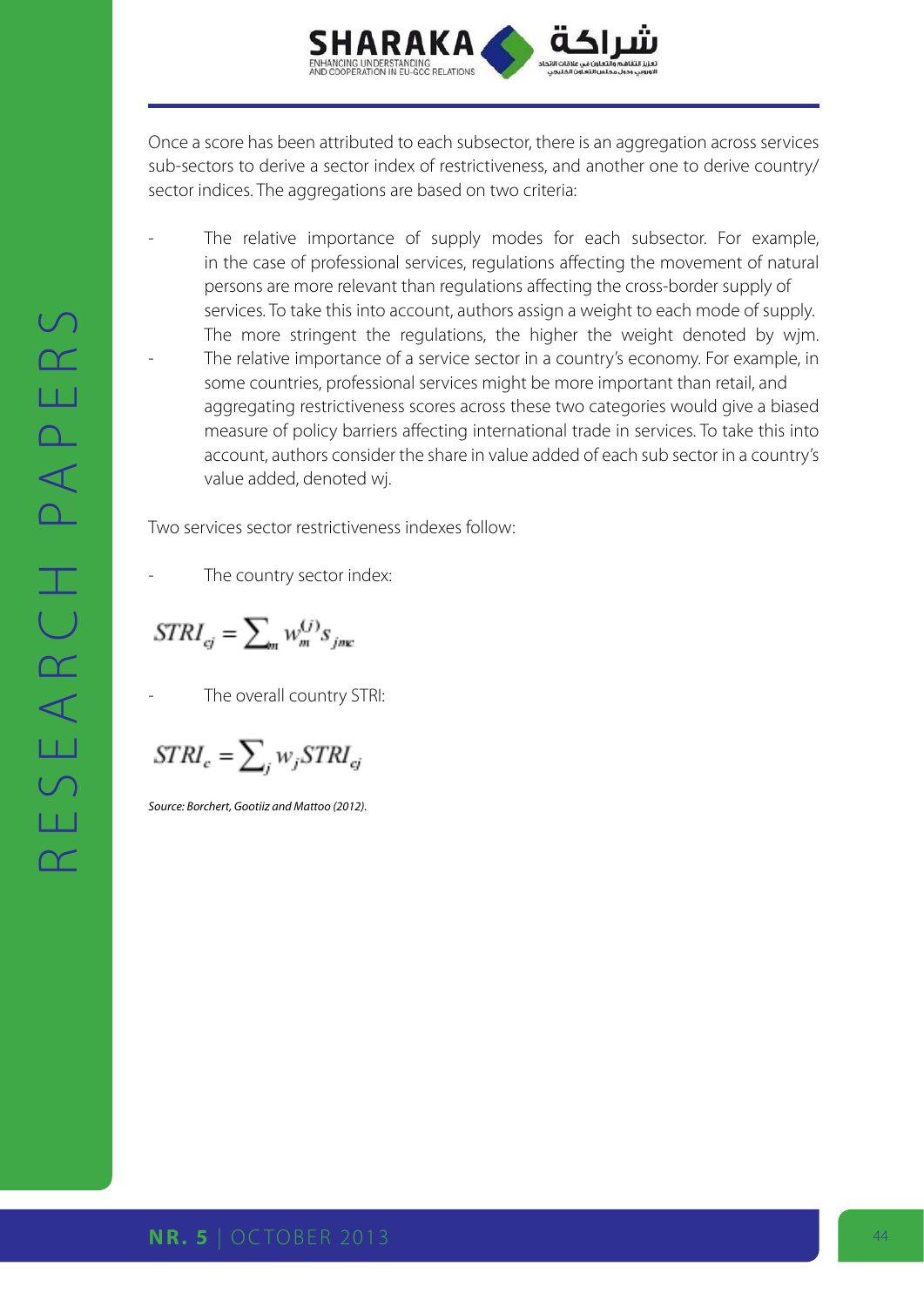

#### **Annex 4. EU and GCC economic and social indicators, 2010**

| Country                 | Currency                              | <b>GDP</b><br>(Eur. bn) | GDP per<br>capita (Eur.) | GDP growth<br>(annual %) | Inflation | Trade (%<br>GDP) | Stocks<br>traded,<br>total value | Population<br>(millions) | Life<br>expectancy<br>at birth, | Adult<br>literacy rate<br>(9/6) |
|-------------------------|---------------------------------------|-------------------------|--------------------------|--------------------------|-----------|------------------|----------------------------------|--------------------------|---------------------------------|---------------------------------|
|                         |                                       |                         |                          |                          |           |                  | $(% )^{2}(x)$ (% GDP)            |                          | total                           |                                 |
| Bahrain                 | Bahraini<br>Dinar BHD                 | 17.31                   | 13,716.68                | 6.3                      | 1.96      | 140 (2009)       | 4.16(2009)                       | 1.26                     | 75.02                           | 91.35 (2009)                    |
| Kuwait                  | Kuwaiti Dinar<br><b>KWD</b>           | 93.80                   | 34,273.81                | 4.3(2007)                | 4.02      | 89 (2009)        | 63.88<br>(2009)                  | 2.74                     | 74.60                           | 93.91 (2008)                    |
| Oman                    | Omani Rial<br><b>OMN</b>              | 43.64                   | 15,682.91                | 1(2009)                  | 3.20      | 94 (2009)        | 12.44<br>(2009)                  | 2.78                     | 73.12                           | 86.62 (2008)                    |
| Qatar                   | Qatari Rial<br>QAR                    | 96.05                   | 54,610.86                | 8.6 (2009)               | $-2.43$   | 48 (2009)        | 25.94<br>(2009)                  | 1.76                     | 78.10                           | 94.72 (2009)                    |
| Saudi Arabia            | Saudi Rial<br>SAR                     | 340.04                  | 12,388.50                | 3.7                      | 5.34      | 78 (2009)        | 46.75                            | 27.45                    | 73.85                           | 86.13 (2009)                    |
| United Arab<br>Emirates | United Arab<br>Emirates<br>Dirham AED | 224.52                  | 29,889.64                | 1.4                      | $\cdots$  | 144 (2009)       | 9.22                             | 7.51                     | 76.57                           |                                 |
| GCC*                    | $\cdots$                              | 815.35                  | 18,743.79                | 4.2                      | 2.42      | 99               | 27.06                            | 43.50                    | 75.21                           | 90.5                            |
| EU                      | Euro                                  | 12,181.77               | 24,251.85                | $\overline{2}$           | 1.9       | 71               | 58                               | 502.3                    | 80                              | 99                              |

\*Regional averages, except for population and GDP; Data are for 2010 unless otherwise stated

*Source: World Bank 2010.*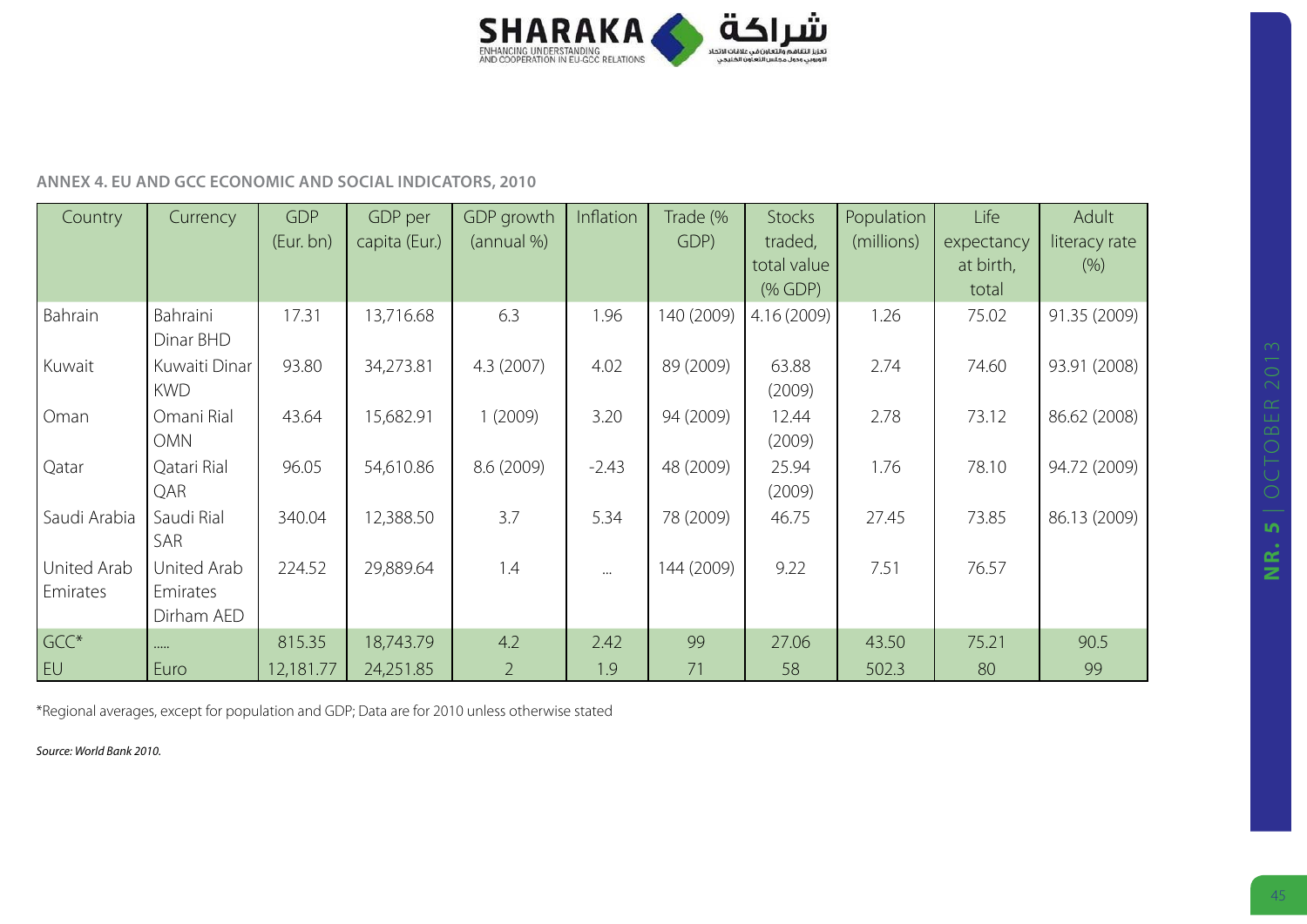

#### **Annex 5. Evolution of GCC countries' hydrocarbons endowments**

| Oil: Proved reserves |       |       |                        |       |       |                  |      |      |      |      |
|----------------------|-------|-------|------------------------|-------|-------|------------------|------|------|------|------|
|                      | 1980  | 1990  | 2000                   | 2010  | 2012  | 1980             | 1990 | 2000 | 2010 | 2012 |
|                      |       |       | <b>Billion barrels</b> |       |       | % of world total |      |      |      |      |
| <b>GCC</b>           | 272.4 | 462.8 | 479.8                  | 494.0 | 494.6 | 39.9             | 45.0 | 38.1 | 30.5 | 29.6 |
| Bahrain              |       |       |                        |       |       |                  |      |      |      |      |
| Kuwait               | 67.9  | 97.0  | 96.5                   | 101.5 | 101.5 | 9.9              | 9.4  | 7.7  | 6.3  | 6.1  |
| Oman                 | 2.5   | 4.4   | 5.8                    | 5.5   | 5.5   | 0.4              | 0.4  | 0.5  | 0.3  | 0.3  |
| Qatar                | 3.6   | 3.0   | 16.9                   | 24.7  | 23.9  | 0.5              | 0.3  | 1.3  | 1.5  | 1.4  |
| Saudi Arabia         | 168.0 | 260.3 | 262.8                  | 264.5 | 265.9 | 24.6             | 25.3 | 20.9 | 16.3 | 15.9 |
| United Arab          | 30.4  | 98.1  | 97.8                   | 97.8  | 97.8  | 4.4              | 9.5  | 7.8  | 6.0  | 5.9  |
| Emirates             |       |       |                        |       |       |                  |      |      |      |      |
| <b>European</b>      | 11.8  | 8.1   | 8.8                    | 6.8   | 6.8   | 1.7              | 0.8  | 0.7  | 0.4  | 0.4  |
| Union (excl.         |       |       |                        |       |       |                  |      |      |      |      |
| former USSR)         |       |       |                        |       |       |                  |      |      |      |      |
| <b>US</b>            | 36.5  | 33.8  | 30.4                   | 35.0  | 35.0  | 5.3              | 3.3  | 2.4  | 2.1  | 2.1  |

*Source: BP 2013.*

| <b>Natural gas: Proved reserves</b> |                       |      |      |      |      |      |                  |      |      |      |  |
|-------------------------------------|-----------------------|------|------|------|------|------|------------------|------|------|------|--|
|                                     | 1980                  | 1990 | 2000 | 2010 | 2012 | 1980 | 1990             | 2000 | 2010 | 2012 |  |
|                                     | Trillion cubic metres |      |      |      |      |      | % of world total |      |      |      |  |
| <b>GCC</b>                          | 9.7                   | 11.8 | 23.3 | 36.0 | 36.3 | 12.0 | 9.4              | 15.1 | 23.6 | 22.7 |  |
| Bahrain                             | 0.2                   | 0.2  | 0.1  | 0.2  | 0.2  | 0.3  | 0.1              | 0.1  | 0.1  | 0.1  |  |
| Kuwait                              | 1.1                   | 1.5  | 1.6  | 1.8  | 1.8  | 1.3  | 1.2              | 1.0  | 1.0  | 1.0  |  |
| Oman                                | 0.1                   | 0.3  | 0.9  | 0.9  | 0.9  | 0.1  | 0.2              | 0.6  | 0.5  | 0.5  |  |
| Qatar                               | 2.8                   | 4.6  | 14.4 | 25.0 | 25.1 | 3.5  | 3.7              | 9.4  | 14.1 | 13.4 |  |
| Saudi Arabia                        | 3.2                   | 5.2  | 6.3  | 8.0  | 8.2  | 3.9  | 4.2              | 4.1  | 4.5  | 4.4  |  |
| United Arab                         | 2.4                   | 5.6  | 6.0  | 6.1  | 6.1  | 2.9  | 4.5              | 3.9  | 3.4  | 3.3  |  |
| Emirates                            |                       |      |      |      |      |      |                  |      |      |      |  |
| <b>European</b>                     | 3.7                   | 3.4  | 3.8  | 2.3  | 1.7  | 4.6  | 2.7              | 2.5  | 1.3  | 0.9  |  |
| Union (excl.                        |                       |      |      |      |      |      |                  |      |      |      |  |
| former USSR)                        |                       |      |      |      |      |      |                  |      |      |      |  |
| <b>US</b>                           | 5.6                   | 4.8  | 5.0  | 8.6  | 8.5  | 7.0  | 3.8              | 3.3  | 4.8  | 4.5  |  |

*Source: BP 2013.*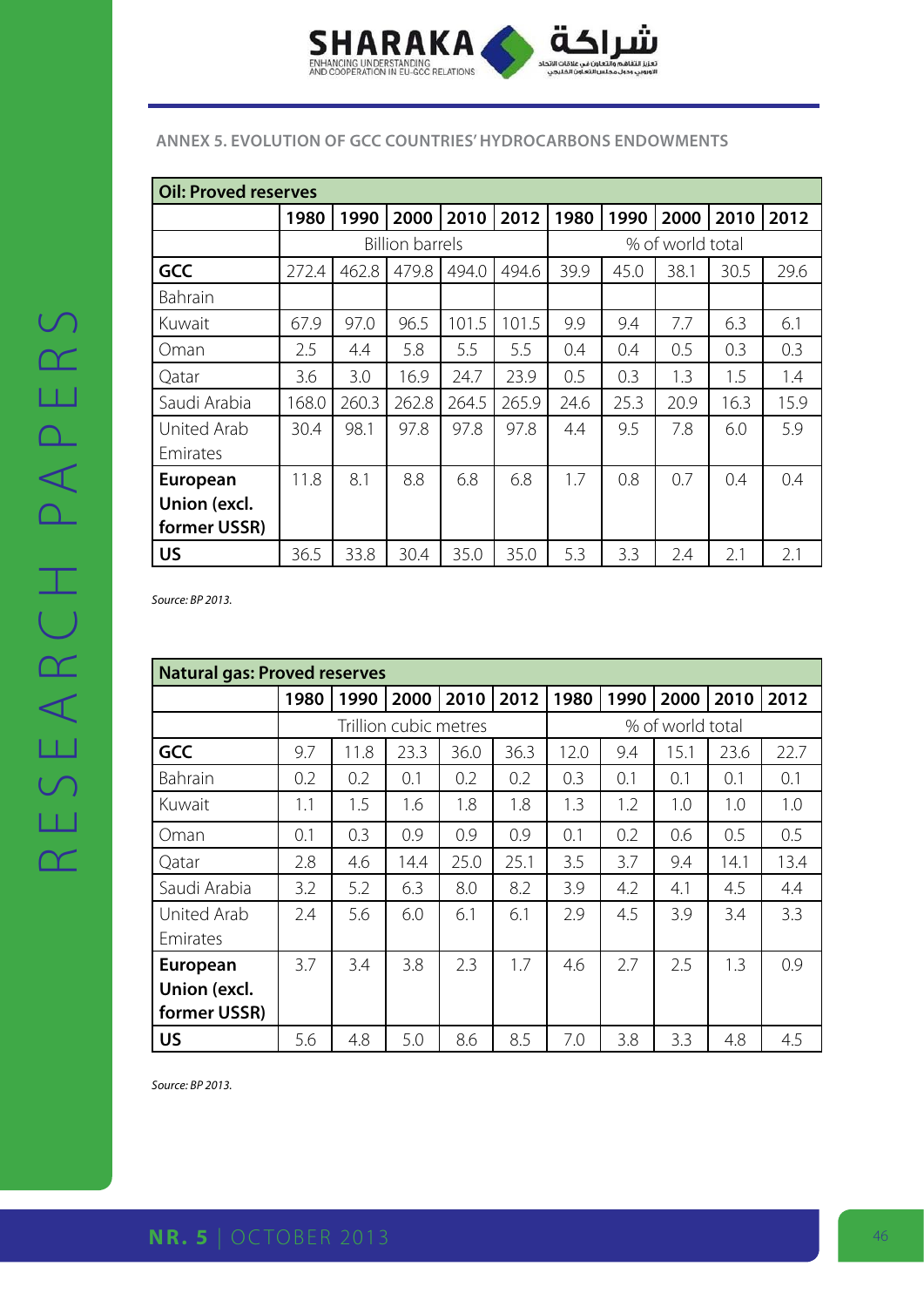

#### **Annex 6. Country groupings**

|                          | <b>AFRICA</b>               |                | Major Hydrocarbons   | MED 11 - MED 7  | <b>ASEAN</b> | <b>MERCOSUR</b> | <b>NAFTA</b> |
|--------------------------|-----------------------------|----------------|----------------------|-----------------|--------------|-----------------|--------------|
|                          |                             |                | exporters            |                 |              |                 |              |
| Algeria                  | Madagascar                  | Austria        | Algeria              | Algeria (MED 7) | Brunei       | Argentina       | Canada       |
| Angola                   | Malawi                      | Belgium        | Angola               | Egypt (MED 7)   | Cambodia     | Bolivia         | Mexico       |
| Benin                    | Mali                        | Bulgaria       | Iran                 | Israel          | Indonesia    | Brazil          | United       |
| Botswana                 | Mauritania                  | Czech Republic | Iraq                 | Jordan (MED 7)  | Laos         | Paraguay        | States       |
| Burkina Faso             | Mauritius                   | Denmark        | Kazakhstan           | Lebanon (MED 7) | Malaysia     | Uruguay         |              |
| Burundi                  | Mayotte                     | Finland        | Kuwait               | Libya           | Myanmar      | Venezuela       |              |
| Cameroon                 | Morocco                     | France         | Libya                | Morocco (MED 7) | Philippines  |                 |              |
| Cape Verde               | Mozambique                  | Germany        | Nigeria              | Palestine       | Singapore    |                 |              |
| Central African Republic | Namibia                     | Greece         | Norway               | Syria           | Thailand     |                 |              |
| Chad                     | Niger                       | Hungary        | Oman                 | Tunisa (MED 7)  | Vietnam      |                 |              |
| Comoros                  | Nigeria                     | Ireland        | Qatar                | Turkey (MED 7)  |              |                 |              |
| Congo                    | Rwanda                      | Italy          | Russian Federation   |                 |              |                 |              |
| Côte d'Ivoire            | Saint Helena                | Lithuania      | Saudi Arabia         |                 |              |                 |              |
| Dem. Rep. of the Congo   | Sao Tome and Principe       | Netherlands    | United Arab Emirates |                 |              |                 |              |
| Djibouti                 | Senegal                     | Poland         | Venezuela            |                 |              |                 |              |
| Egypt                    | Seychelles                  | Portugal       |                      |                 |              |                 |              |
| Equatorial Guinea        | Sierra Leone                | Romania        |                      |                 |              |                 |              |
| Eritrea                  | Somalia                     | Spain          |                      |                 |              |                 |              |
| Ethiopia                 | South Africa                | Sweden         |                      |                 |              |                 |              |
| Ethiopia ( 1991)         | Sudan                       | United         |                      |                 |              |                 |              |
| Gabon                    | Sudan (2011)                | Kingdom        |                      |                 |              |                 |              |
| Gambia                   | Swaziland                   |                |                      |                 |              |                 |              |
| Ghana                    | Togo                        |                |                      |                 |              |                 |              |
| Guinea                   | Tunisia                     |                |                      |                 |              |                 |              |
| Guinea-Bissau            | Uganda                      |                |                      |                 |              |                 |              |
| Kenya                    | United Republic of Tanzania |                |                      |                 |              |                 |              |
| Lesotho                  | Western Sahara              |                |                      |                 |              |                 |              |
| Liberia                  | Zambia                      |                |                      |                 |              |                 |              |
| Libya                    | Zimbabwe                    |                |                      |                 |              |                 |              |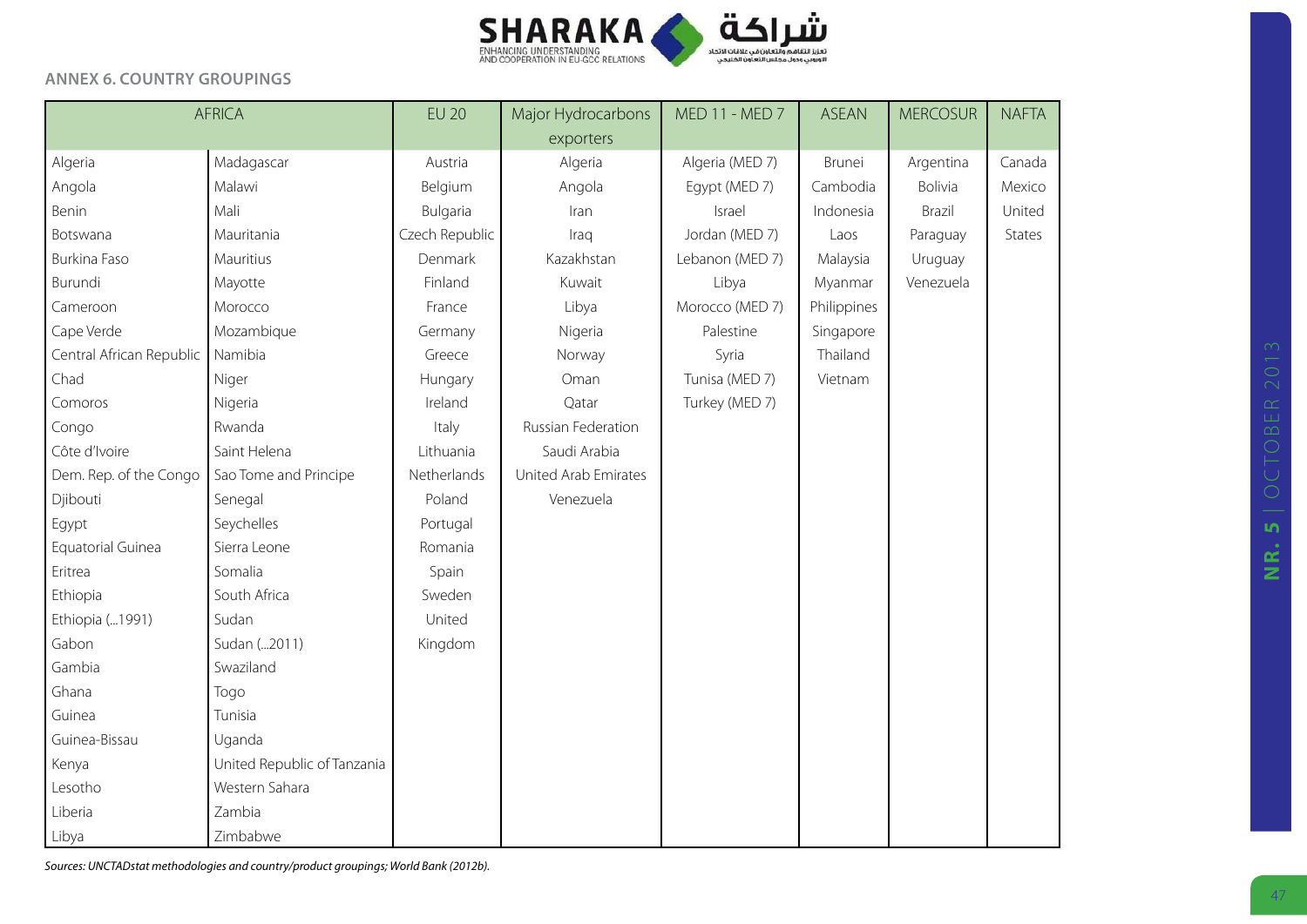

#### **ANNEX 7. KNOWLEDGE-INTENSIVE PRODUCTS**

#### **Product name ( SITC Rev 3)**

Hydrocarbons, n.e.s., & halogenated, nitr. derivative Alcohols, phenols, halogenat., sulfonat., nitrat. der. Carboxylic acids, anhydrides, halides, per.; derivati. Nitrogen-function compounds Organo-inorganic, heterocycl. compounds, nucl. acids Other organic chemicals Inorganic chemical elements, oxides & halogen salts Metallic salts & peroxysalts, of inorganic acids Other inorganic chemicals Synth. organic colouring matter & colouring lakes Dyeing & tanning extracts, synth. tanning materials Pigments, paints, varnishes and related materials Medicinal and pharmaceutical products, excluding 542 Medicaments (incl. veterinary medicaments) Essential oils, perfume & flavour materials Perfumery, cosmetics or toilet prepar. (excluding soaps) Soaps, cleansing and polishing preparations Fertilizers (other than those of group 272) Polymers of ethylene, in primary forms Polymers of styrene, in primary forms Polymers of vinyl chloride or halogenated olefins Polyethers, epoxide resins; polycarbonat., polyesters Other plastics, in primary forms Waste, parings and scrap, of plastics Tubes, pipes and hoses of plastics Plates, sheets, films, foil & strip, of plastics Monofilaments, of plastics, cross-section > 1mm Insectides & similar products, for retail sale Starche, wheat gluten; albuminoidal substances; glues Explosives and pyrotechnic products Prepared addit. for miner. oils; lubricat., de-icing Miscellaneous chemical products, n.e.s. Aircraft & associated equipment; spacecraft, etc. Optical instruments & apparatus, n.e.s. Instruments & appliances, n.e.s., for medical, etc. Meters & counters, n.e.s. Measuring, analysing & controlling apparatus, n.e.s. Photographic apparatus & equipment, n.e.s.